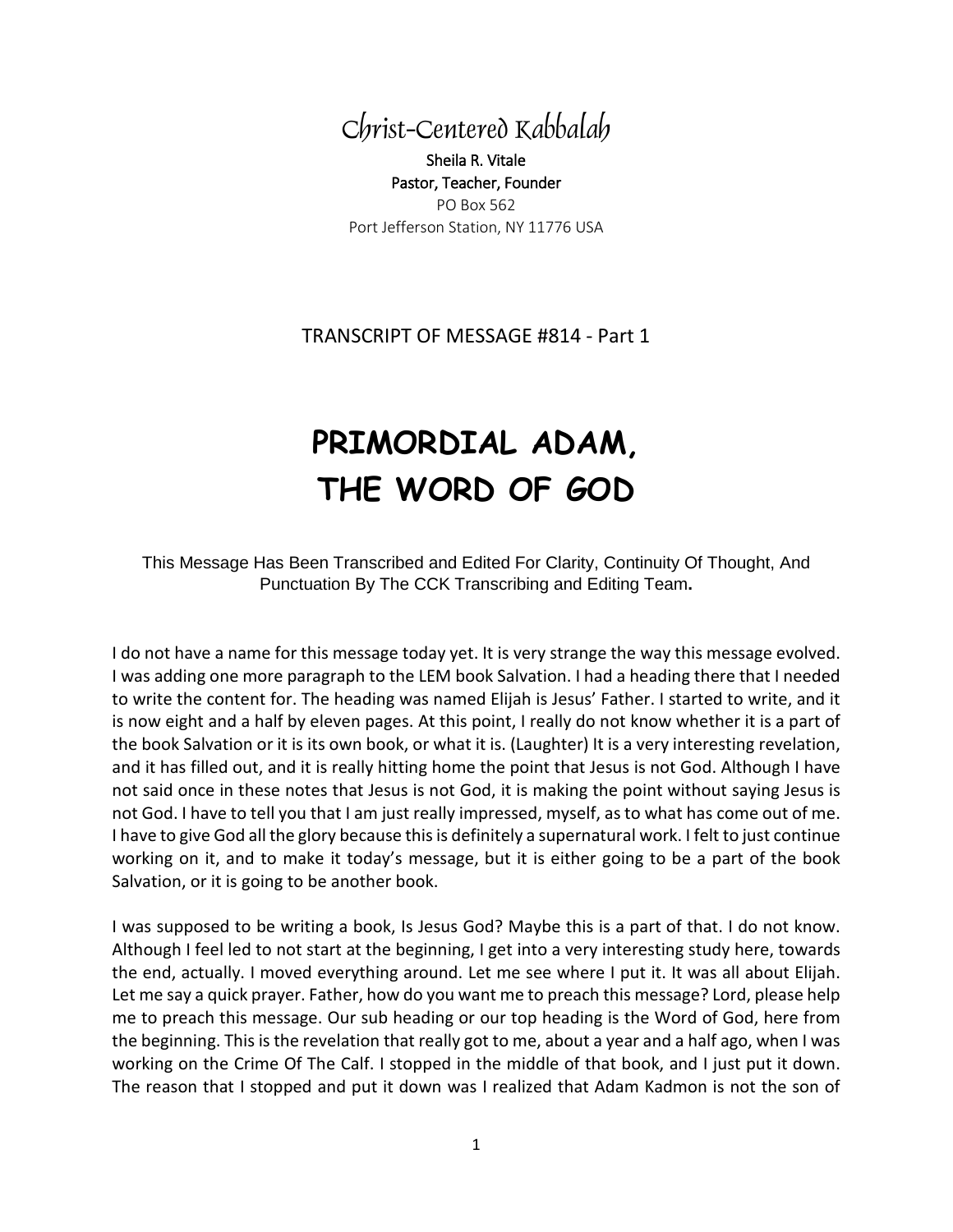God. I did not know what he was. I did not know how to bring forth what he was. I had been saying Jesus is the Son of God, and of course he is an incarnation of Adam Kadmon, who is the son of God. I dropped that book, and I think, since then I said several times that Adam Kadmon is the son of God, even though I knew he was not. It just went out of my mind because I could not figure it out.

Here we have the revelation of who Adam Kadmon is, brethren. Adam Kadmon is not the son of God. He is the Word of God. We all know there is a Word of God, and we know that Jesus is the Word of God. Of course, Jesus is everything that Adam Kadmon is, because Jesus is Adam Kadmon's skin. He is everything that Adam Kadmon is, except God. Adam Kadmon is God. Jesus is everything that Adam Kadmon is except God. Adam Kadmon is God. Jesus is not God. Jesus is the skin of Adam Kadmon. Adam Kadmon is God, not the son of God; God. I always knew the word of Jesus was the Word of God, and I never really did much more with that title. I used the Word of God. I cannot think of anything else I would have said about him in terms of him being the Word of God. It is not used that much. He said, I am the Son of God, and I am the Son of man. That is bandied about a lot, but the Word of God is just one or two scriptures mentioning the Word of God. I now know that Adam Kadmon is the Word of God.

We are told in John 1:1; In the beginning was the Word, and Word was with God, and the Word was God. Adam Kadmon was with God, and he is God. Now, we who study Kabbalah, we know that we do not call the Ayn Sof God because God limits the infinite one, but this is the New Testament, brethren. Even for the Old Testament, people do not understand, so we have to make compromises. We have to make compromises in so far as the way we are going to put the revelation down in words. We need to know the truth in the Spirit. We know that the Ayn Sof, the eternal is infinite, and we cannot give him a name because once you name the person, you restrict them to the attributes of that name, so the eternal has no name. He is infinite, and he wanted to bring forth a finite creation, so he is bringing it forth in the midst of himself, because there is nothing that can be outside of himself. He is infinite, so he wounded himself. He opened a fissure in himself. There was liquid that could be likened to the blood in a cut inside of that fissure, and that is the soul. The liquid in the opening of the wound of the Ayn Sof is what we call the soul. It is an emotional consciousness. The soul is an emotional consciousness. It is talking about the nefesh grade of soul, the grade that we have in our blood today, the grade that fallen man has.

Then into that empty space, the Ayn Sof sent a thin stream of his own light into the empty space. It is the essence of the Ayn Sof, but outside of the empty space, and inside of the empty space. But that thin stream of light inside of the empty space has a name because he is inside of a border, so you can give him a name. But the rest of the Ayn Sof, which is infinite, you cannot give a name. So the thin stream of the light of the Ayn Sof that is in the empty space has a name. He is called Primordial Adam, and he is God. He is the same essence as the Ayn Sof that is outside of the empty space, only he is inside of the empty space, so in the beginning, the Word of God was with God, and he was God. The Word of God is Adam Kadmon in the empty space. From the time of the beginning, the Word of God, who we call Adam Kadmon, was always with the Ayn Sof, but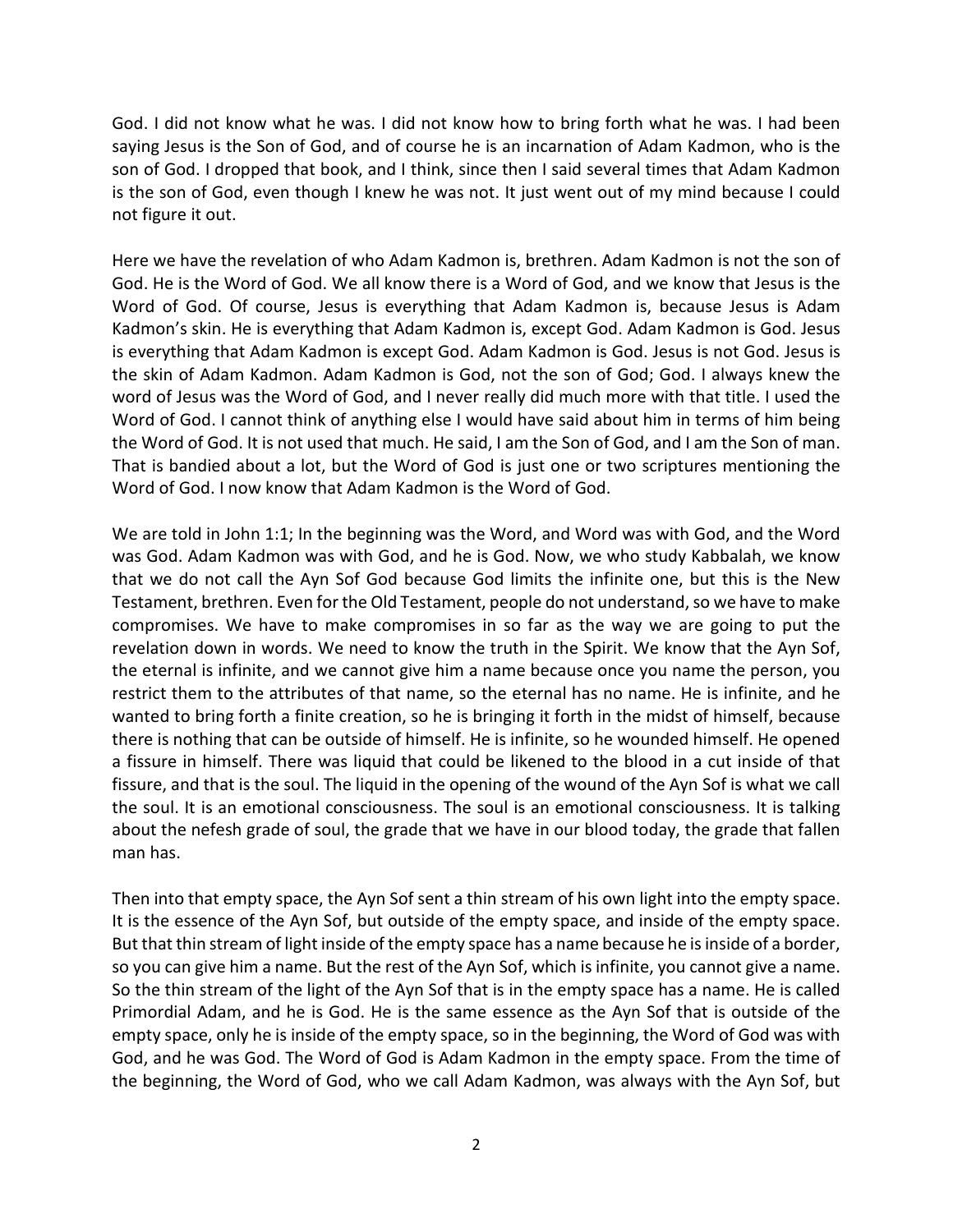we are not saying Ayn Sof. We are saying God. He was with God, and he, himself, is God. Anybody struggling with that at all?

The title of Adam Kadmon is the Word of God. The Word of God is God. The Son of God is not God. We have people in the church today saying, God the Father, God the Son, God the Holy Ghost; three Gods. There is only one God, and the Son of God is not God. My daughter is not me. Adam Kadmon is God, and his title is Word of God. Now what is really interesting, and I wanted to look this up, and I did not. I kept on working on the book. The Kabbalists will tell you that the first thing that was found in the empty space were the Hebrew letters. That is what they will tell you. The first appearance of anything in the empty space was the Hebrew letters. They are saying the Hebrew letters, and John says the Word. It is the same thing; different language, different way of expressing it, a simplification to a people that do not have Kabbalistic knowledge. They are saying the same thing. The first thing that appeared in the empty space were the Hebrew letters, or the Word of God, which is God.

You have to realize we have a whole church full of millions of people, saying that Jesus of Nazareth, who was born two thousand years ago, created the worlds. That is the degree of ignorance in the church today. So the Word of God is an exalted spiritual being who has always been with God. I started writing this for the book on Salvation. It is a LEM book, and I did not say anything about Adam Kadmon. Also, by further review, Adam of creation is the reflexive image of Adam Kadmon. Adam of creation is the mirror image of Adam Kadmon. There is a world of Adam Kadmon that is higher than the World of Atzilut. I am told there are more worlds than that, but we do not need that for this conversation. The World of Adam Kadmon, and the **God World of Atzilut,** which is the essence of Adam Kadmon in a lower place, are the reality, and the 3 creative worlds below; **Beriah**/ Creation; **Yetzirah**/Formation or the Astral plane; and **Assiyah**/ the World of Action, are all mirror images of the reality.

The body of Jesus of Nazareth was a reflection or an image of the invisible reality that dwelt in the midst of him. They were so close, like the skin on our body, that Jesus wielded all of the authority of Adam Kadmon. He wielded all of the authority of God, just like Joseph in Egypt, but he was not God. The church is going to have to swallow this bitter pill. You have to swallow this pill, and you have to let yourself be educated. All of you who think that you are going to be raptured away, you need to get yourself educated. You need to know this stuff, because the mind that knows this stuff is a mind that wards off demons, all of those demons that you are talking about, that you think are going to filter into the earth when you are not here. You are going to be here. The truth is the only weapon against them.

The Word of God is an exalted spiritual being. We know him to be Adam Kadmon, Primordial Adam, who has always been with God. In fact, he is God. The only difference between the two, which is not any difference at all, is that Adam Kadmon has a name because he filtered inside of the empty space, but their essence and their nature is the same. Brethren, if you have the nature of God, you are god. I am tripping up here now. Oh God, help me to get myself out of this. If you have the nature of God, you are god. We are teaching here that we will have the nature of God, but this teaching solves that contradiction, because the people have to know that they are not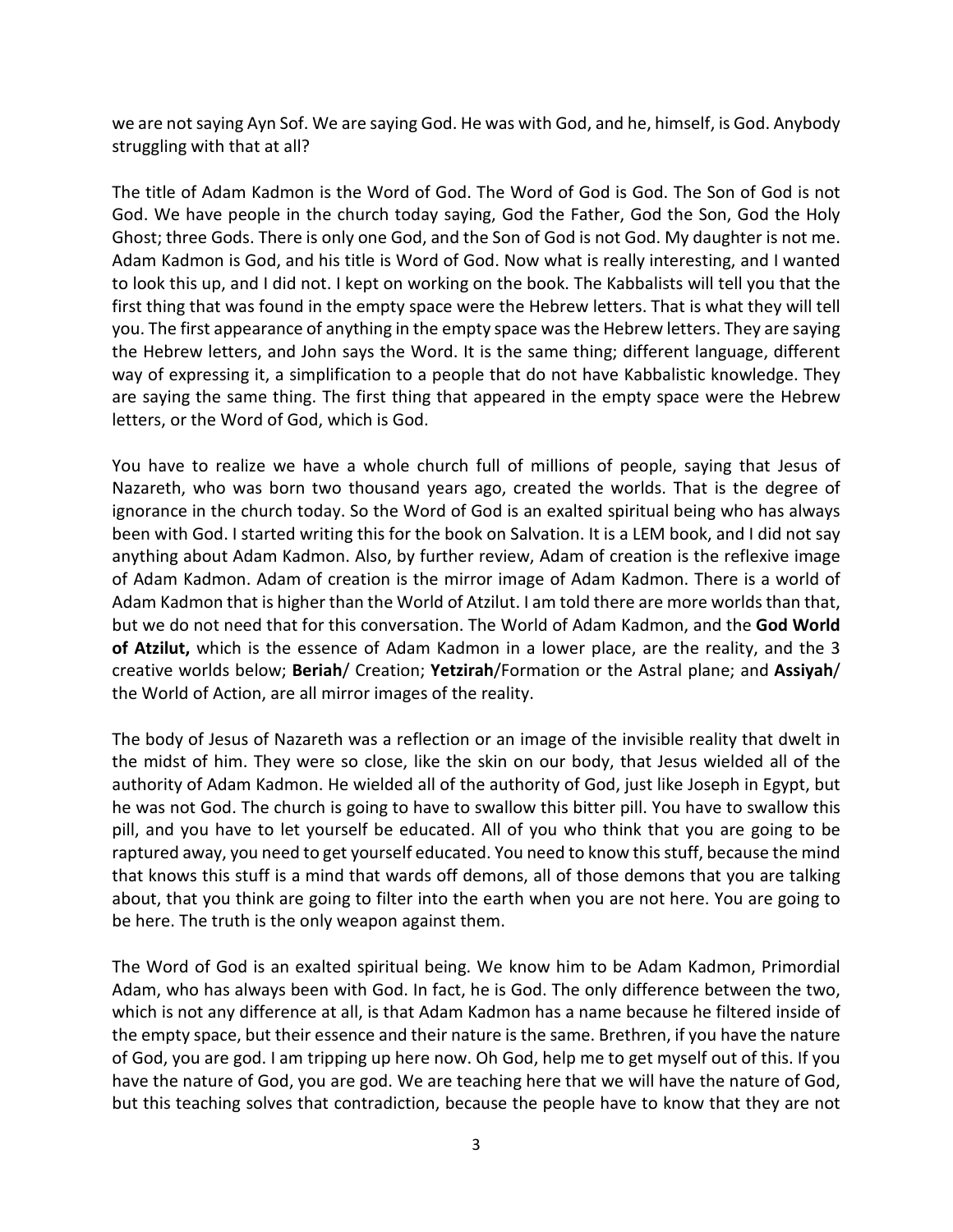God. I am not God. You are not God. We will never be God. The issue is that God will dwell in the midst of us, Lord willing, and we will be His skin, and therefore we will be preserved as if we were God, but we are not God. Got that?

I have been teaching that we are going to get the nature of God. An apparent contradiction just came up. I am saying that if you have the nature of God, you are God. Does anyone not understand the problem? I am going to say it again. I have been teaching here that our hope is that we will acquire the nature of God. Now I am saying, anyone who has the nature of God is God, but we cannot be God, so there is a contradiction here. That means we either need more information or something needs to be explained, because there is no contradiction here, so here is the answer.

We receive a righteous nature because we die. We cease to exist. Our righteous nature is righteous Adam in the midst of us. The minute we deviate from him, the minute we rebel against his rulership, and think an independent thought, we die. That is what happened to the female Adam in the World of Creation.

Our righteousness, our righteous nature, is not really us. It is our inner man, who we are so close to, that when we deny ourselves, and live out of his righteousness, we are considered righteousness, and reap the benefits of righteousness. But the technicality is we can never be righteous. We are earth, and the earth can never be righteous. Our hope, and the provision of God for us is to join us to his righteousness Son, who has the power to repress, and eventually, destroy our unrighteousness, and then we live through his righteousness. That is how we hope for a righteous nature. For people that cannot understand what I just said, we tell them the Lord is promising us a righteous nature so that we can live and not die. That you can tell children. Did you steal your brother's truck the other day? Yes, I did. That is your unrighteous nature. Did you help your mother? Did you open the door for your mother yesterday? I did. That is your righteous nature. That is what you tell children.

Once again, the Word of God is an exalted Spiritual Being, who has always been with God. In the beginning was the Word, and the Word was with God, wherefore the Word of God is God. In the beginning was the Word, and the Word was with God, and the Word was God. Adam Kadmon's title is the Word of God. I have never heard that title or phrase used, beyond saying, well Jesus is the Word, meaning Jesus in the scripture. Beyond that, I have never heard it used. So the Word of God is the foundation of mankind. The Word of God is the foundation of the creation of God, and as such, all of mankind are a part of him. Now we have some occult religions, occult philosophies, teaching that all of mankind is a part of God. Oprah went running after one of them. I heard her talk about it. She liked that doctrine so much she left Jesus behind, and went running after him. Unfortunately, the church does not know that that is true. Of course, she followed after a false teacher.

All of mankind, whether you know the Lord or not, you are all a part of God, because everything came out of Him. The general accepted teaching is that the creation was made out of nothing, but that is not true. You have to understand what nothing is. The Ayn Sof is nothing. I am not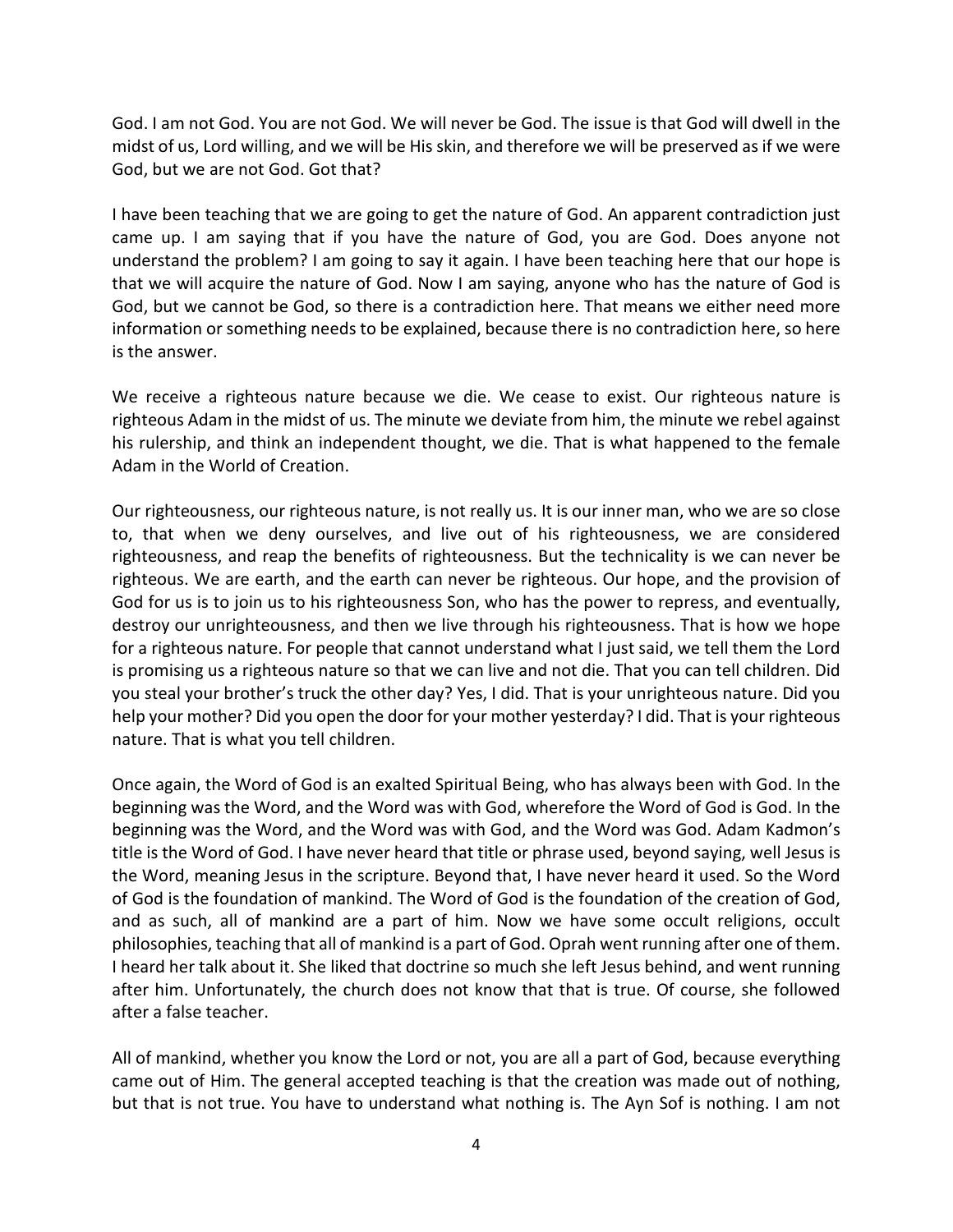sure about that, but Adam Kadmon was probably called nothing, also, meaning that he is so incomprehensible, that as far as we are concerned, he is nothing. Can you lay hold of him? Can you use him? Can you build with him? Do you understand him? Can you describe him? No, he is nothing. For years I did not know that the church existed. I did not know the church existed, until the Lord brought me into a Pentecostal Church, with that heavy anointing, and the singing, and the dancing. That first night I thought I found heaven. If you cannot see something, for you, it does not exist. Therefore, the creation was made out of nothing because we cannot see or comprehend what it was made out of. It was made out of the substance of the Ayn Sof.

The soul, which we are, is literally the blood of the Ayn Sof. Can we call it that? He wounded himself, and a fissure opened up, and there was liquid inside of himself. You see, the soul was not evil, as we know evil today. It was emotional. It was chaotic. It needed an intelligence to bring it into order, like a child, you might say. It only became evil later when it colluded with Adam, to depart from Jehovah. It became evil when it departed from Jehovah. That was a part of the Ayn Sof. It wounded itself, and some emotional fluid opened in the midst of him called water. It came out of the Ayn Sof. It did not come out of nothing, but it came out of something that we cannot comprehend, so you tell the children, God made the world out of nothing. If you tell the children God made the world out of Primordial Adam, what is the next question from your children? What is Primordial Adam? Then you shoot yourself in the foot, because you cannot answer the children, and then they lose their faith.

We cannot be talking Kabbalistic terms to a lot of people. We do not want to drive them away. You make it as simple as possible. Answer their question directly, as simply as possible. Drop your word and leave. I mean you do not have to physically leave, but drop your word, and get your mind out of there. Get your lust to convert them out of the way, and just answer their question, and leave them to God.

The Word of God, which we now know to be Adam Kadmon, is the foundation of the creation of God, and as such, all of mankind are a part of Him. On the other side, who is the foundation of the fallen creation? Does anybody know? Who is the skeletal structure? Who are the bones of the fallen creation? Satan is the skeleton of the fallen creation. Adam Kadmon is what can be likened to the skeletal structure of the creation of God, that which everything is built around. All of the flesh hangs on the skeleton. The flesh of Adam of creation hangs on the skeleton of Adam Kadmon, that invisible skeleton that is made out of nothing, because you cannot comprehend him. People look at the world. They look at the stars in the sky, and the heavenly bodies, the trees, everything. They look at the planets hanging in the sky. How do they stay up there? Well, we know that there are natural forces. Where do the natural forces come from? How is our planet hanging in the sky? It is hanging on an invisible skeleton. It is hanging on an invisible structure that controls the order of the universe.

Now this world is hanging on the structure of the dragon, which is in the midst of the Ayn Sof because everything is in the midst of the Ayn Sof, and Adam Kadmon is struggling with the dragon. Is Adam Kadmon not strong enough to defeat the dragon? He is, but he is trying to not kill us in the process. The weakness of Adam Kadmon to save everyone in the whole creation is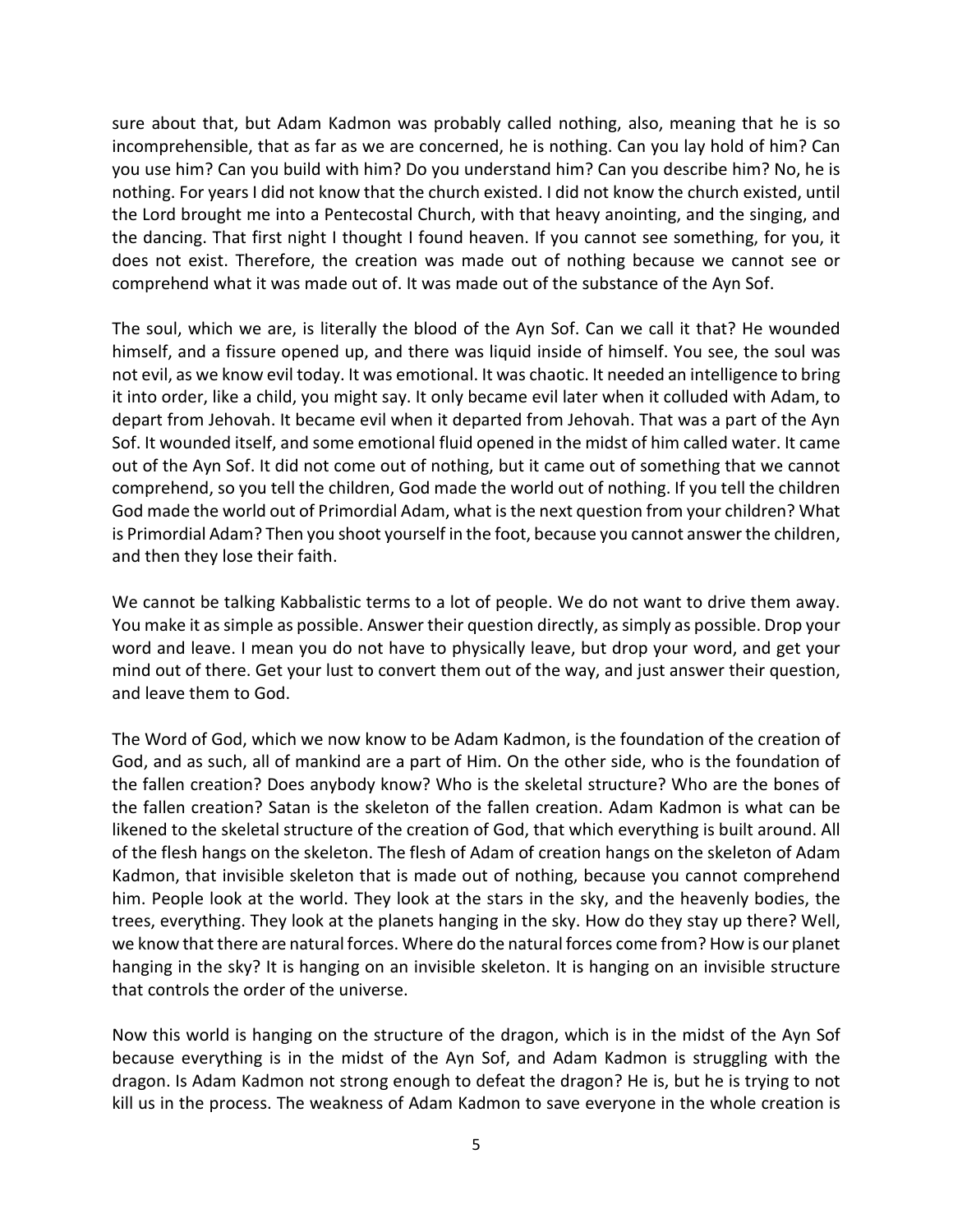the restrictions placed upon him because of the mortality of mankind. He is restricted only to the degree that he does not want to go far enough to kill us, because we are what it is all about. We are what it is all about, brethren. There is no creation without us. This is a two sided creation, and without us there is no creation. The Ayn Sof has commanded Adam Kadmon, and Adam Kadmon has commanded his lower helpers to bring forth the creation in the likeness and image of God. He cannot do that without us. If he kills us, he has failed in his mission. That is his weakness. That is his restriction. We are his weakness.

The Word of God is the foundation of the creation of God, and as such, all of mankind are a part of Him. Acts 17:28; For in him we live, and move, and have our being. Brethren, the first time I saw that scripture, I said, Lord, what in the world is this? In him we live, and move, and have our being. What is this? Brethren, we are his kinfolk. We are made out of his very essence. The rest of that verse is, for in him, we live and move and have our being. The rest of the verse is; as certain also of your own poets have said, For we are also his offspring. Now brethren, I looked up every Bible translation in my Bible program, and I have a super Bible program. I looked up every Bible translation from alternate translation to offspring. Every single Bible translation translates this word offspring. I do not know about you, but when you tell me offspring, to me that means my child or your child. Does not anyone have another understanding of the word offspring, other than something that sprang out of your own body?

But the Greek word does not mean that. Every single Bible translator has put their own subjective understanding of what that means into that translation. It does not mean that. They have done a disservice to the church of the living God, who does not understand that every human being alive is a part of Him, the doctrine that Oprah went running after. What it means is we are his relatives. Do you know anyone that refers to their children as their relatives? Do you refer to your children as your relatives? Your aunts, your uncles, your cousins, your nieces, your nephews, are your relatives. Your son is not your relative. The word means relative. It does not mean son. We are his kinfolk. Every human being, born of a woman, is the relative of Adam Kadmon, but everyone is not his son. How do you get this message right, when the most simple message is translated incorrectly. Every single human being born of a woman is the relative of God. We are made out of His very substance, but we are not His son. **To be His son, you must have His nature.** Mankind, today, does not have His nature. That crazy lunatic that beheaded that photo journalist on film, he is a relative of God. **Kinfolk is the correct rendering of the Hebrew word translated offspring.**

We have an alternate translation of Acts 17;28. And as certain of your own poets have said, since we exist as a part of the Word of God, his life, and his thought process are a part of us, which indeed means that we are his relatives. In the fallen man that would be our human spirit, brethren. As certain as your poets have said, since we exist as a part of him, his life, and his thought process is a translation of move, meaning vibration, his thought process are a part of us. I do not know if I would say it that way. I am inclined to say his life and our ability to think. I am going to have to go over that. Our part of us, which indeed means that we are his relatives. I guess that is right, and that is what makes us above the animals. We think. As certain as your own poets have said, since we exist as a part of him, his life and thought process are a part of us. Since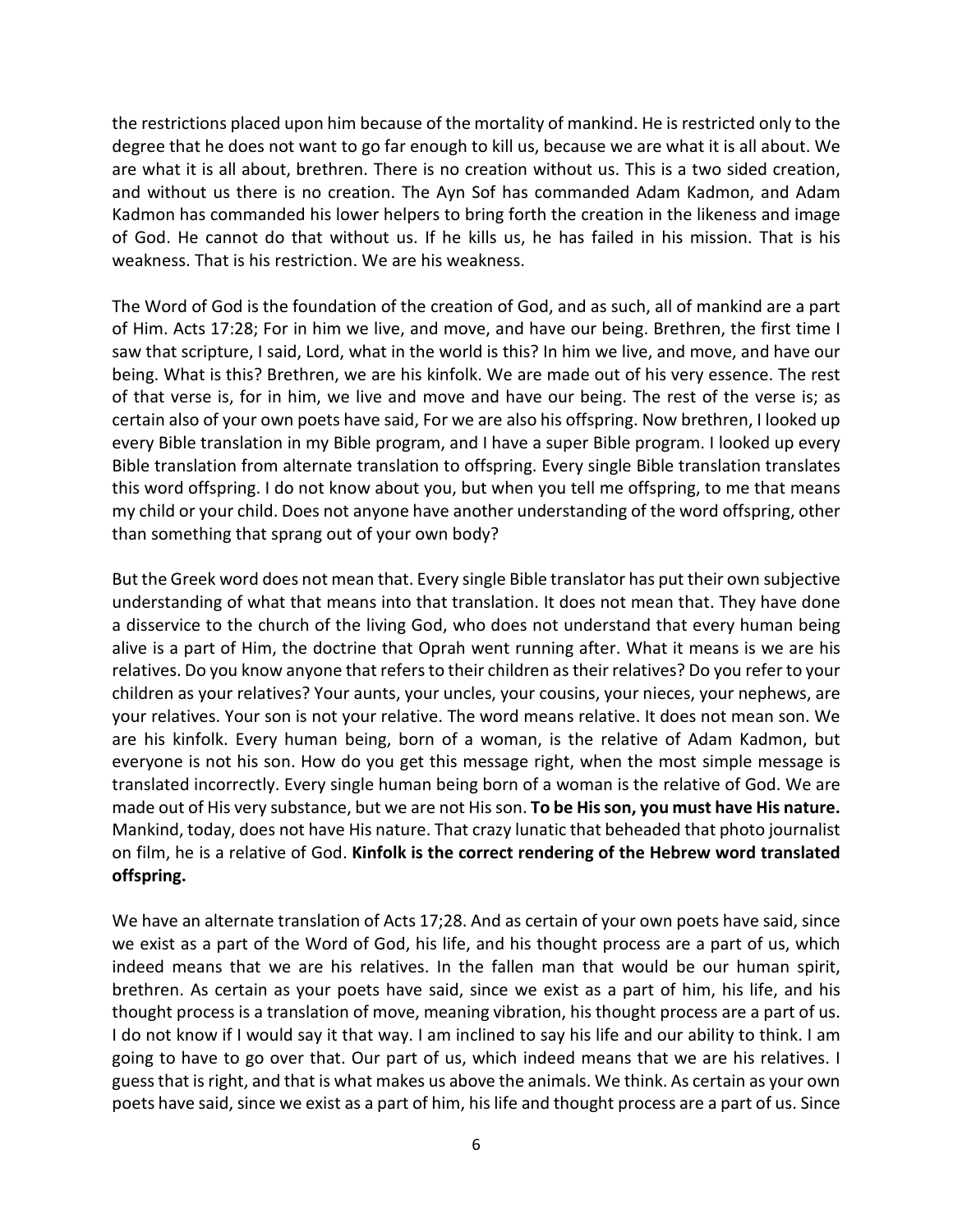we exist as a part of him, his life and his thought process are a part of us, which indeed means that we are his relatives.

We would have no conscious existence without being a part of him. The key is that we are not his son. The world is not his son. That is the key. We are his relatives. The fact that you think, the fact that you reason, that puts you above the animals. It makes you his relative. **Now it does not say the animals are his relative.** It does not say the trees are his relatives. It says mankind. Every human being born of a woman is his relative. **If you can think and you can reason, you are his relative. Mankind are the kinfolk of the Word of God, but we are not his son until the female part of our earthen vessel produces an heir, a spiritual male offspring of the Word of God.** Mankind are the kinfolk of the Word of God, but we are not his son until, or unless, the female part of our earthen vessel produces an heir, a spiritual male offspring of the Word of God. As a witness I give 2 Corinthians 4:7; But we have this treasure in earthen vessels, that the excellency of the power may be of God, and not of us. We have this treasure, which is Christ in you, in earthen vessels, that the excellency of the power may be of God, which is Christ, and not of us. There is no excellency of ourselves alone.

**We are told that only those parts of him that produce a male heir are his son.** Genesis 2:7; And the Lord God formed man of the dust of the ground, and breathed into his nostrils the breath of life, and man became a living soul. That Hebrew word translated man is Strong's #120 and that is not the personal Adam. That is mankind. Righteous Adam is the son of God. Righteous Adam is the son of God. Adam Kadmon is the Word of God. **Adam, when he is righteous, is the son of God. Adam, when he has the nature of God is the son of God. Adam, when he does not have the nature of God, is not the son of God.** Luke 3:38; Which was the son of Enos, which was the son of Seth, which was the son of Adam, which was the son of God. Adam is the son of God.

Next section, God with us. The Word of God desired to join himself to mankind permanently. Adam Kadmon desired and desires to join himself to mankind permanently so that they could partake of his eternal life, but mankind had nothing to attach to an eternal God that would endure forever. Any tie between mortal mankind and the immortal word of God was doomed to decay and ultimate dissolution, which would throw mankind back into mortality. Of course, I am talking about fallen man here. When Adam was first created, that which Adam and God shared, or had in common, was what? What was it that the living soul had in common with God? What did Adam, when he was a living soul, before he fell, what did he have in common with God? What connected him to God? Jehovah's breath connected them, which is Spirit. Jehovah's Spirit was in man, and therefore man was connected to God, and therefore man was alive. We are earth, brethren. We have no life apart from God. We have consciousness and we can reason. The devil and the demons can reason.

The Word of God desired to join himself to mankind permanently, so that they could partake of his eternal life, but mankind had nothing to attach to an eternal God that would endure forever. Any tie between mortal mankind and the immortal Word of God, which is Adam Kadmon, was doomed to decay, and ultimate dissolution, which would throw mankind back into mortality. A mortal man would need something immortal in us to attach us eternally to an immortal God. If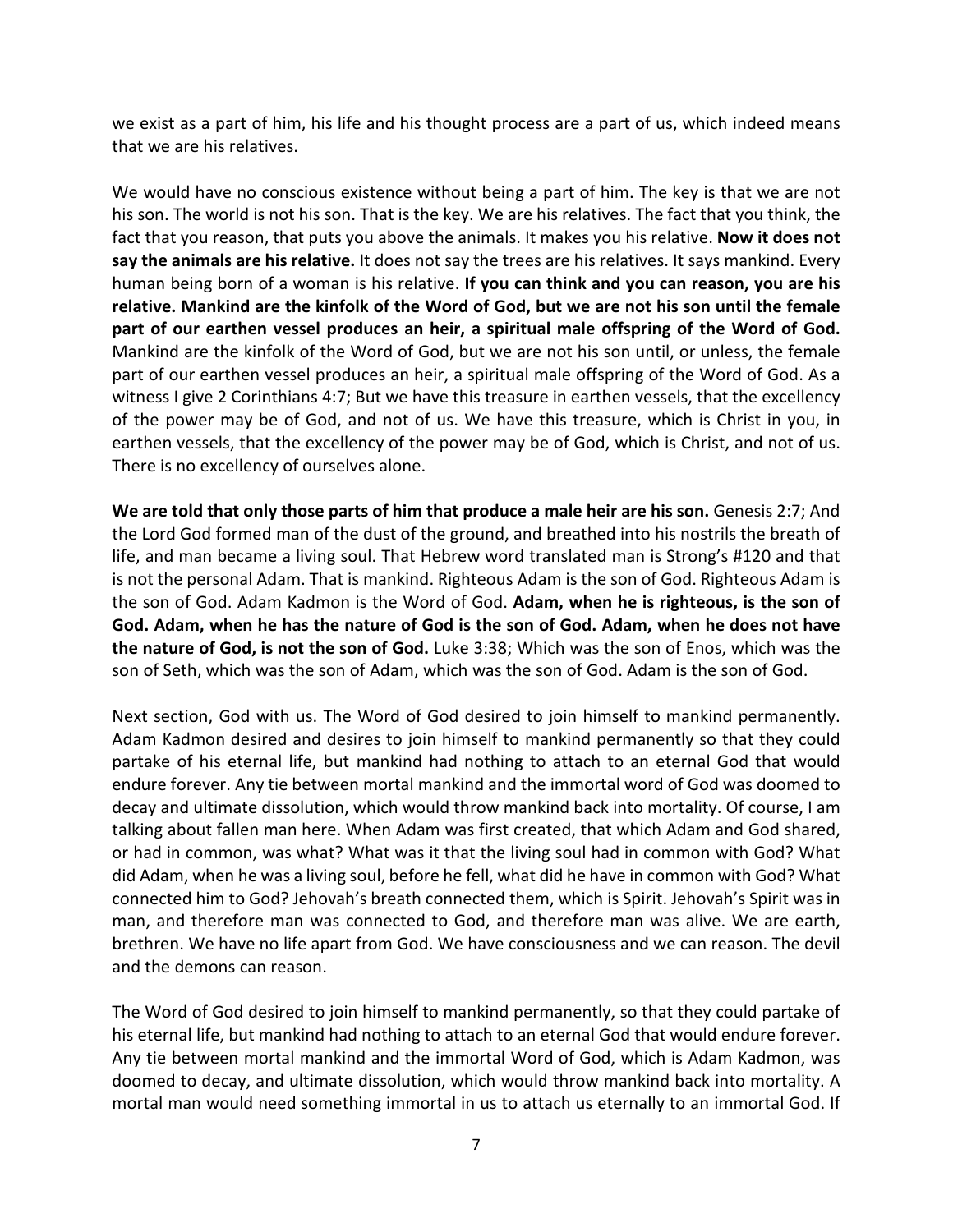we join to God with something that we possess ourselves, and we only possess mortal things, that mortal connector would eventually come to an end, and it would destroy our connection with God, and we would be mortal again. So the Word of God decided to give his son to mankind to be a permanent immortal resident in the earth, their enduring connection with the Creator. Adam Kadmon, the Word of God, the Creator, gave his son, Adam of creation, to mankind, and his son would be his breath. He gave his breath to the man, so Adam is righteous because of the breath of Jehovah.

The Word of God, Adam Kadmon, devised a procedure which would regenerate his son, Righteous Adam in the many members of mankind. Before Adam fell, Adam was the outer man, and the breath of Jehovah was the inner man that had the nature of God. But now that we are dealing with fallen mankind, we are talking about a righteous Adam, that is the mediator between fallen mankind and God. Again, I did not go into all these details. It is a basic book called Salvation. Let me give you that again. I am sort of running them together, before the fall, and after the fall. I am running it together because the Lord has shown me that is how you write a book for children. You just cannot be explaining all these details to them or you will lose any connection you have with them. There has to be a mediator between God and man. Before the fall, the mediator was Jehovah's breath. That which connected Adam of creation, which was an invisible being, to Adam Kadmon, was Jehovah's breath. Jehovah is the essence of Adam Kadmon on the grade of Binah of the God World of Atzilut.

The invisible Adam, mankind, was joined to the eternal God through a Spirit that became his spirit, which made him alive. Before he received that spirit, he was not alive. Again, I am not really clarifying it. It gets really sticky. Righteous Adam is the glorified Jesus Christ. Righteous Adam is the glorified Jesus Christ. He now, in a sense, is the mediator by his son, Christ Jesus, between the physical man that came into existence after the fall, who actually is Cain, the animal man, who materialized. We are Cain. Our animal body is Cain. We are the materialization of Cain. The mediator between Cain and God, that will give us eternal life, is the glorified Jesus Christ. I am calling him Righteous Adam in this teaching. I am not telling them it is the glorified Jesus Christ. Is everybody okay? The Word of God, Adam Kadmon, devised a procedure which would regenerate his son, Righteous Adam, in the many members of mankind. The Word of God devised a procedure which would regenerate his son, Righteous Adam, in the many members of mankind. I am talking about fallen mankind here. Mankind had sinned, and fallen down into a lower world. It would not be easy to plant the seed of his righteous son. I took that out in other places.

Brethren, this is not a finished work, so please bear with me. Mankind had sinned, and fallen down into a lower world, and it would not be easy to plant the seed of his righteous son there, so he would start with one man. The first step was to wrap his son, the invisible righteous Adam in the purified soul or personality of a man that was no longer attached to a body. Let me read this again. But mankind had sinned, and fallen down into a lower world. It would not be easy to plant the seed of his righteous son there, so he would start with one man. The first step was to wrap his son, the invisible Righteous Adam, in the purified soul or personality of a man, that was no longer attached to a body. What I am saying here is that this soul is going to be the mediator,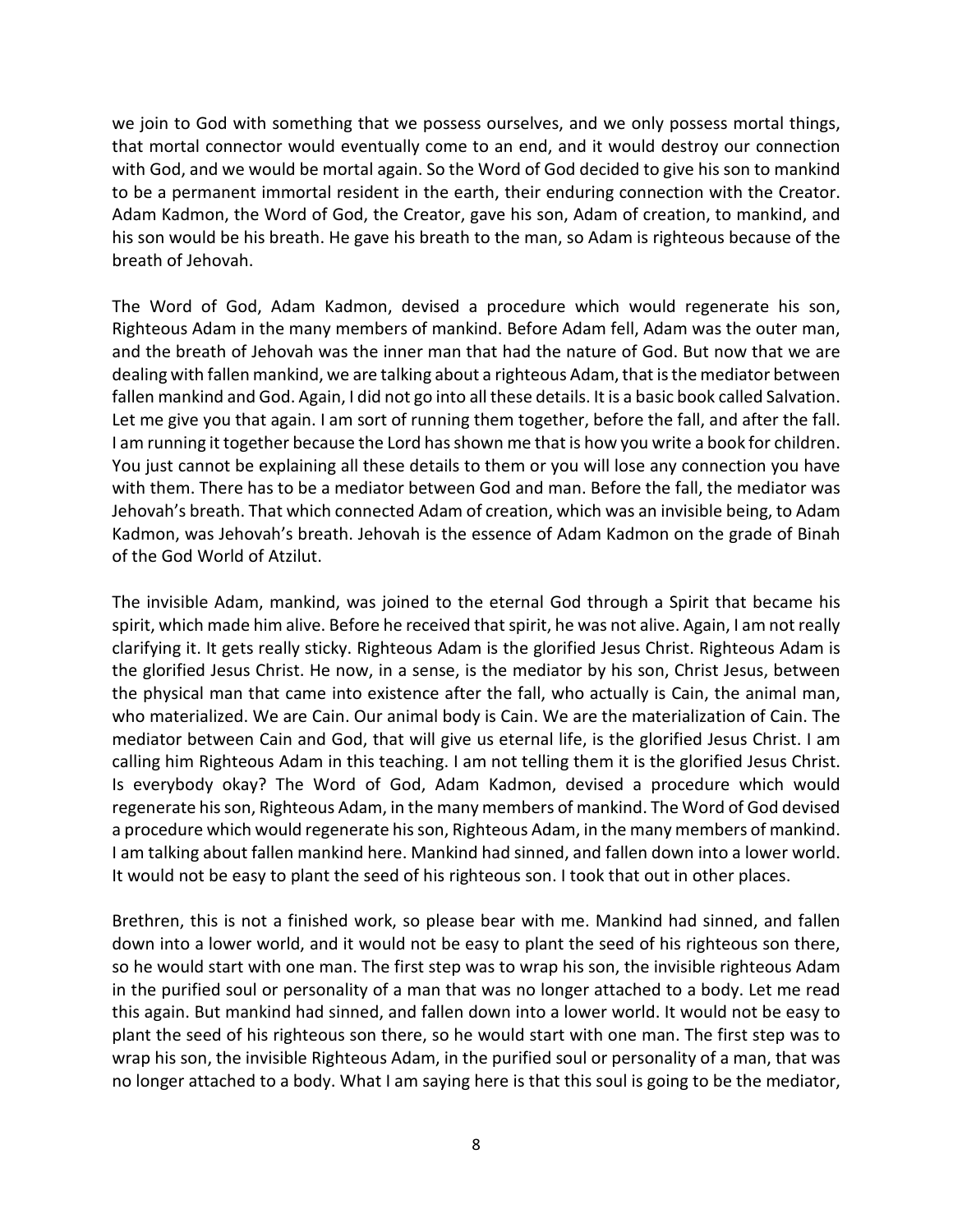between God and the physical animal man that is detached from God. I do not know whether it is me or someone is not getting it, but I am going to say it again.

The first step was to wrap the invisible Righteous Adam in a purified soul, or a personality. The personality is the lower grade of soul. The first step was to wrap the invisible Righteous Adam ln a man that was no longer attached to a body. That man is Elijah, brethren. Elijah went up to heaven. Just Elijah's soul went up to heaven**. I am building up to the incarnation of Jesus.** 2 Kings 2:11; And it came to pass, as they still went on, and talked, that, behold, there appeared a chariot of fire, and horses of fire, and parted them both asunder; and Elijah went up by a whirlwind into heaven. I do not believe Elijah's body went with him. The chariot of fire was his soul going up. His body did not go up. His body was never found. All that means is that he went up to heaven without dying, but he did not take his body with him, because there is no place in heaven for a physical body. It dissolved. He went up to heaven, whatever that is in the higher Worlds of Atzilut, but there is no place up there for a physical body. It dissolved. It went into the atoms of the earth and atmosphere.

The human soul, which we call the personality, and the human spirit of the man Elijah, became the undergarment of Righteous Adam. Righteous Adam has two garments on. In Bible days it was very common for a man to wear two garments. Men wore two garments, an undergarment, and an overgarment. Even today we wear an undergarment and an overgarment. The soul of Elijah was the undergarment that wrapped around Elijah, and he did not take his body with him. It was just his soul, and Jesus came with his soul and his body. **Jesus in the overgarment that is layering over the undergarment, which is Elijah, which is lying over Righteous Adam.** Now I want to show you here that Elijah is a common man. He is not a supernatural man. James 5:17; Elijah (Elias) was a man subject to like passions as we are, and he prayed earnestly that it might not rain: and it rained not on the earth by the space of three years and six months. So Elijah was a man, just like we are, and he had supernatural powers. When we are in the right relationship with God, we too, can have those supernatural powers. That is the suggestion here.

The human soul, or the personality, and the human spirit of the man Elijah, became the undergarment of Righteous Adam, the means by which the invisible son of God, could attach himself to a physical body. The invisible son of God is Righteous Adam, that had nothing to do with the earth. He was just light. If he would enter into a man, there would be no way to attach himself to that man. This pen cannot attach itself to this paper. If I let go of the pen, it is going to fall down. If pure spirit enters into a man, it cannot stay permanently because it has no way to attach itself to the man. But if the spirit that enters in is wrapped in a human personality, the human personality can find place in that man's body. Is everybody okay with that? That is a basic teaching of reincarnation by ibur. I do not know that I ever mentioned it to you. If I did, it was probably just once, and you do not remember. The rules of gilgul reincarnation is when a soul incarnates in a child from birth, and the only way that soul can get out is through the death of the body. But when the soul incarnates by ibur, it is after the person is born, which is what Jesus is doing with us. He is joining himself to the souls inside of the bodies of the church after they are born.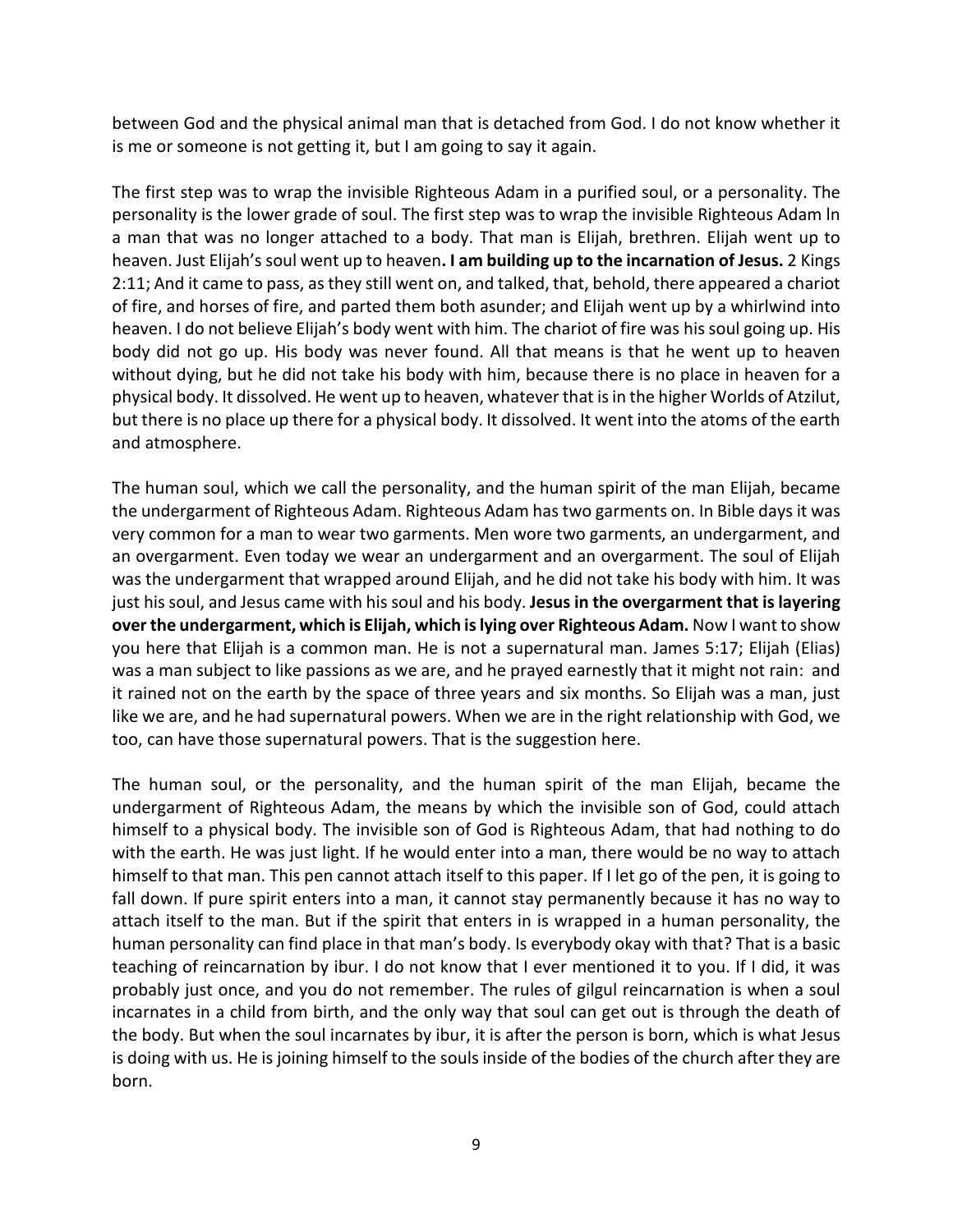When you receive that kind of a reincarnation, he is literally reincarnating in us. It is his intention to take over our bodies, so that we should be his hands, his feet, and his vocal cords. It is about complete possession, brethren. Christianity and Judaism is about complete possession. That is what it is about. The Lord Jesus Christ is reincarnating in us. Eventually, he will take our body in two ways. He wants the use of our members, just like a married man is entitled to the use of his wife. Do you know that you can go to court and sue somebody if you injure a man's wife? If you knock her down, if she is in a car accident, or if you hurt her in any way, do you know that that man can go to court and sue for loss of services of his wife? That is in case you do not know that. It does not say very much for the woman, but that is a reality of our judicial system. The Lord Jesus Christ is our husband, and he wants the use of us.

That is what is behind the scripture that says your body is for the Lord. Your body is not to give you pleasure. Your husband is supposed to give you pleasure. The human soul and the human spirit of the man, Elijah, became the undergarment of Righteous Adam, the means by which the invisible son of God could attach himself to a physical body. Righteous Adam wrapped in the soul and spirit of Elijah, was to incarnate in a human child. Righteous Adam, the son of God, would be the child's inner man. Elijah's human spirit would strengthen the human spirit of the child to overcome his animal nature. Elijah's soul would be a mentor, a higher soul to the child, a guardian angel, so to speak, which would mediate between the child, and his inner man.

**Adam Kadmon is the Word of God. About two thousand years ago he sent his son, Righteous Adam, wrapped in the human spirit and human soul of Elijah, to incarnate in a human child called Jesus.** Righteous Adam appeared as the angel Gabriel to a woman called Mary. I believe that, and I do not know if I have ever said this to you before. Gabriel was Righteous Adam, appearing in an angelic form, and he takes a different name for every form he takes. I may have mentioned to you that I believe that Gabriel made his announcement, and then he got inside of Mary. Luke 1:30-31; And the angel said unto her, Fear not, Mary: for thou hast found favour with God. And, behold, thou shalt conceive in thy womb, and bring forth a son, and shalt call his name JESUS. Luke 1:35; And the angel answered and said unto her, The Holy Ghost shall come upon thee, and the power of the **Highest** shall overshadow thee: therefore also **that holy thing which shall be born of thee shall be called the Son of God.** The Highest is Adam Kadmon.

The church thinks that the physical baby Jesus is the son of God, but that is not what the angel was saying. He said the holy thing that is born of you will be the Son of God. He did not say the baby, or the child would be the Son of God. He said that holy thing that is reincarnating through your child shall be called the Son of God. **Your child is going to be called Jesus, but the holy thing inside of him is the Son of God, the Son of the Word of God, which is Adam Kadmon.** After Gabriel told Mary the good news, **Righteous Adam entered into her, and was born with the baby Jesus as his inner man.** We have an inner man. All of mankind has an inner man. It is either Righteous Adam or the Serpent's household. I am not sure what the right word is. It is Leviathan, Satan, and Cain; the Serpent's household.

The spiritual child of the Word of God, which is Adam Kadmon, is called the Son of God. That was the inner man of Jesus of Nazareth. In the New Testament we call him Christ. **I am not saying**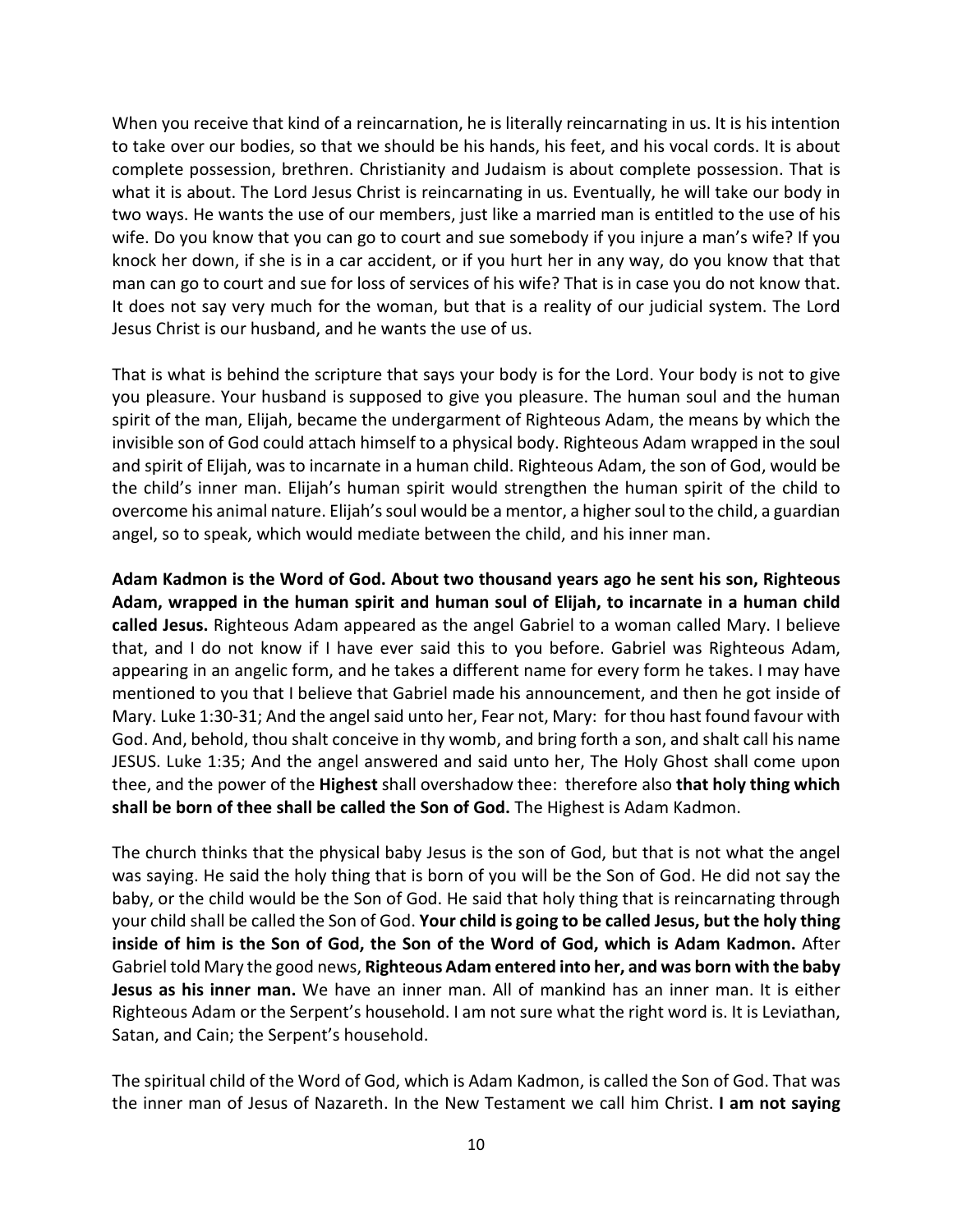**Christ, because at this point, Christ is the offspring of the holy child that is being born here. Christ is the offspring of the Glorified Jesus. We are not up to that.** We are speaking about the incarnation of Jesus now. The spiritual child of the Word of God is called the Son of God, and he was the inner man of Jesus of Nazareth.

The three wise men, the Zoroastrian shepherds, were also astrologists. Did you know that the three wise men were Zoroastrians astrologists? That is a pagan religion. I am not sure what the exact name of the religion is; Zoroastrian. As I was looking up the correct spelling, I came across the word Zorro. Oh, I said, is that where they got the name Zorro from, that Greek hero on his white horse? I wonder if he is supposed to be a Zoroastrian? I bet you that is where they got the name from. (Laughter) Where would you get a name like Zorro from? It has to mean something. So the three Zoroastrian shepherds, who were also astrologists, noticed an unusual star and understood its meaning, that spiritual royalty had penetrated into our universe, and incarnated as a human being. Now that is so interesting, because up to this point we have heard the exact opposite.

We have heard that in Egyptian religion, when Osarisis died, he became a star in the heavenlies, a star that could be seen in the constellation Orion. But in the Scripture we are told that there is a star that was not there, a star that came from a higher world. A star appeared that was not there before, and it was a sign that a high spiritual being was incarnating in this world. What kind of conclusions can we draw from that? This is very interesting. Is it true that every star in the sky, or that every human being is a reflection of an incarnated soul? That is what it sounds like, that every star in the heavens that we can see, is the root of an incarnated soul. Osiris was saying when he died, he expected to appear as a star in the constellation Orion, and abide there forever. So are these stars the roots of the immortal soul that incarnates in a man?

I do not know the answers, but I thought it was very interesting to notice that it was the opposite. In Egyptian religion we see the soul ascending and becoming a star in Orion's belt. Actually, when I read that, it really was not that clear to me. It did not really say that the soul of Osiris would ascend and be a star in the constellation Orion. It said that Osiris expected to be a star in the constellation of Orion. So it is possible that he was saying that the soul in his humanity was a reflection, or an extension of the spiritual body that appears as a star in the sky, and that he was just going to join it. It is sort of like what I say about the soul that does not return to God, that it reincarnates on the circle of the earth, and like a rubber band, just goes into the closest relative. If it is the star that we can see, although I do not believe it would be the star that we could see.

The heavenlies that we see is a reflection of some invisible world. Let us say there is a spiritual star of which the visible star is a reflection, and that star has sent forth an aspect of itself and incarnated as a human being. So when the human being dies, the soul like a rubber band, goes back up to the force that sent it down. Is anyone not following me? We are just trying to get some information here. Again, I do not think that the stars that we can see are spiritual beings. I think everything that we see in this world is a reflection of a spiritual reality. I believe the stars in the sky and the heavenly bodies are reflections of spiritual realities that are in a world that is invisible, that we cannot see. So if a new star appears, astrologists who study the stars, possibly their whole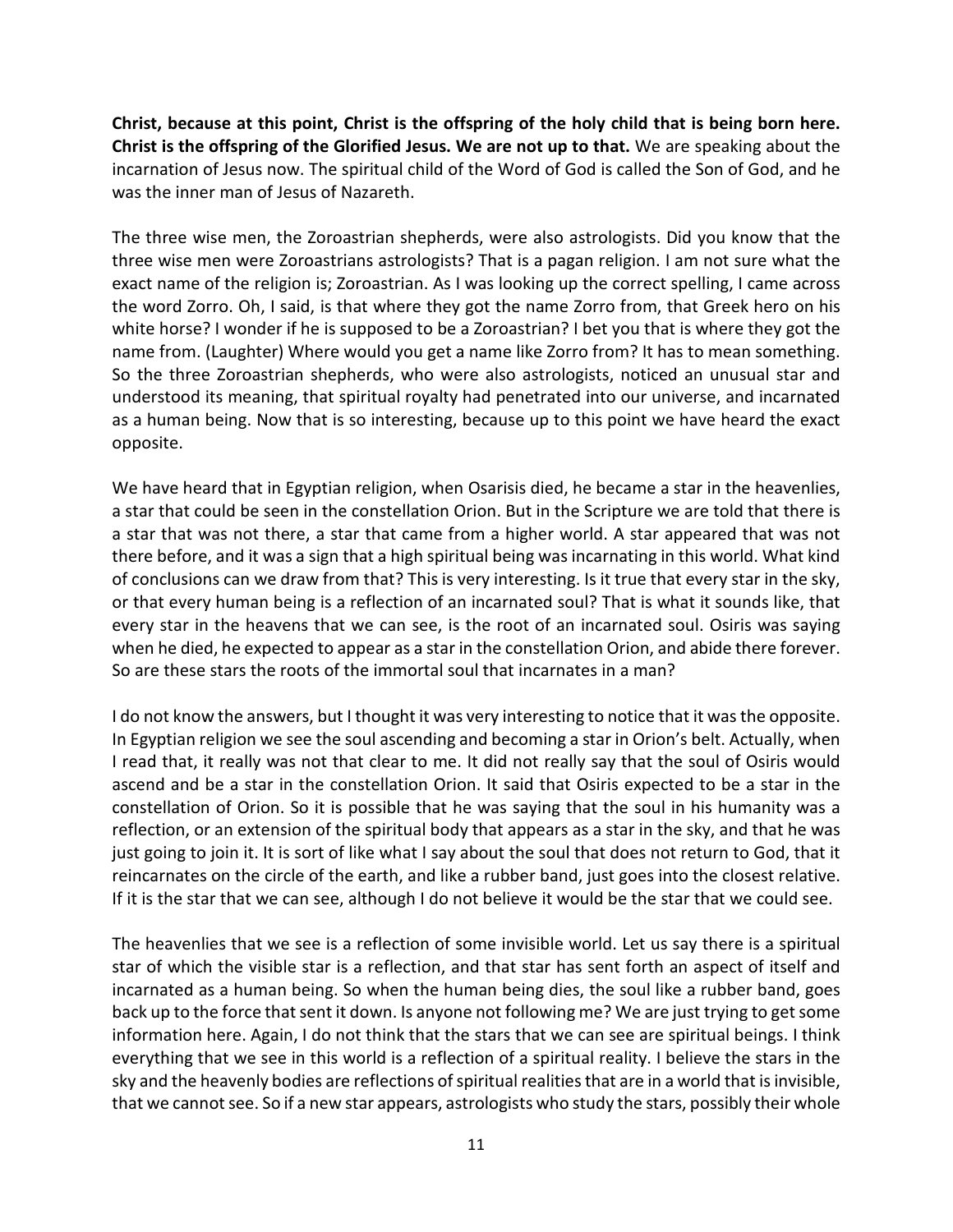lives, they notice that a star was there that was not there before. They knew that it meant that a high principality from a world higher than the world of which this is a reflection, had descended into our world.

They knew that the world above was the world of God. Of course, we are told that the star, that source, or that root of the soul that was incarnate in the baby Jesus, guided them to Jesus, and stood over the house. How could you find a star standing over a house? There are a million stars in the sky. It had to be something they were seeing in the spirit. That is just the way it is expressed, that the star stood over the house. It was a spiritual force moving them. How would it stand over the house? If I was experiencing it, I would be inclined to say, well, I was walking through this condominium and passing all of these doors, and I just stopped at this door. Why did you stop at this door? I do not know. I just felt it was time to stop walking. The star stood over this house. You have got to get spiritual, brethren. It was not a star in the visible arch of the sky. It was probably Righteous Adam in the child that reached out and drew them to himself. Why would he do that?

Whoever you believe it was, that contacted the Zoroastrian shepherds, I am saying to you that I think it was Righteous Adam, who was fully maturely conscious inside of a baby that could not talk yet. That must be hell, being a conscious entity in a baby that cannot even talk yet, and having to be restricted until that child grows up. It was the conscious Righteous Adam that drew those shepherds to the child. Why would he do that, assuming that it true, whether you believe it or not? Why would he do that? He wanted acknowledgment. He wanted witnesses that he had incarnated. Mary did not know which end was up. Joseph was not even there when they got there. He may have known less than her. Nobody in the whole world knew that a miracle had happened, that Righteous Adam had incarnated in a permanent way, inside of a human baby. Through the intermediary soul of Elijah, the invisible Righteous Adam that had no means by which to stick himself to a human vessel, but by that soul of Elijah, was able to incarnate, to make a permanent gilgul, a permanent incarnation with a human baby. It was a miracle. It was a miracle.

It was a miracle along the line of the plan of God for the salvation of mankind. What is so interesting is that Righteous Adam did not call any Jewish person to witness to it. He called three Zoroastrians. There is very powerful witchcraft coming out of that religion. Here is what I think. I think that it was evident in the spirit to every Jew that was truly seeking God. He had to make a special trip to the Zoroastrians. He had to do something special for the Zoroastrians who did not have access to the spiritual universe that the Jewish people had access to. It is interesting that the rabbi tells me when Messiah appears, all Jews will know. I believe that all Jews will be told. I do not know that all Jews will hear what they are being told. There is a spiritual universe. There is a spirit, when you have the heart of God, and you pray to the God of the Bible. Brethren, do you know what I hear from God? He does not just speak to me. He speaks. Whoever has the power to hear it, hears it. He speaks in His Spirit. Everyone that has access to His Spirit can hear it if they are listening for it, and if their heart is right. The Zoroastrians were in another spirit. They were outside of the Spirit of Jehovah, so they needed a special communication.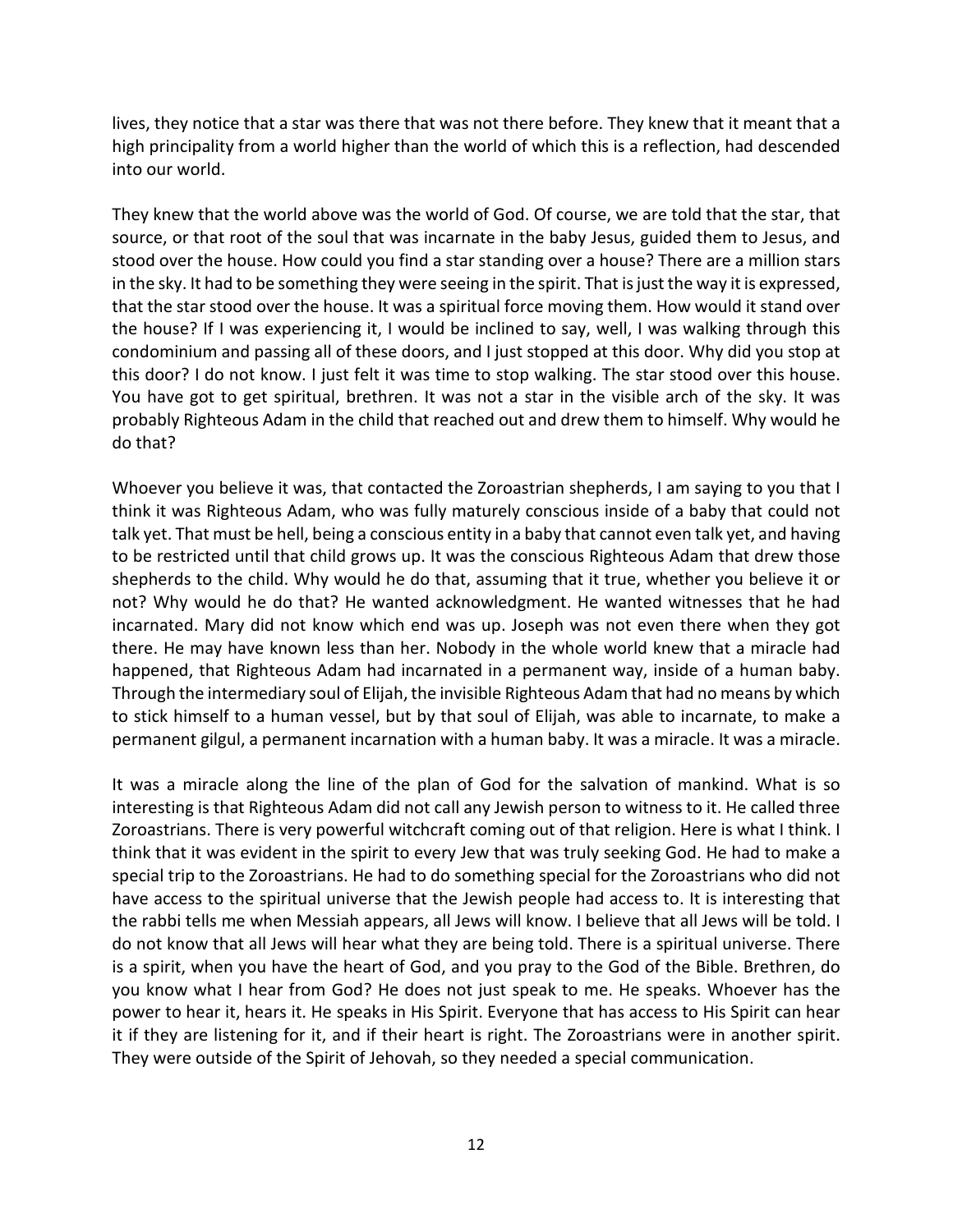Matthew 2:11; And when they were come into the house, they saw the young child with Mary his mother, and fell down, and worshipped him: and when they had opened their treasures, they presented unto him gifts; gold, and frankincense, and myrrh. It does not say they worshipped Jesus. They worshipped him, the one who had drawn them to himself, which was Righteous Adam. There were two natures. Jesus of Nazareth was a man with two natures. He had the nature of the Word of God, which is Adam Kadmon, his heavenly Father. Jesus' heavenly Father was Adam Kadmon, brethren, the Word of God. Jesus had the nature of the Word of God, his heavenly Father, who was God. He had the nature of God, which made him the Son of God. Jesus had the purified human nature of Righteous Adam, which made him the Son of man.

Jehovah addresses the prophet Ezekiel as the Son of man, according to the King James Version of the Scripture. Ezekiel 2:1; And he said unto me, Son of man, stand upon thy feet, and I will speak unto thee. God does not speak to us when we are lying down. Now that is not physically lying down. He said stand upon your feet. Stand up above your carnal mind, and I will speak to you. God does not speak to the carnal mind. Jehovah was actually saying, Son of mankind, not son of man; Son of mankind. Because the Hebrew word translated man, Strong's #120 means mankind. By addressing Ezekiel as the Son of mankind, Jehovah declared to all who had ears to hear, that the spiritual side of Ezekiel had produced the much desired male offspring of the Word of God.

Daniel 7:13; I saw in the night visions, and, behold, one like the Son of man came with the clouds of heaven, and came to the Ancient of days, and they brought him near before him. I saw in the night visions, and, behold, one like the Son of man came with the clouds of heaven, and came to the Ancient of days, and they brought him near before him. The Ancient of days, brethren, is the Word of God, Adam Kadmon, and the Son of man is Righteous Adam. And he came near. Righteous Adam, to us, is Christ Jesus. Christ Jesus is the one that will bring us near to the Glorified Jesus Christ, the source of eternal life. **If all that you have is the Holy Spirit,** that Holy Spirit is what I have been talking about. **It has no means by which to permanently join itself to you.** Spirit has no means by which to permanently join itself to our flesh. Christ is the mediator. **Actually, Christ Jesus is the mediator. The Holy Spirit, alone, in due season, will dry up. It has no means by which to stay with you permanently. It is a visitor. The Holy Spirit is a visitor.**

Rabbi Luria calls any incarnating soul that is incarnating by ibur, a visitor. Ibur is what Jesus is doing. As far as Rabbi Luria knew, in the days that he was receiving this revelation, there was no means by which to make that visiting soul permanent. There is a very interesting study on that. I do not know if I will get to it today or not, although I might. It is still early. Where Rabbi Luria explains that an incarnating soul is the soul that is incarnating by ibur, he can come into your body and stay there as a part of you, as a visitor, but to become permanent, a new soul has to come in. This is my words, a mediating force. Something has to come in, to glue, something has to come in that can join itself, both to the visiting soul, and to the human being. That which comes in, brethren, is the zygote of the Lord Jesus Christ, that joins itself to our humanity, and then joins itself to its Father, the Lord Jesus Christ.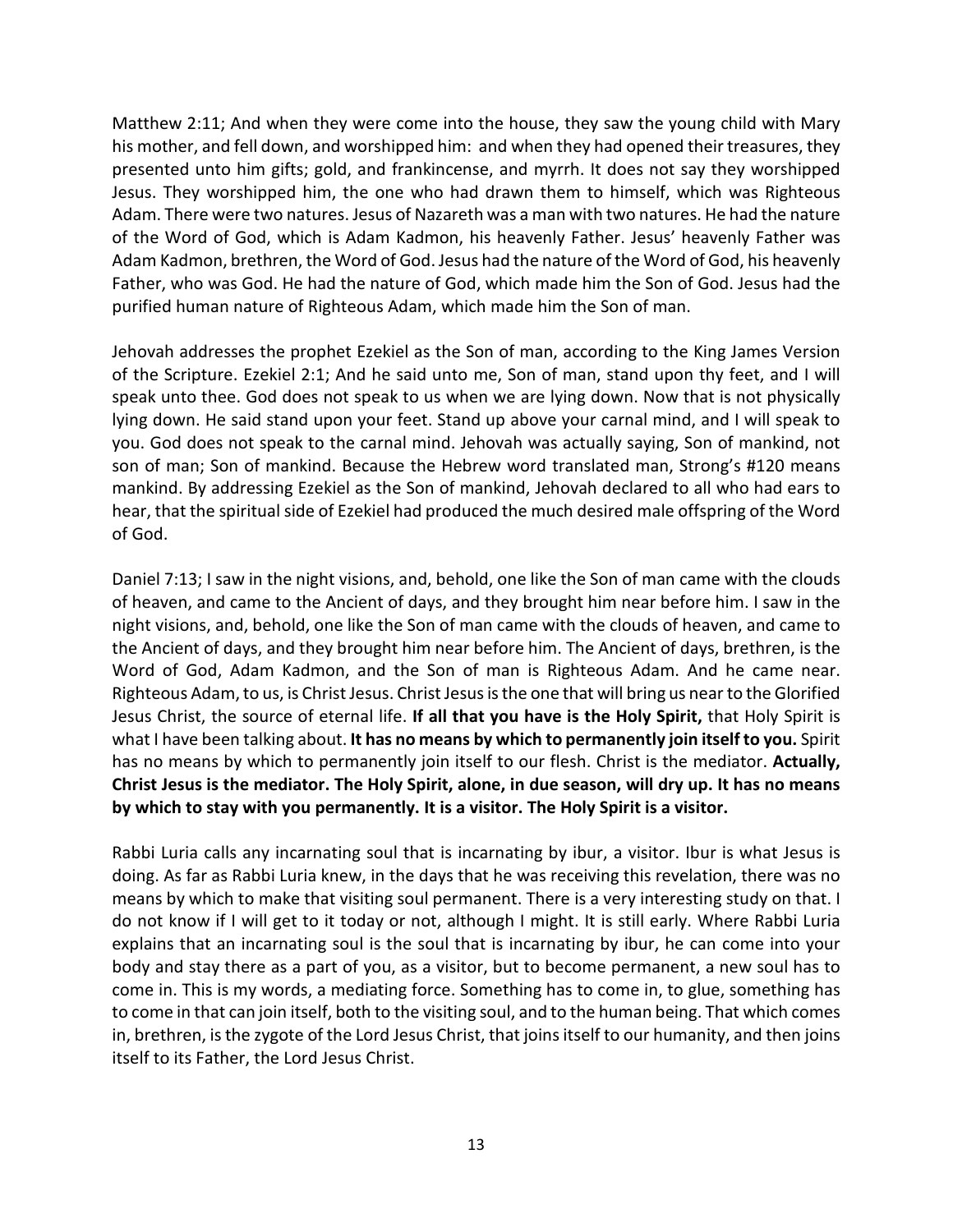The Word of God is stepping down into our world. Adam Kadmon, the Word of God, is stepping down into our world, and identifying himself at each level with a unique name. The Ancient of days is one of the unique names of the Word of God. The Ancient of days is associated with the Keter. It is one of the sub partzufim of the Keter. That was the Son of man, the Son of God. Righteous Adam was regenerated in Jesus of Nazareth. Romans 1:4; And declared to be the Son of God with power, according to the spirit of holiness, by the resurrection from the dead. Righteous Adam was regenerated in Jesus of Nazareth, so Jesus called his human side the Son of man, meaning the Son of Righteous Adam, because the word translated man really means Adam. Matthew 9:6; But that ye may know that the Son of man hath power on earth to forgive sins, (then saith he to the sick of the palsy,) Arise, take up thy bed, and go unto thine house. The power that the Son of man has to forgive sins is the Son of God inside of him. The physical man, Jesus the animal, because that is what we are, literally had two men inside of him. **He was the Son of man because Righteous Adam was regenerated in him. That was the Son of man. He was the Son of God because Righteous Adam, the Son of God, was present in him.** It was two sides. **In other words, Jesus himself, was not the Son of man.** The reality is that he was the animal shell, and that human spirit in himself produced the regenerated Son of man. Yet, there was also an incarnation in him, which was the Son of God.

I am going to say it again. I did not make it clear. Brethren, we are an animal body. That is what we are, and we have a human spirit, and a human soul, that have the potential to regenerate Righteous Adam in us, so we become Righteous Adam, the Son of man, inside of an animal. We are the horse that he rides, and that which made Righteous Adam regenerated in him was that the Son of man visited him. The Son of God visits us, brethren, and the result of it is that Righteous Adam regenerates in us. Before Righteous Adam regenerated in us, we were a reasoning conscious animal that has the ability to speak and reason. We are not the son of anybody. We are the relative of Adam Kadmon. We are a speaking animal that has the ability to reason. When the Son of God visits us, he births within us the Son of man. He births within us the Son of man. We are a speaking reasoning animal that has the Son of man, and the Son of God, dwelling in us. Because they are living through us, we can call ourselves, when he is living through us, the Son of man, or the Son of God. That is when they are manifesting through us, not just living in us.

I really got excited about the study that is coming up, that proves what I am trying to tell you. They have to be living through us. I would have to go into the Scripture and see when Jesus said he was the Son of man. When Jesus said he was the Son of man, every time he said it, he was witnessing to something that he had said or done. He was saying, you need to understand it was not me, the speaking reasoning animal, but the Son of man in me that did it. Because we were in agreement, the Son of man and I, my inner man in me, can say I am the Son of man. If it was a miracle that the Son of God in me did, because I am in agreement with it, I can say I am the Son of God. The true reality is this. It is going to be called blasphemy by the church, but that is too bad, because it is the truth. This is the truth of every human being. We are a speaking reasoning animal that has the potential to produce a spiritual inner man, and his name is Righteous Adam. When he regenerates in us, and he thinks through us, and does deeds through us, then we can say we are the Son of man.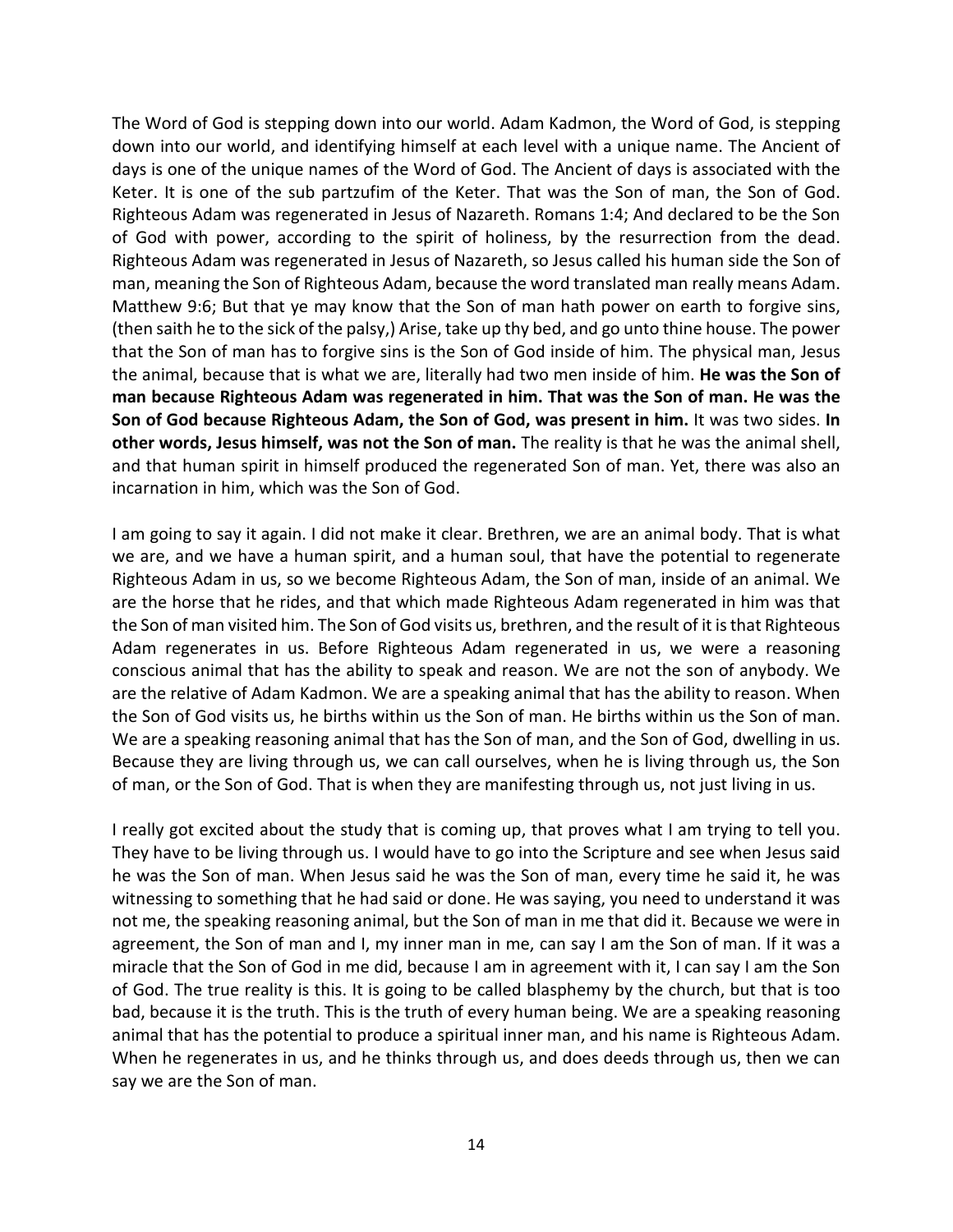The overriding characteristic of the Son of man is that prophetic ability that we saw. He came with the clouds, and he was presented to the Most High, or something like what was said in Daniel. That is our offspring. That is our child. We call it Christ Jesus. He is our passport to come into the presence of the Ancient of days. The Son of man is birth in us, and that is our spirituality in God. The Son of man is the offspring, is the child of our potential to produce a spiritual child, the manchild, and he becomes our prophetic ability, and our passport to be presented to the Ancient of days, who is God. Then the Son of God comes to live with us, also. So there really are three of us, if you can hear it. There is the Son of man. There is the Son of God. Then there is the reasoning speaking animal that they live in, and all three are one as long as we are in agreement. The one that is in the danger of falling out of agreement is the reasoning speaking animal that is on the bottom, because the overriding characteristic of the reasoning speaking animal is pride. He does not want to be the low man on the totem pole, but he does not understand that if he gives up that need to be the chief honcho, when he is not qualified to be the chief honcho, he will be so joined to the chief honcho that for all intents and purposes, he is the chief honcho. Do you understand what I just said?

You said that you do not understand that by yourself you can do nothing? But if you give up your own pride, that you can be so joined to Jesus that you would be the chief honcho. You understand this, but you did not understand that there is a Son of man and a Son of God inside of us. Brethren, we are a conscious reasoning animal, and Jesus was born an animal. Babies cannot really reason very much. That is what we are. We are an animal that has the ability to speak and reason, and we have the ability to reproduce the offspring of God. When we produce the offspring of God, which is the Son of man, we will be in agreement. It is his job to bring us into agreement with him. When we disobey him, because we do not understand who he is, or we do not understand what is going on, and we do our own thing, and we do not agree in mind and purpose with the Son of man within us, he dies. By the grace of God we can be educated, and find understanding, and come into agreement with the Son of man inside of us. I am talking about Christ now. When we come into agreement with him, then for all intents and purposes, we are the Son of man. If there is an invisible person inside of you, and the two of you are thinking the same thing, and speaking the same words, there is no difference between you. Right?

Once we develop that, the Son of man, we have the potential to have the Ancient of days send the Son of God to us. **Jesus was a thinking, reasoning, speaking animal, who had birth the Son of man, and who had the Son of God added to him. He was the Son of God and the Son of man, and he never referred to himself as a reasoning thinking animal because that reasoning thinking animal was not reasoning or thinking. It had completely given up its life, and was submitted to the inner man, which is really one inner man, that spoke through him.** One inner man, one side the Son of man, the other side the Son of God; one inner man. One side the Son of man, the other side the Son of God. The Son of God is always facing his Father in heaven, and the Son of man facing to the animal that he dwells in; a two faced man. A two faced man that can revolve. The Scripture says in the account that we are about to read of Jesus saying, who touched me? It says he turned around. We are told that the Son of God always faces his Father in heaven. But now there was an issue that he had to pay attention to, with regard to a human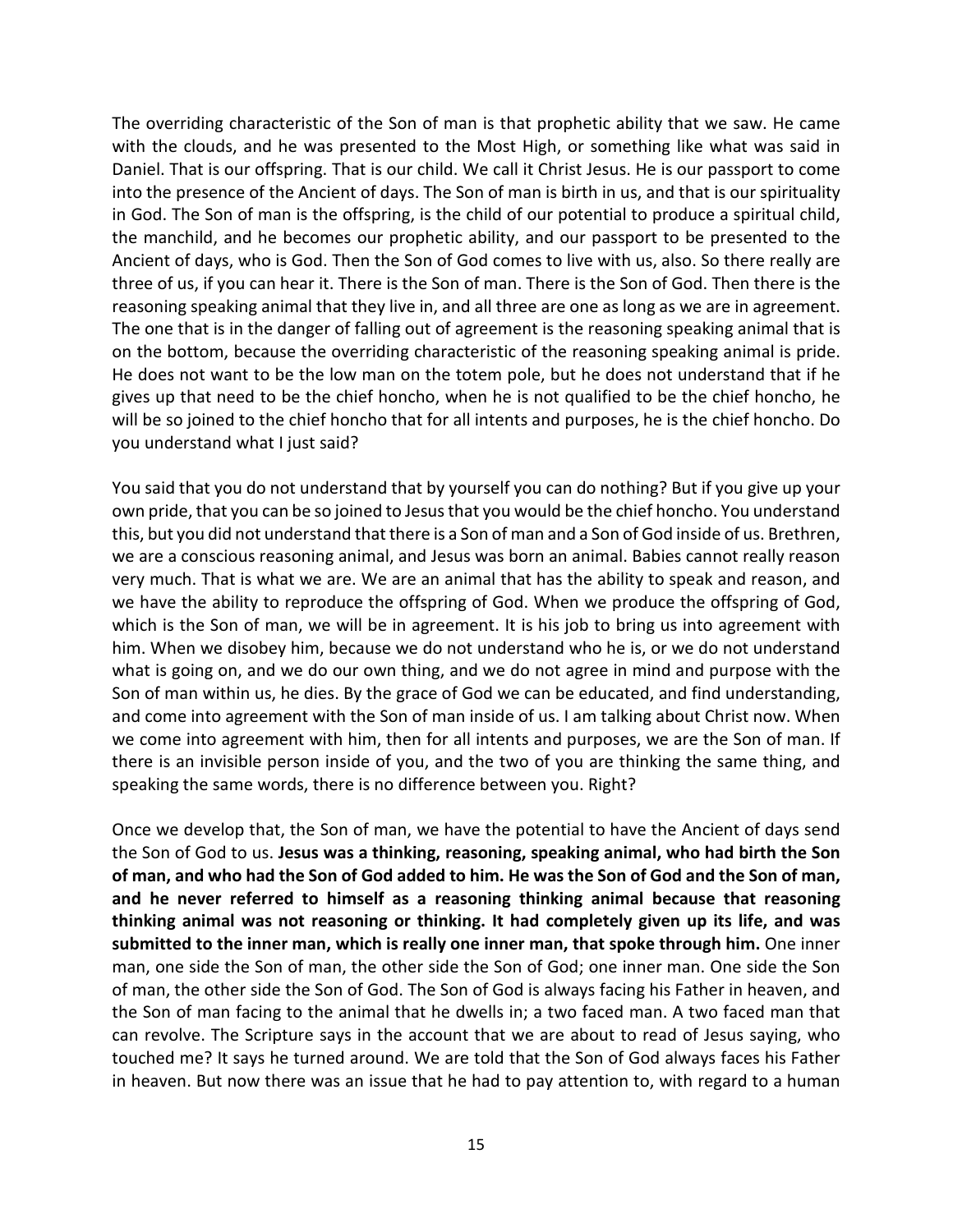being, so he turned about. He turned to the side of the Son of man, and dealt with the issue down here in this world.

What I am telling you is that the inner man is a two faced man. He is both the Son of man and the Son of God, depending on where he is facing. When he faces his Father in heaven, he is the Son of God. When he faces the man that he is dwelling in, and mankind in general, he becomes the Son of man. The two are one, but there is two different elements there, depending on the function. They live inside of a human reasoning speaking animal, which was Jesus. I got a real kick out of this teaching, on the who touched me teaching, because what it says to me, is what I believe, that Jesus in the days of his flesh, he was learning a lot of the lessons that we are learning now. That was what happened. We will take a look at it so you can hear what I am talking about. We should get to it eventually.

Righteous Adam was regenerated in Jesus of Nazareth. Romans 1:4; And declared to be the Son of God with power, according to the spirit of holiness, by the resurrection from the dead. **He was declared to be the Son of God because Christ was raised from the dead in him. He received power according to the spirit of holiness. That came into him through Righteous Adam.** Jesus called his human side the Son of man, meaning the Son of Righteous Adam. Matthew 9:6; But that ye may know that the Son of man hath power on earth to forgive sins, (then saith he to the sick of the palsy,) Arise, take up thy bed, and go unto thine house. How exciting! Can you imagine that? He did not even lay hands on him. He just spoke to him.

Jesus, the son of Mary and Joseph, had an inner man, Righteous Adam, the Son of the Word of God. 2 Corinthians 4:16; For which cause we faint not; but though our outward man perish, yet the inward man is renewed day by day. Brethren, there is an outward man and an inward man. The outer man and the inner man were one new man, who was at peace with God. I am talking about Jesus now. The outer man and the inner man were one new man, who was at peace with God. Ephesians 2:15; Having abolished in his flesh the enmity, even the law of commandments contained in ordinances; for to make in himself of twain one new man, so making peace. The commandments contained in ordinances, for to make in himself of twain one new man, so making peace with God, brethren. All peace is with God, because the Son of God covered the sins of the animal nature that he was joined to. The forgiveness of sins, brethren, is the covering over of your potential, or your desires to sin, by the righteousness of God.

You take any one area. Let us say you have a gambling problem, and you have a craving, and a drive to gamble. The forgiveness of that sin means that Christ Jesus, in you, covers over your driving, covers over your carnal mind in that particular area, and kills the drive. All forgiveness of sins means is that potential for sin is replaced by a corresponding aspect of Christ Jesus. We are forgiven by faith, brethren, which means that when we sin, and we are truly repentant, God will stand between us and the sowing and reaping judgment, but it cannot end like that. The true forgiveness of sins is the wiping out of that potential to sin. Not only is the drive not there anymore, but you hate it. You turn to the complete opposite side, so you are not only not tortured by a drive to make you gamble, but the very thought of gambling is disgusting to you. That is the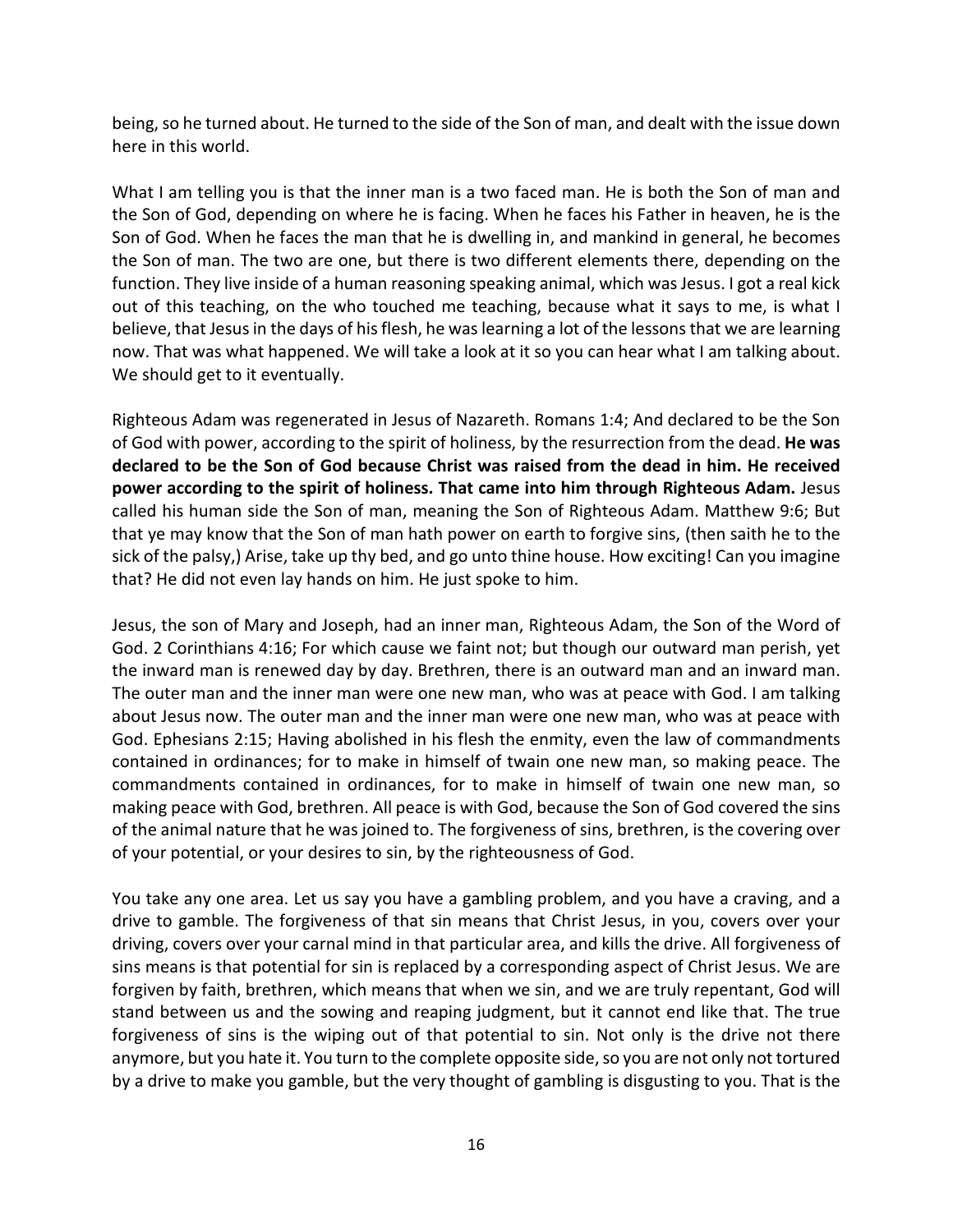true forgiveness of sins. Not only do you not have the drive, the very thought of it disgusts you. It is a complete change of mind. That is what repentance is, a change of mind.

Jesus is the garment of God. This really gave me a real kick, brethren. The physical body of Jesus of Nazareth clothed Righteous Adam, the invisible Son of God. The word vesture means garment. We can say that Jesus was the vesture of the Word of God, or we could say that the Word of God was incarnate in Jesus of Nazareth. Revelation 19:13; And he was clothed with a vesture dipped in blood: and his name is called The Word of God. Alternate translation is; And the one called the Word of God, that is Adam Kadmon, the one called the Word of God, had a garment that was immersed in his spiritual blood. What that means is that spirit, which can be likened to water, when it touched Jesus of Nazareth, did not just lie on his surface, but it soaked into his soul. It penetrated into his soul. That is what it means. The soul of the man, that the Word of God was dwelling in, was affected by, was influenced by, the nature of the Word of God. It changed him. It changed him, and made him in the image of the Word of God. His blood soaked into that soul.

The Word of God, Jesus' heavenly Father, interacted with the people through Righteous Adam, his Son. The Word of God, Adam Kadmon, Jesus' heavenly Father, interacted with the people through Righteous Adam, his Son, who dwelt within Jesus of Nazareth, his skin, who was also called the Son of God. Brethren, my skin is called Sheila. I am called Sheila, and my skin is called Sheila too. My mind is Sheila, and my skin is Sheila. If my mind is Christ Jesus speaking to you today, my skin is also Christ Jesus to you. Mark 5:30; And Jesus, immediately knowing in himself that virtue had gone out of him, turned him about in the press, and said, **Who touched my clothes?** He turned himself about. He went from being the Son of God, whose angel always beholds the presence of God for us, who keeps us in the presence of God, and he turned towards humanity. He turned himself about, and said, who touched me?

Alternate translation of Luke 8:46; And Righteous Adam, the Son of God, who knew immediately that spiritual power had gone forth into the crowd, from Jesus of Nazareth, his other self, turned to his other side, and said, who touched Jesus of Nazareth, my clothing in this world? Righteous Adam, the Son of God, Jesus of Nazareth's inner man, realized that some unknown person in the crowd had used illegal spiritual power to draw to herself the healing power of Righteous Adam, the Son of God, without Jesus' knowledge or consent. Why was she so frightened? Brethren, I am sorry that these notes are not complete. You will have to look up the scripture yourself if you want it. The Scripture in Mark 5:33 says that she was trembling, and frightened, because of what she had done. What did she do? If it is a carnal thing, she reached out and touched the robe of someone who was out there healing people. Why should she be frightened, and terrified, and trembling, that it should be found out what she did? It was because she used witchcraft to get that power, brethren. Actually, that account appears both in Mark, Chapter 5, and the other account is Matthew 9:20-22, but only refers to her touching his garment. I took Mark 5:30 because it says who touched my clothes, which really makes my point. Let me read you the whole thing in Mark, Chapter 5, starting with verse 25; And a certain woman, which had an issue of blood twelve years, 26; And had suffered many things of many physicians, and had spent all that she had, and was nothing bettered, but rather grew worse. 27; When she had heard of Jesus, came in the press behind, and touched his garment. 28; For she said, If I may touch but his clothes,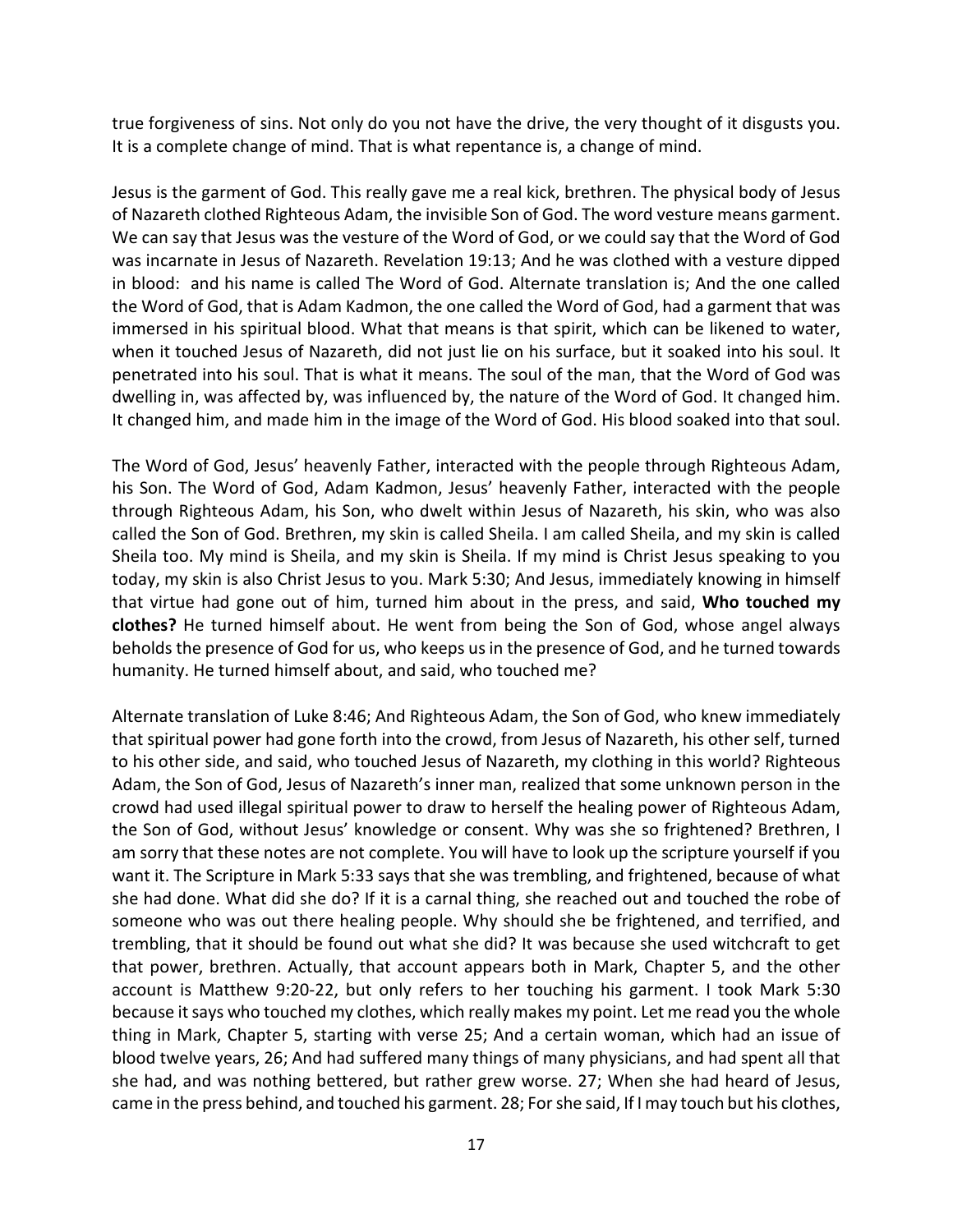I shall be made whole. 29; And straightway the fountain of her blood was dried up; and she felt in her body that she was healed of that plague. 30; And Jesus, immediately knowing in himself that virtue had gone out of him, turned him about in the press, and said, Who touched my clothes? 31; And his disciples said unto him, Thou seest the multitude thronging thee, and sayest thou, Who touched me? 32; And he looked round about to see her that had done this thing. What is this tremendous thing that she touched his clothes? 33; But the woman fearing and trembling, knowing what was done in her, came and fell down before him, and told him all the truth. Told him what? That she had touched his clothes?

She saw this man of God going out, healing the people, and she knew that she had a spirit of witchcraft, and she thought he would never do it for her, so she took it by witchcraft power. I will show you it in the alternate translation. Verse 34; And he said unto her, Daughter, thy faith hath made thee whole; go in peace, and be whole of thy plague. The Lord told me she took it by witchcraft power. I will show it to you in the alternate translation of Luke 8:46; And Righteous Adam, the Son of God, who knew immediately that spiritual power had gone forth into the crowd from Jesus of Nazareth, his other self, turned to his other side, and said, who touched Jesus of Nazareth, my clothing in this world? The significance being that it went over Jesus' head. It went over Jesus' head. Brethren, I would like to remind you that, first of all, people who are in God, we have spiritual strength that people that practice witchcraft desire. The whole world desires our spiritual strength, but they may not recognize what it is. But people that have spiritual power, that are spiritually savvy, they know that there is power in us that is beyond the typical human power.

This woman had a spirit of witchcraft, but she could not heal herself. She did not have enough to heal herself, but she had enough spiritual power to tap into Jesus' power, and draw it out. Now the way that translates into our experience is that we get drained. Over the years, you should have heard me speaking about spiritual parasites that drain your energy. Have you ever heard me talk about a spiritual parasite? It drains your energy. Sometimes they drain your energy by talking to you with their carnal mind, and confusing you. But it is possible for someone with spiritual power to take power from you without talking to you. Years ago, when I was in Nigeria, and I was still very spiritually naive in those days, I was told that there were witches going into the marketplace and either touching a woman's breast, or touching a man's testicles, and in the case of a man, his testicles would shrink, and he would lose all function of his male organ. In the case of the woman, their breast would collapse, and they would not be able to nurse a baby.

I remember asking the person who told me that, why would anyone do anything like that? Because a person that has a spirit of witchcraft wants power. See, those are the reproductive organs. There is power in the reproductive organs. This is just the truth, brethren. There is spiritual power, and that is why witches, when they make up their potions, they will use semen or menstrual blood. There is spiritual power in the reproductive organs. I do not understand how witchcraft works, but they had this curse, that if they could get close enough to you to touch your breast or touch a man's testes, they would draw the reproductive power out of that person for their own selfish purposes, denying that person the ability to produce children in the future. This was my experience in Nigeria. This is what I was taught in Nigeria during my first visit to Nigeria.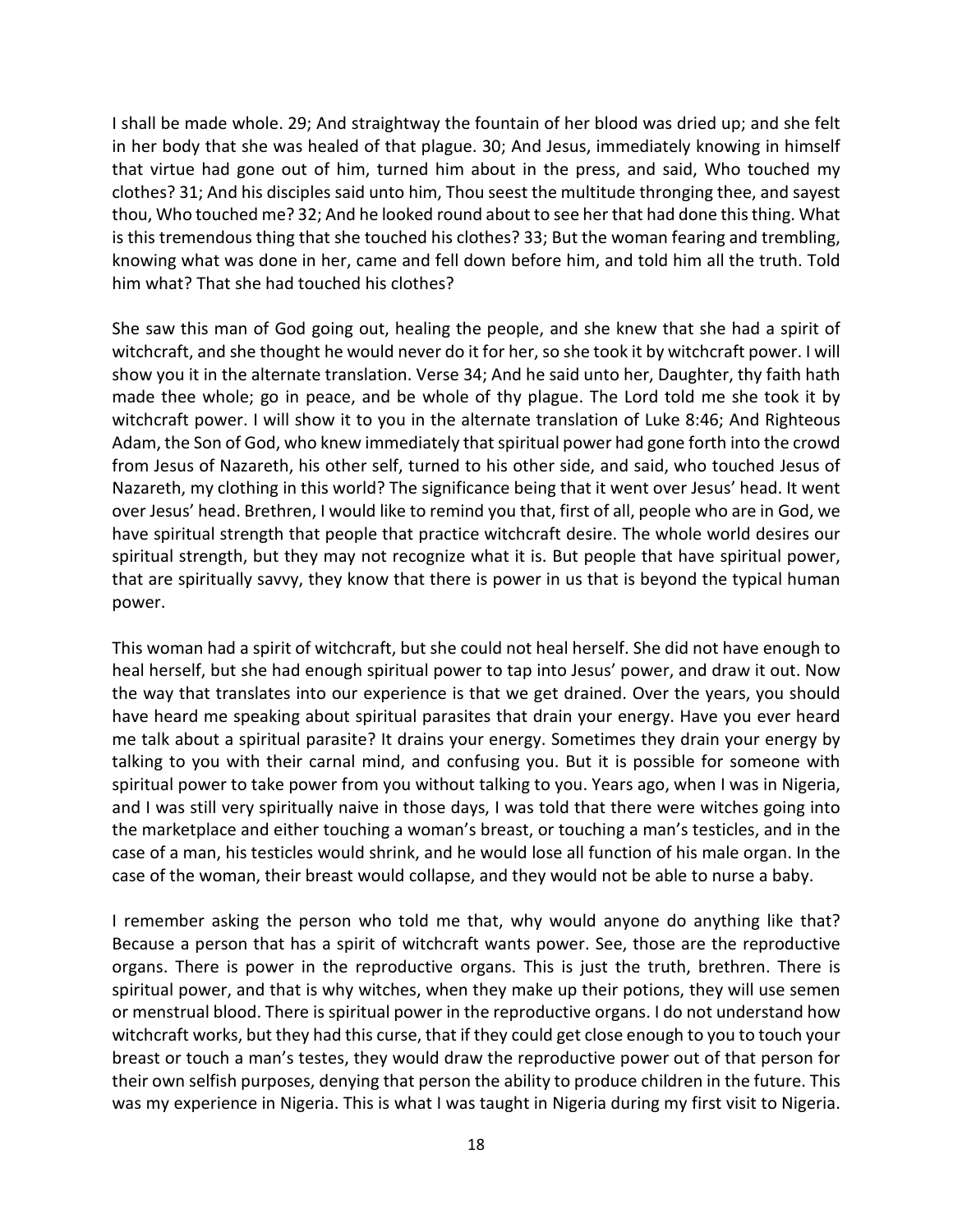Now this woman in the scripture was dying. She had spent all of her money on doctors, and she did not get healed. If you do not know that, that happens, it happens. There are people that are sick for years, and they spend all their money on doctors, and they die anyway. That was my sister. She spent a lot of money on doctors, and died anyway.

When I was sick, I was doing everything that I could do, and I was going to die anyway. If Jesus had not picked me up off the floor, I would be dead too. There was a curse on my family. We were three siblings. One sister died at 47. The other one made it to 70, but she was sick for years, and she was tortured for years. I was supposed to die at age 12. There was a curse on our family. This woman spent all her money on doctors, and she still was going to die. She saw a man of God that had healing power, and she thought he would never pray for her. She used her own witchcraft to draw his energy to add to her own, because she did not have enough power to heal herself, and it went right over Jesus' head. I get a kick out of that. I do not think that is an insult**. I think that is wonderful, that we should know that Jesus went through the same kind of training that we are going through.** Today he is glorified, and he is the one that is reincarnating in us, and he is the one that is doing for us what his heavenly Father did for him. **When we look at him, that means we have hope to attain to what he attained to because he was just like us.** It went right over Jesus' head. Every one of you, brethren, that I have ever told that you did not get it, or whatever words that I used, you should be encouraged by this. Jesus did not get it. It went right over his head.

This is sort of what I was talking to you about when I preached on the movie, The Edge Of Tomorrow. I told you that I walked into that movie, and my inner man was defending me. I closed my eyes through almost the whole thing. My inner man was defending me because he did not want me watching it before he had educated me to know what was going on there. I had literally shut down. That was my testimony, if you remember that. So Jesus' inner man knew what happened, but Jesus did not know what happened. It went right over his head. His inner man, who is always looking at his heavenly Father, turned around, and addressed the issue, because Jesus did not address the issue. I give you my testimonies frequently. Things happen, that I should deal with, that I do not deal with.

It goes right over my head, or for some reason, a spirit of passivity hits me, and I do not deal with it. Two or three days later, Christ Jesus comes to me and tells me that it went right over my head, and deals with the issue. Now I know that if something happens, and my response to that wrong thing does not come until the next day, I know that it went over my head, and the Lord had to stand up and do it through me. As soon as I hear what He is telling me, I realize that it is true, and I go forth and I bring the correction, or whatever it is that I have to do. But when I know that it is me, I have a response immediately. When the response comes the next day, I know that I missed it, and it is my inner man backing me up. Thank God.

That was what happened with Jesus, brethren. That is so exciting. You are all just sitting there. I find that so exciting. Maybe it is because I brought the teaching forth, and you are just hearing it for the first time, but it is just so exciting to me. Listen to the rest of it. Righteous Adam, the Son of God, Jesus of Nazareth's inner man, realized that some unknown person in the crowd had used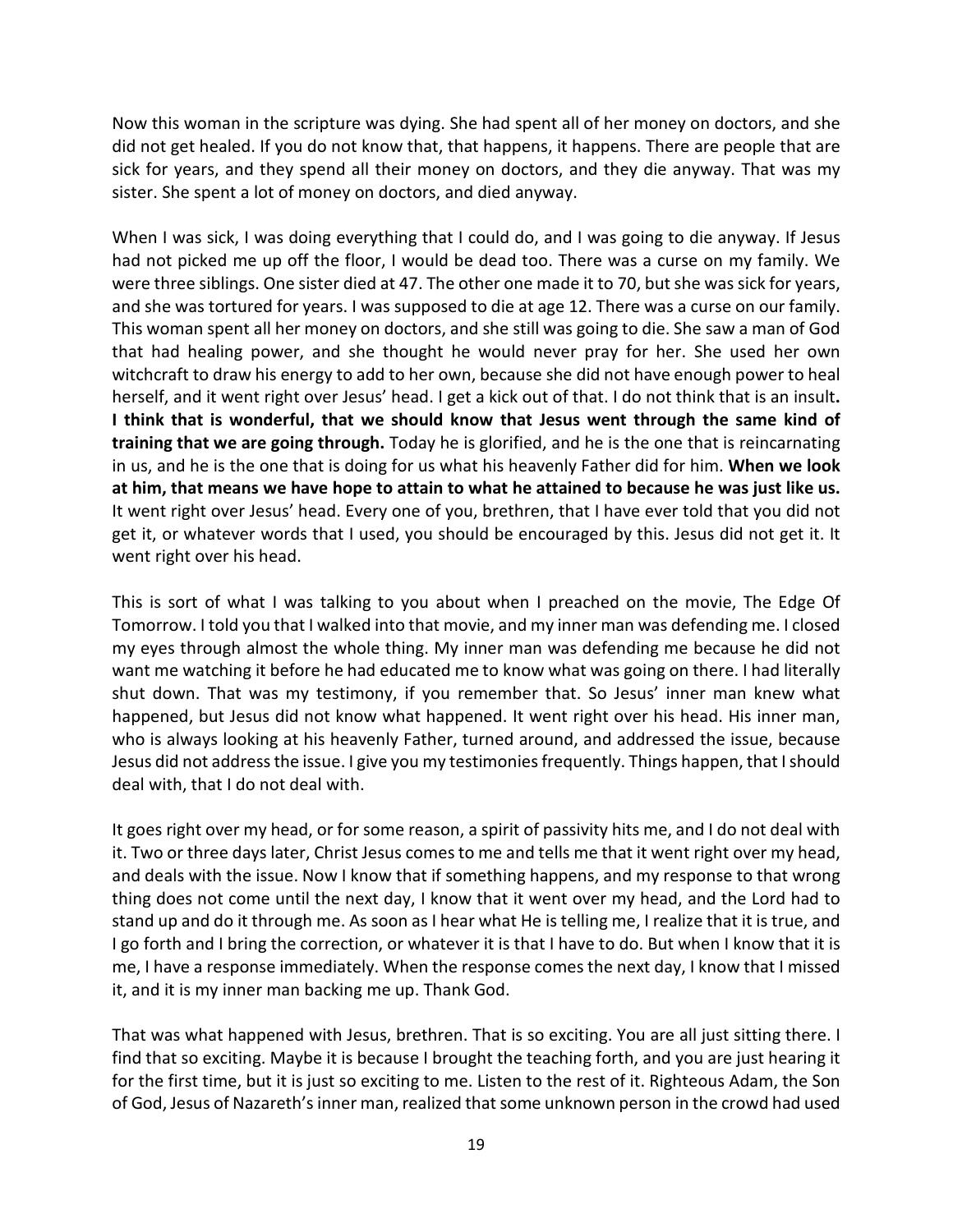illegal spiritual power to draw to herself the healing power of Righteous Adam, the Son of God, without Jesus' knowledge or consent. Now brethren, I have had occasions where I have been around people that I have known have been in witchcraft. I go home, and I am exhausted, and I go to sleep. They took my energy. I told you that happened Tuesday night, that someone was mad at me, and Wednesday morning I woke up, and I spent the day in bed, except for a couple of hours. All of my energy was gone. My whole body was shaking. They took my energy. Their anger took my energy. I realized that they were mad. Did I break curses? No!! Did I cover myself with the blood? No!! When am I going to learn?

Matthew 18:10; Take heed that ye despise not one of these little ones; for I say unto you, That in heaven their angels do always behold the face of my Father which is in heaven. So the angel that was in Jesus was Righteous Adam. Righteous Adam was in him, and that was his angel that was always looking at the face of his heavenly Father, but when an issue arose in the earth, he turned himself around, and addressed the issue that Jesus failed to address. Righteous Adam who had been facing the Word of God, his heavenly Father, turned to Jesus, his other self, and spoke out of Jesus' mouth, saying, who touched me? I tell you a lot that things come out of my mouth, and I do not even know why they came out of my mouth. Of course, the latest thing is me being so sure that Margaret was leaving on Tuesday. It was really putting confusion on me, and then she left on Tuesday instead of Friday. When something strange comes out of my mouth, I usually listen to it, and try to see if it has any meaning for me, because Christ Jesus, in me, uses my mouth. Sometimes, he uses my mouth to speak to me. Sometimes he speaks to me in thought, and sometimes he speaks right out of my mouth, so I have to listen to myself. I wonder if that word was for me, if there was something that came out of my own mouth, that I was not realizing was from Christ.

Brethren, you never rest. Once Christ Jesus comes forth in you, there is no rest. You are constantly listening, and analyzing, and trying not to miss anything, but we always miss things. That is why we thank God for Christ Jesus. Jesus' disciples could not relate to the words that came out of Jesus' mouth, to anything that they could see with their natural eyes. They said, Lord, what are you talking about? Sometimes Susan looks at me, like what are you talking about? My answer is I do not know. (Laughter) Jesus responded to the question posed by his inner man. When those words came out of Jesus' mouth, his disciples said, what are you talking about? But Jesus realized that he had missed something, and he addressed the issue.

Mark 5:32; And he looked round about to see her that had done this thing. Alternate translation is; And he turned about toward his spiritual side. Jesus turned about. Jesus was there talking to the people. He turned about to his spiritual side to look for the thief who had done this thing, and he looked with his spiritual sight. So Jesus turned about towards his spiritual side because Righteous Adam had said, within him, who touched my clothing? Jesus knew when Righteous Adam spoke to him. He realized what he was saying. He interpreted what was being said, that his energy had gone out, and he did not give it out. It was taken from him. So he switched into his spiritual sight. He turned himself around towards his spiritual side to look for the thief, who had done this thing. He turned about towards his spiritual side to look for the thief who had done this thing with his spiritual sight. Verse 33; And the woman was alarmed when she realized that Jesus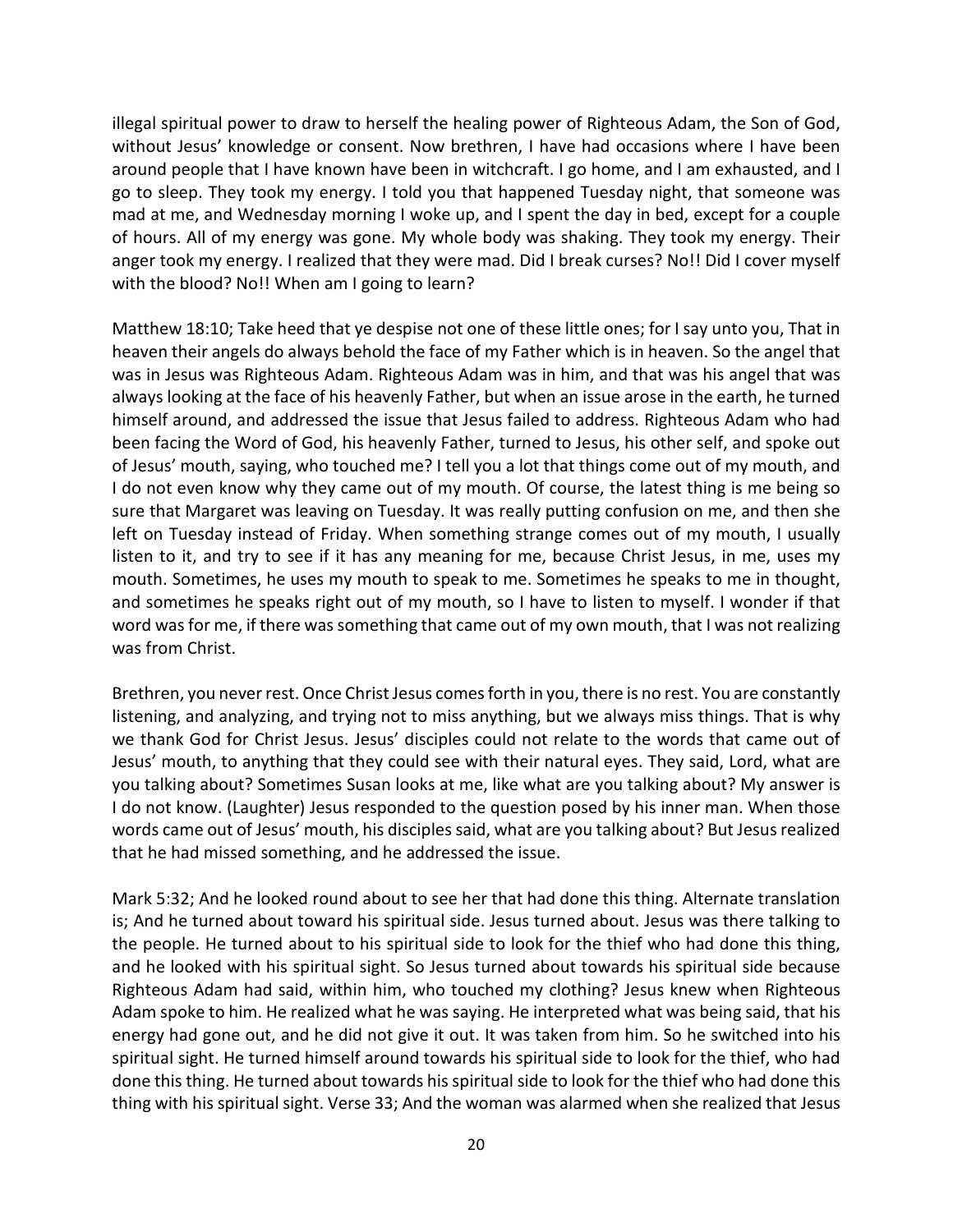knew that she had used spiritual power to steal from God. She was a witch. She recognized that Jesus clicked into his spiritual sight, and that he was looking around to see who had did it, so she became alarmed, but she knew what to do. She did not run away. She went to him, and fell down in front of him, and told him the truth about what she had done.

Brethren, I have been reading this scripture for years, and I never thought anything was wrong with it, that it was such a big deal that she touched his garment. She used witchcraft on him, and she knew that the power of God was on him, and she was afraid for her life. She did not run because she was afraid for her life. She might very well have lost her life if she did not humble herself. If Righteous Adam in Jesus did not forgive her, she may very well have lost her life. Brethren, she was a sick woman that was at the point of death. If she was condemned by Jesus for what she did, she probably would not have lasted the night. She threw herself on his mercy. She knew it was not just Jesus. I do not know that she knew there was a spiritual man, but she knew there was a spiritual force inside of him, besides himself, who had told Jesus what had happened.

Let me read the alternate translation of Mark 5:33 again. And she went to him and fell down in front of him, and told him the truth about what she had done. Brethren, that is what we are supposed to be doing about everything that we do wrong, not only before God, but before the person that you do it to. It really is not enough to go in a secret place and tell God that you are sorry. You have to apologize to the person you violated. Righteous Adam, the Son of God, and Jesus of Nazareth, the Son of God. They are both the Son of God. Jesus of Nazareth is the Son of God because he is in complete agreement with the Son of God, so he is the Son of God. They agreed with each other to have mercy on the woman, and grant her repentance. This is what they said to her with one voice. Your belief in the miracle working power of God, is the fact that you were delivered from the plague, after you stole the power. Brethren, you cannot steal power from God. You try to steal power from God to heal yourself, it will kill you. You cannot steal from God, so this is the reason they forgave her. They said to her with one voice, your belief in the miracle working power of God, and the fact that you were delivered from the plague proves that you are a female descendant of Righteous Adam. Go in peace, and be healthy.

In other words, you tried to steal from God, and God healed you. What am I supposed to do? God healed you. Am I supposed to rebuke you, and send you away, and take it back? God healed you. Go in peace and be healthy. Would you have ever gotten that from this scripture? That is what he said to her. You did something wrong, but God blessed you, so what am I going to do? Go in peace and be healthy. I was so excited bringing this forth. (Laughter) This gives us additional insight into Matthew 18: verses 19 and 20. Again I say unto you, That if two of you shall agree on earth as touching any thing that they shall ask, it shall be done for them of my Father which is in heaven. For where two or three are gathered together in my name, there am I in the midst of them. I have been saying for years, brethren, Jesus is not talking about two or three human beings. When Christ is present, and the human being is in agreement with his righteous position, there is power to heal. When Christ is present, and Christ Jesus is present, and the human being is in agreement, there is power to heal, and God will do anything, when all three of you are in agreement.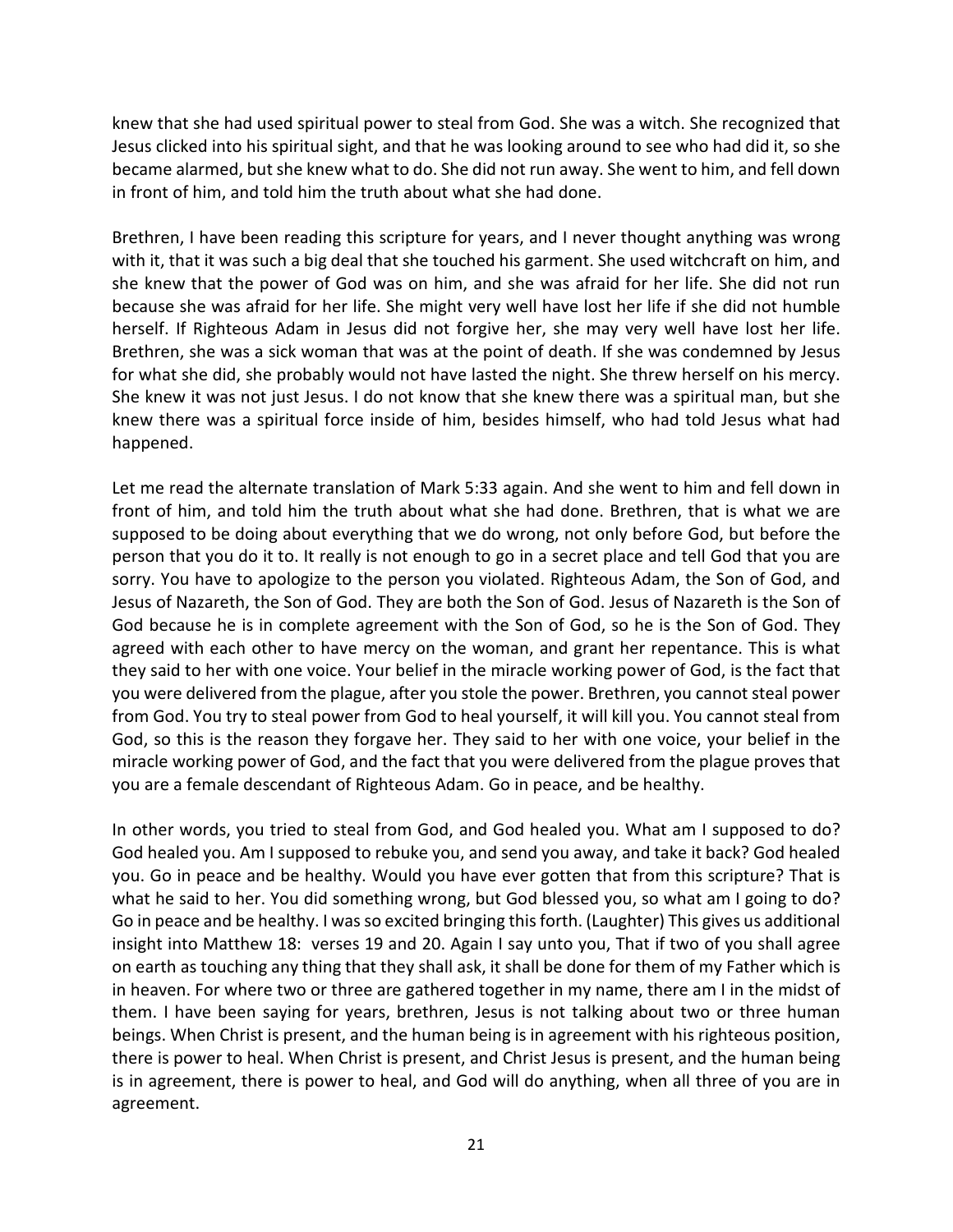Brethren, do you remember the definition of nephilim? When the unconscious, the subconscious, and the conscious mind are all joined together in agreement, it makes you a giant. When you have the three parts of the carnal mind joined together, you are a powerful witch. You may not have the three parts of the Christ mind. But when you have the three parts of the Christ mind, the conscious mind, Christ, and Christ Jesus, and the human has overcome their desire for vengeance, hatred, retaliation, pride, and all that garbage that stops Christ Jesus from doing miracles through you, when the human being is in agreement to forgive the sins, with the righteousness of God inside of them, God will do anything you ask.

As far as putting these notes in the book Salvation, this has a completely different spirit on it than the book, so I am going to try and understand what God wants me to do with it. In Mark 5:34, the point in the parable of the woman with the issue of blood is, he said you are a daughter of Righteous Adam, which means that she was a believer. Do you think believers do not have witchcraft? Believers use witchcraft. That was what he said. The proof that God healed you is that you are a daughter of Righteous Adam. You are not a witch coming to do evil. You are a daughter of Righteous Adam, who had a spirit of witchcraft. I am so excited from that understanding of why did you touch me, that I am flying. I wondered myself why Jesus only perceived this one woman touching him, but my mind focuses on things that I have more understanding on. I just love this. Some things just touch you. Well, this really touched me. When we continue after the break, I would like to share with you this teaching from Rabbi Luria, which is very interesting. Actually, it witnesses to what I just said.

I am going to try and give you this very deep teaching from Rabbi Luria. We will see if it comes out. It is something very interesting about Elijah. If you have been studying with me for awhile, you know that I teach that Elijah is a compilation. He is a compiled soul. In other words, he is more than one soul. He actually started out as being Phinehas, the grandson of Aaron, and the son of Eleazar, the high priest. This is one of the things that I noticed when I started studying with the Kabbalists. They are just really incredible. They will take one sentence out of the Scripture, and it turns into a whole big teaching, and the Lord witnesses to me that they are valid teachings. It is just really amazing. There are one or two sentences about Phinehas in the Scripture. He was the one that intervened at the matter of Peor. The Kabbalists talk about the matter of Peor. That was when the great seduction of the Hebrew men took place by the Midianite women. This happened right after Israel was saved from Balaam, because Balaam was agreeing to curse Israel for money, but every time he opened his mouth to curse Israel, the Lord put blessing words in his mouth. He failed to curse Israel, because you cannot curse what God has blessed. The Scripture says you cannot curse what God has blessed. I have to take it to mean that. I am hesitating because I get hurt all the time, but I come back. There is a scripture that says, you can cast a righteous man down seven times, and he will rise up again every time.

Apparently, I am not spiritually high enough yet, to have that full protection. But when the Scripture says you cannot curse what God has blessed, it is talking about, with regard to Israel, that Israel was in such a high spiritual place that curses of witchcraft could not take it out. Of course, I do not know that the people who are subject to that scripture, that you cannot curse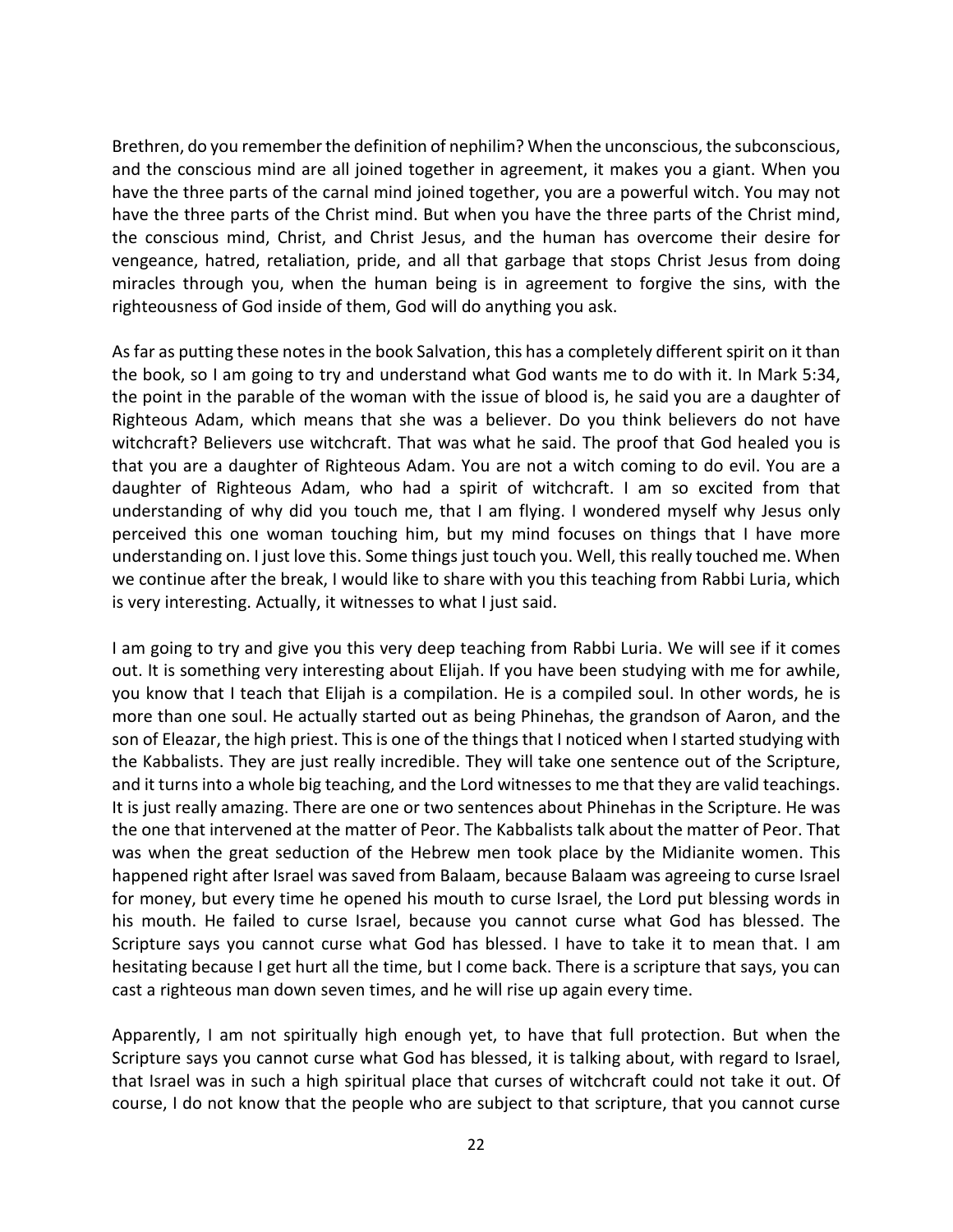what God has blessed, I do not know that they did not get hurt. All I know is that you cannot kill somebody when God still wants them to live. You cannot kill them, but I still get hurt. As you all know, I was hurt pretty bad this past New Year's, so you can still get hurt, but they cannot wipe you out completely. Anyway, Balaam could not destroy Israel, so he gave advice to Balak, the king of Moab, who was trying to hire him to curse Israel. He gave advice to him, and said, I will tell you that if you can get Israel to sin, God will punish them himself.

I guess there must still be a lot of sin in me, because I still get hurt. I do not mean that viciously. When I say there must be a lot of sin in me, I mean there must be a lot of carnality in me. I must have quite a ways to go to ascend above being hurt. I am just telling you the truth, but when you look at what I preach, you really wonder. I am leading a pretty Godly life, so all of my sin is the sin of my mind. I guess I have quite a ways to go to overcome my carnal mind to get to the point that I do not get physically hurt anymore. But it is really hard to knock me out as far as preaching. No matter how much they might be able to hurt my body, all of the sin is in my body. No one has been able to stop me from bringing forth this incredible message for twenty six years now. No one has been able to stop me. All the sin that is still opening doors in me is manifesting in my body.

Anyway, Balaam advised Balak, that if you want to destroy Israel, you just have to get Israel to sin, and God punishes His people Himself. Only God can punish His people, you see. The king of Moab sent the Midianite women in to seduce the men. The Scripture says that the men fell into fornication with the Midianite women. Now I think that they probably were having sex with them, but the big sin, as far as God is concerned, is idolatry. This is what happened to Solomon. Not only did he have sex with all of these women, but the men get influenced by the women, and then they start worshiping the pagan gods that the women introduce to them. The big sin that God will wipe you out for, is idolatry. Fornication is not good, and adultery is not good, but once you get into idolatry, you are in a lot of trouble with God, because now you are worshiping other gods. That is the first commandment that you should not do that.

The matter of Peor is when the Midianite women came into the Israelite camp and seduced the men. The way you read the scriptures in the King James Version it sounds like the issue was sex. The issue was beyond sex. They brought their pagan gods into the Israelite camp, and a plague started. Twenty four thousand people were killed from God's plague. It was Phinehas, not Moses, this time. Remember, one time there was a plague upon Israel, and it was Moses that cried out to God. God told him to make a brazen serpent, and hold it up, and whoever looks upon the serpent will be saved. This time it was not Moses. This time it was Phinehas, the son of the priest Eleazar. The Scripture says in Numbers, Chapter 25 that Phinehas saw Zimri, the son of Salu, a prince of a chief house among the Simeonites, having sex with the Midianitish woman Cozbi, the daughter of Zur. Were they having sex in the middle of the town square like that couple that was arrested a few weeks ago? I do not really think so. I think that if they were having sex, they were inside of a tent somewhere. What he might have been doing was bowing down before Balaam out in the open, or making some affirmation of a pagan god. He might have been doing that.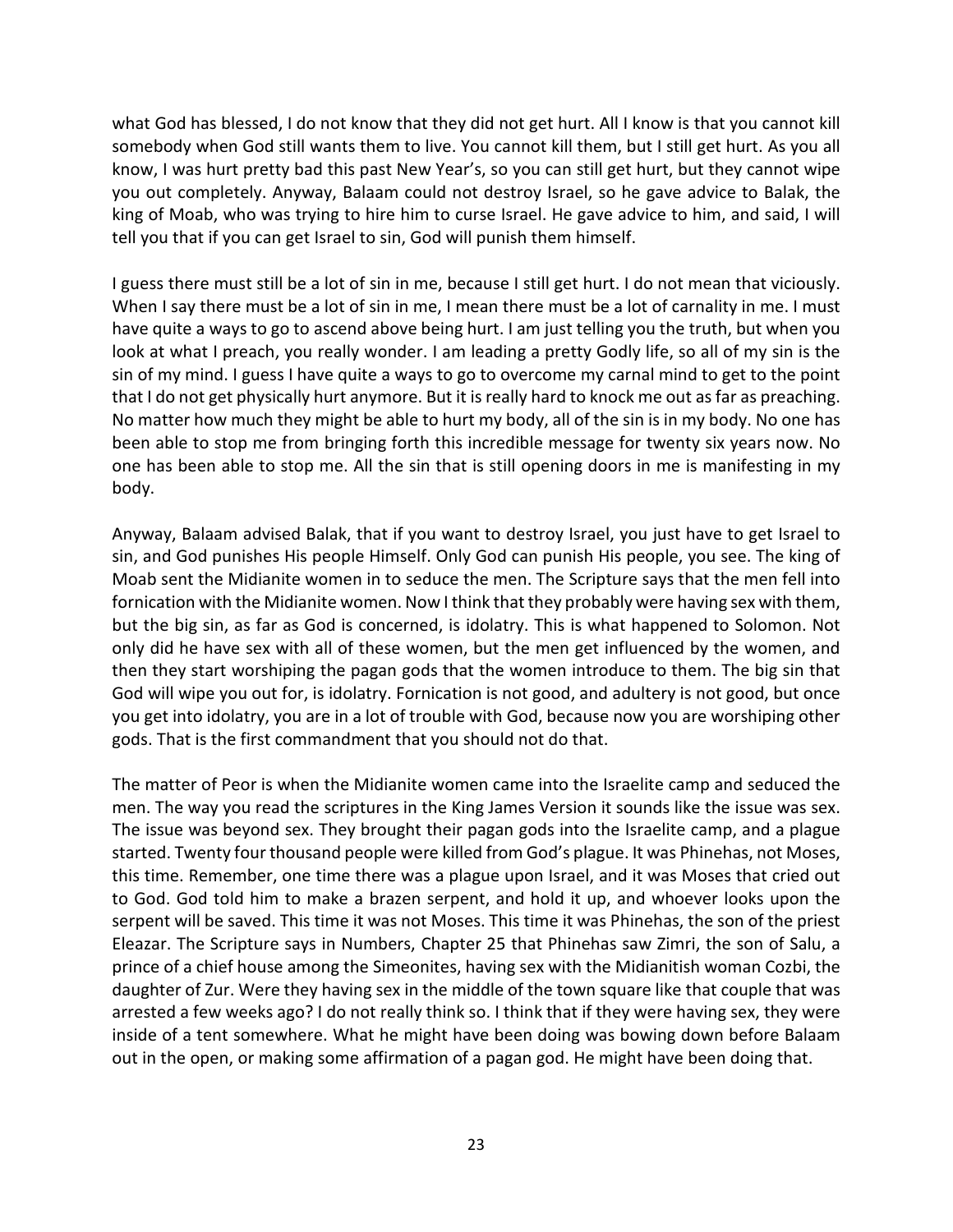In any event, we are told it became obvious as to what this Simeonite prince was doing, and the anointing fell. Now this is my interpretation. The King James says Phinehas rose up and killed them. He killed the two of them by thrusting them through with a javelin in his hand. I am constantly growing, and my mind is increasing in the ability to understand the Scripture with the mind of God. I would say the most exciting thing that has ever happened to me in my life is the ability to see life in the Scripture like we just saw before the break. Why would Phinehas do that? Why did Moses not do it? Well Moses did not do it because the anointing did not fall on Moses. The anointing fell on Phinehas to rescue Israel. The Scripture says that because Phinehas did that brave act, the plague stopped, and God gave him the covenant of peace in Numbers 25:12. It is like one or two sentences in the whole Bible, and it turned into a whole big teaching that led me to understand, and I taught you that Phinehas became Elijah.

If you search the Scripture and you have not been able to find any heritage or ancestry of Elijah, it is because Elijah was not born. Elijah is a name that was given to Phinehas after he had a spiritual experience. He had a spiritual experience after this happened, and this was just the beginning of it. As the story goes, after he killed these two, and the anointing left him, Phinehas realized what he did. I do not know how true this is, but this is how the story goes. He became terrified of the avengers of blood. Brethren, in those days there were no police. If you killed someone, his relatives came after you. Phinehas was terrified because Zimri was a prince of the tribe of Simeon. He feared the tribe of Simeon would come after him and kill him. He was so scared that his soul left his body. I really think this part about his soul leaving his body is a parable. When his soul left his body, his soul met in the spiritual plane the disembodied souls of Nadab and Abihu, who were the first two sons of Aaron that died because they offered strange fire to the Lord. These three souls joined together and came back into the body of Phinehas.

Now concerning Nadab and Abihu, I learned from the Kabbalists what the strange fire meant, and that they went ahead of the anointing. They were so zealous for God that they went ahead of the anointing, and it resulted in the death of their bodies. I can believe that. They were exalted souls. They were the first two sons of Aaron, and we know that one's spiritual strength goes to the first son, and they were zealous for God. I have done that in the past, and I try not to do it today, but many of us are zealous for God and we go beyond the anointing. The Lord makes us a promise, and then we do not wait for God to say now. We go and try to do it ourselves, which is sin. The first time that I read that parable, I said to the Lord, what kind of craziness is that? The Lord corrected me. I cannot say He rebuked me, but He corrected me immediately, and He told me if you read it again, it is really the story of Jesus coming to you, and bringing his soul to you. Jesus brings his soul to us, and gives us new life. When I read it again, I could see the story of Jesus in it.

The bottom line is this. Phinehas, as a reward for his service to God, received additional souls that came to him by ibur. We, not because of our service to God, not because of our righteousness, but because of Jesus' righteousness, and his faithfulness to his Father, some of us, today, are receiving an additional soul, the soul of the Lord Jesus Christ by ibur. Is everybody okay? Everybody following me? That was what happened to Phinehas. However it came to pass, whether he was frightened to death by the Simeonite tribe, or not, I do not know. But he received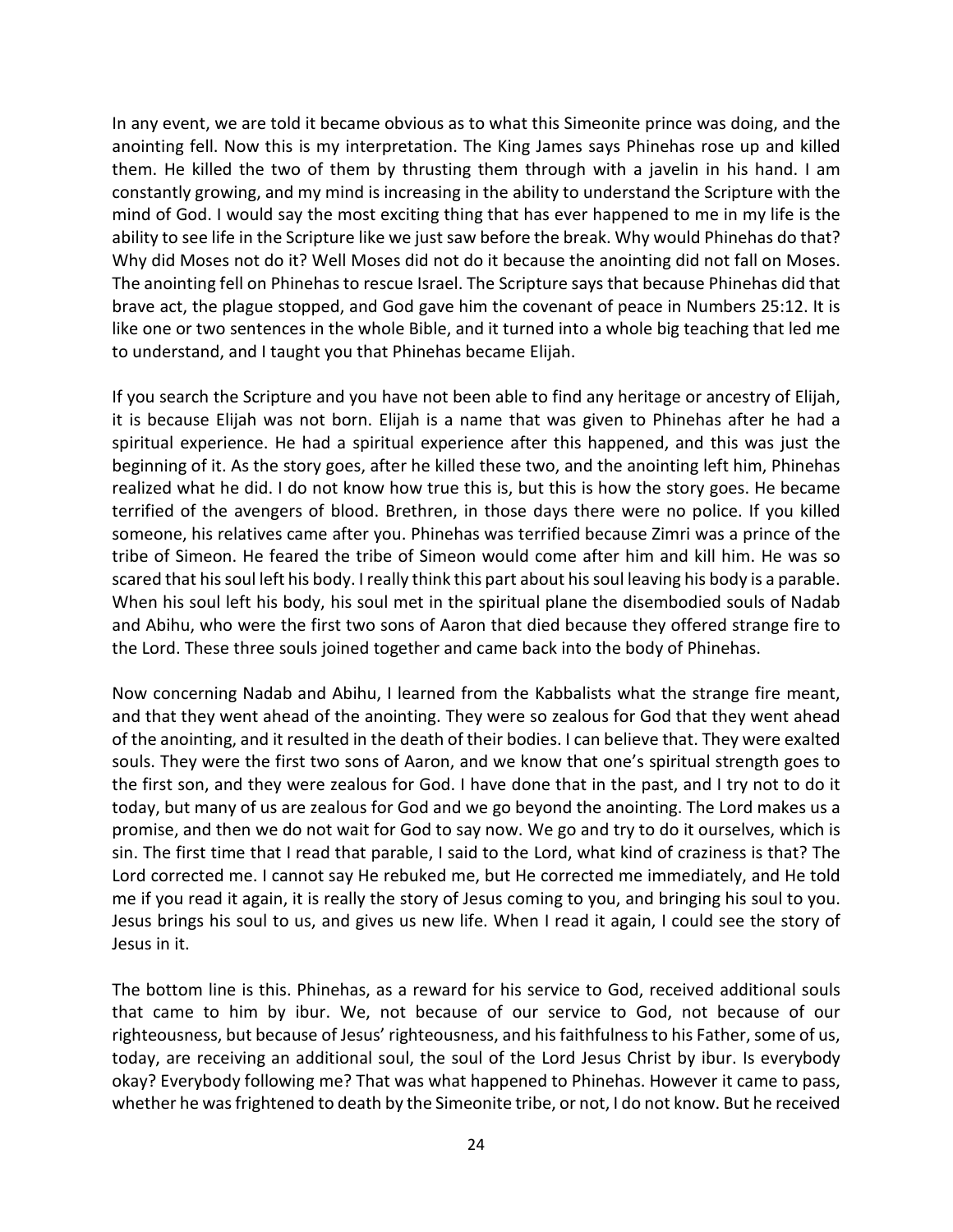two additional souls by ibur, the souls of Nadab and Abihu, who had lost their bodies because they went ahead of the anointing, but God was still honoring their soul, and was looking to reincarnate them. These two souls joined to Phinehas by ibur, and he received a new name. Now this is what I have been teaching you so far.

In addition to receiving a new name, Phinehas' mother had an Egyptian name. We really do not know who she was, but she had an Egyptian name. We see the descendant of Ephraim there, because this was an Egyptian married to a high priest, so she had to be a believer. She must have been an Egyptian. She had an Egyptian name because she came down from either the offspring of Ephraim or Manasseh, whose mother was Asenath, the daughter of Potipherah, the priest of On. We see that Phinehas had the heritage within himself of Ephraim and of Levi, the priesthood, and his name was changed to Elijah, and he became, as we learned today, the undergarment that covered the spirit of Righteous Adam. I am not too sure of this spirit/soul business. What is confusing me is that Jesus said, this is the spirit of Elias, so I am just going to say spirit/soul for now, because that technicality is not really essential for this level of teaching. So Elijah became the spirit/soul or soul/spirit that became the undergarment of Righteous Adam.

When Righteous Adam incarnated in Jesus, the soul of Elijah was present, bringing with him the descendancy of Ephraim, which is very important because Jesus is of the tribe of Judah, and we know that the government of God, the military, the enforcement of the law, is given to the tribe of Judah. The tribe of Judah is to produce the physical body of Messiah, the enforcer of the law. For those of you who do not know this, this is what I teach. The Scripture clearly says if you have eyes to see, and ears to hear, that Judah alone is not Messiah. Messiah is a two pronged person, Judean on the outside, and an Ephraim on the inside, because we are told that the righteousness, the good shepherd, the stone of Israel, is given to Joseph. It is not given to Judah, and that is obvious when we read about the Judean kings, more were than were not, reprobate and corrupt, and idolaters. Some of them were downright evil. The Messiah, who was to physically come from the tribe of Judah, cannot be Messiah until the righteous man, which comes from the tribe of Joseph becomes his inner man. Does anyone not know what I just said? I will say it again for you.

It is not spelled out, but for anyone with eyes to see, and ears to hear, the Scripture says that Messiah will be a two sided man. The physical man, who will be Messiah, will be born of a man and a woman. The Christian church does not say that, but that is what the Jews say, and I believe that it is true. The concept of the virgin birth is misunderstood, and it is not the subject of what I am trying to say, so I am going to go past it. The physical body of Messiah will be from the tribe of Judah, but Messiah is supposed to be a righteous man. He is supposed to have the nature of God, but Judah does not have the heritage of righteousness. Judah's kings were corrupt. The rulership was taken from the last sitting Judean king, Jeconiah, because of his corruption. The scripture says in Jeremiah 22:30; Thus saith the Lord, Write ye this man childless, a man that shall not prosper in his days: for no man or his seed shall prosper, sitting upon the throne of David, and ruling any more in Judah. The righteousness of Messiah does not come from Judah, although his physical body, and his ability to keep the law, his military strength comes from Judah. The righteousness, according to Jacob's prophecy to his own children, the righteousness is to come from Joseph; the righteous stone, the shepherd, is to come from Joseph. In order for those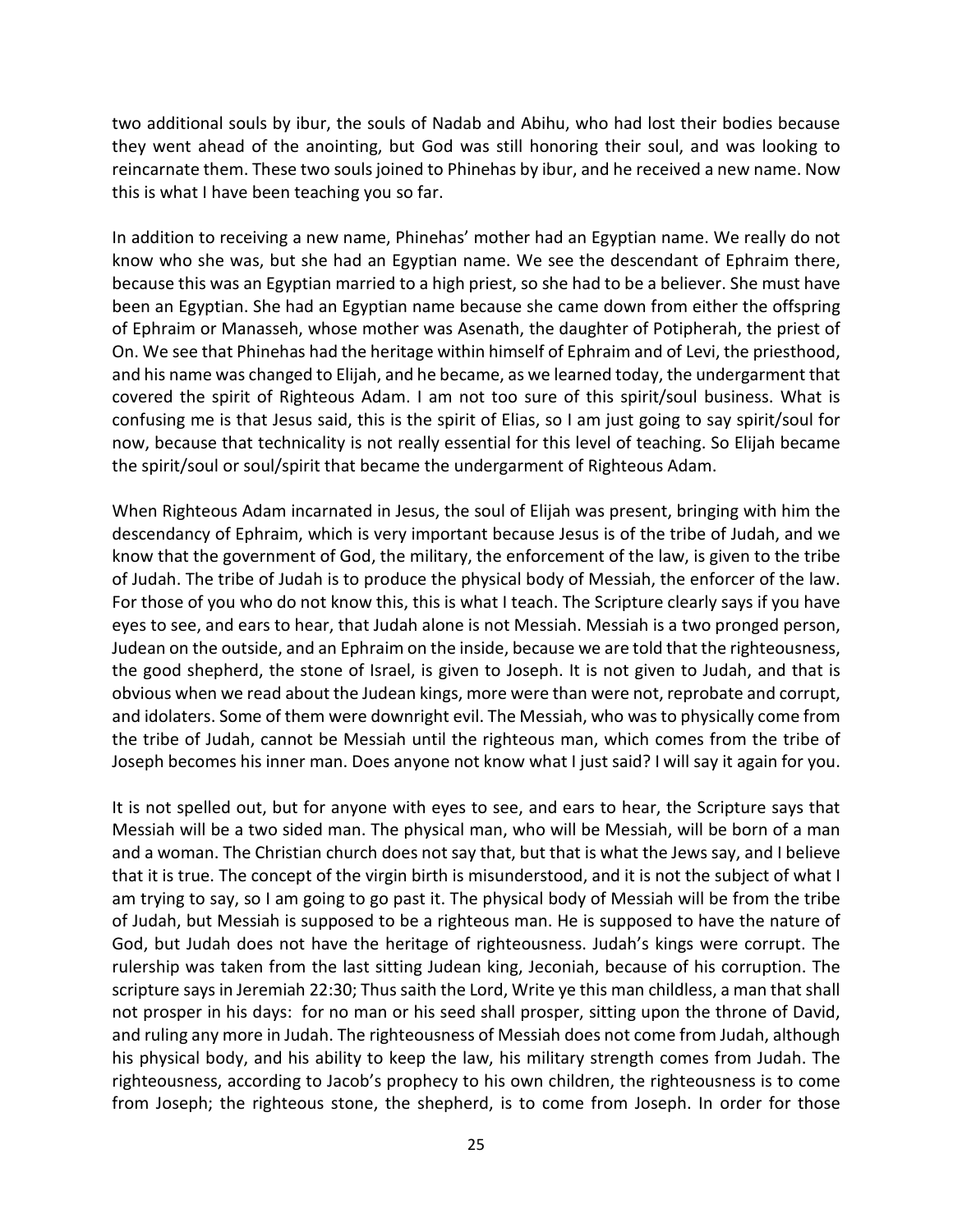prophecies of Jacob to be fulfilled, Judah and Joseph have to become one man. We need to see the physical body from Judah as Messiah, and his righteousness seems to be a soul that comes from Joseph. Did you get it this time?

We see that the soul of Elijah is a compilation. The Zohar calls it a super soul. I call it a compilation. He is more than one soul. Phinehas has his own soul. He now has the soul of Nadab and Abihu, which is the high priesthood. The secret is that his name now becomes Elijah, and he incarnates in Jesus, and the two of them together, Jesus with the body and heritage from Judah, the law making, and the governing ability from Judah, is now together in one human vessel, with the righteousness that actually came from Phinehas' mother, the woman with the Egyptian name. We see in one vessel the representation of the spiritual best of Judah, Ephraim, and Levi. Do you understand? That is a mystery, because the Rabbi once said to me that Elijah cannot be Messiah because he is a Levi.

That is as far as I have taught you, but there is something additional that Rabbi Luria says that is very interesting, and it fits right in with what I was teaching today with regard to Elijah. Exactly how did I say it. Please bear with me. I get tired by this time of the day. I think it was that I said that Elijah was the undergarment of the Son of God, and he incarnated in Jesus, and the whole purpose of his incarnation is to bring many sons to glory. Elijah is intimately involved in the plan that is designed to regenerate Righteous Adam, in certainly all of Israel, if not all of humanity, and therefore make every human being on the face of the earth a home for the Spirit and for the life of God, and in particular, the Word of God, who is Adam Kadmon.

Rabbi Luria says that there were more souls than what I just named incarnated in Phinehas. I think he said that Nadab and Abihu counts as one soul, and then Phinehas' own soul. Then he describes what I will read to you, so that I can make it clear. Pretty much what I was talking about, and I mentioned it just before the break, that a spirit cannot live in a physical body, because spirit and physical body have nothing in common. There has to be a connecting factor. The way Rabbi Luria explains it is that an additional soul had to be added, a new soul. He is saying that a new soul could cleave to the person. But the way I am teaching it is that the zygote of the Lord Jesus Christ comes and joins to the man because the zygote of the Lord Jesus Christ has a human factor. Righteous Adam had a human factor. Elijah was wrapped around him. He had a human factor, and if that human soul could find place in a physical body, that is how it sticks to us. That is why the Holy Spirit cannot not stay. It dries up eventually, but the life of Christ stays, because the life of Christ is soul, and it can find place in our body.

I did not know why Phinehas was named Elijah. I just was told that by the rabbi. This is how you talk to people that do not have knowledge. You make it as simple as possible. The rabbi did not tell me any of this. He just said they changed Phinehas' name to Elijah, but look at what is behind it. We are told that there were two souls named Elijah. There were two different souls that were added to Phinehas, both of them named Elijah. Some of you might be aware that the Scripture talks about Elijah, the Tishbite. Sometimes it says, Elijah the Tishbite, and sometimes it just says Elijah. The majority of times the Scripture just says Elijah. There are only five times that the Scripture says Elijah the Tishbite. That is usually when the scripture is talking about Elijah's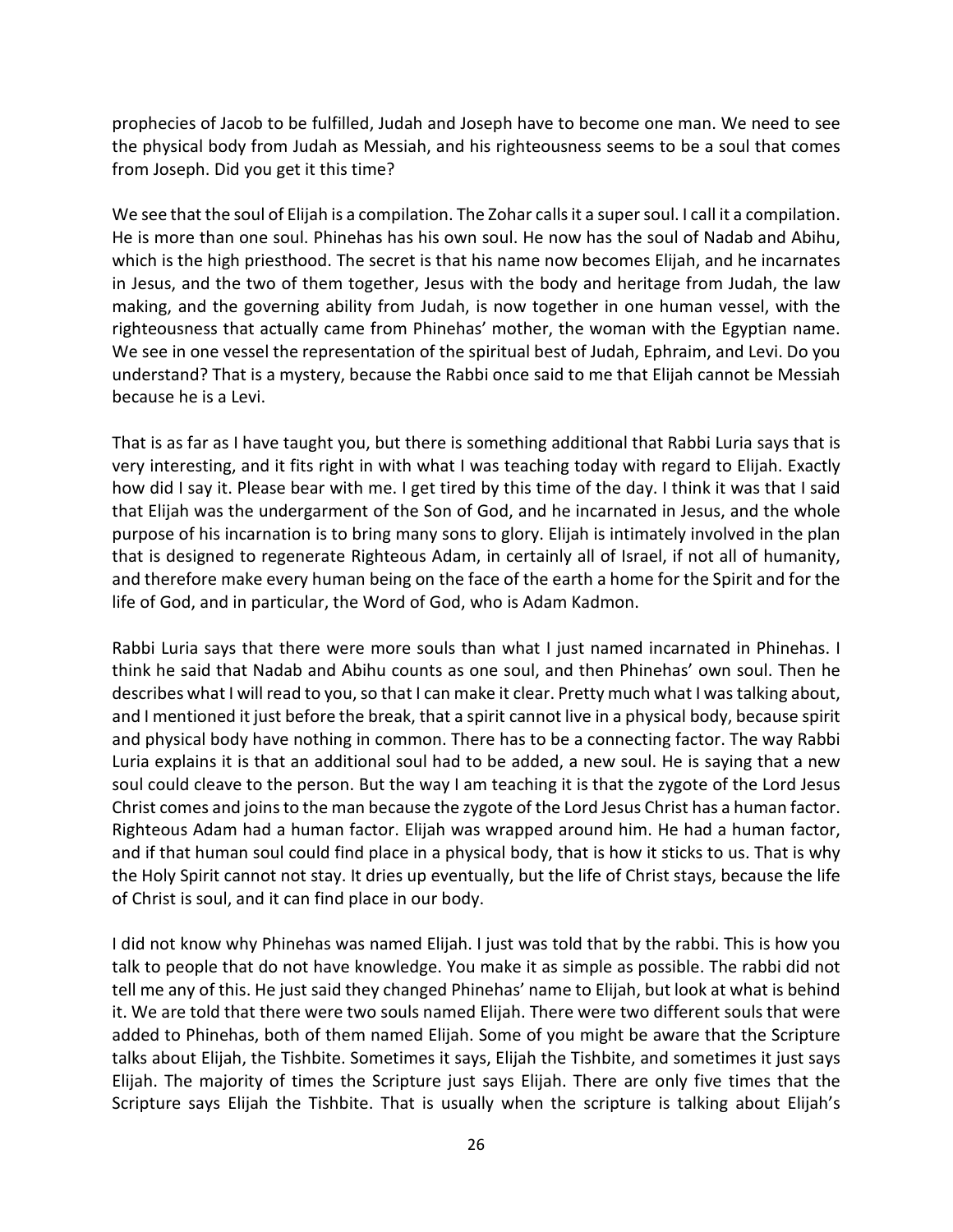confrontations with Ahab, and in 1 Kings 17:1 when Elijah shut up the heavens and it stopped raining. Also, Elijah is called Elijah, the Tishbite, when he is sent to meet the messengers of King Ahaziah, an Israelite king, who was sick and wanted to find out if he was going to live or die. In 2 Kings 1:3 Jehovah says to Elijah, the Tishbite, Arise, go up to meet the messengers of the king of Samaria, and say unto them, Is it not because there is not a God in Israel, that you go to enquire of Baalzebub the god of Ekron? Tell him because you are going to the god of Ekron, and not the God of Israel, you are going to die. You will find out who is boss here. I remember that I researched the word Tishbite once, and I got nowhere with it.

This is what Rabbi Luria says about it. This is very interesting. I am reading from The Gates Of Reincarnation right now. This is very difficult reading, so I am going to try and interpret it as I go along for you. He says, however in the case of a soul that comes by ibur, after birth, like the nefesh of Nadab and Abihu, that came to Phinehas, another spark must accompany it. Something has to come that is going to make it be able to cleave to the person. If the soul comes as a gilgul, in the woman's womb, that is enough to graft it to the child. But if the soul comes afterwards, you need another soul to graft it. We are waiting for the Lord Jesus, the Son of God, to graft to us, but he cannot graft to us, brethren, until Christ Jesus is present in us. Christ Jesus, in us, is the mediating soul. That is what Rabbi Luria is talking about. Another spark must accompany it. We know the spark that Jesus sends us grows up into Christ, and then Christ Jesus. It is not just a spark. It grows up into a man.

Furthermore, this spark must be new to the world, and not a reincarnation. I believe Jesus' soul is new. I just do not have it to explain it to you right now, so let us just go on. This spark joined with the nefesh of Nadab and Abihu, which came by ibur, to unify it with the nefesh of Phinehas, which was an actual reincarnation. That was what I just told you. Phinehas had his own soul, which was an actual reincarnation in him, and the souls of Nadab and Abihu came by ibur. Now Rabbi Luria says, but that is not enough, because the souls of Nadab and Abihu would never have been able to stay with Phinehas if there was not an additional soul. This is new to me. What I have been teaching is that the compilation, the super soul, was Phinehas, Nadab and Abihu, and the heritage of Phinehas' mother, the daughter of Putiel, and they joined with Jesus. We had the soul of Jesus, the soul of Phinehas, the soul of Nadab, and the soul of Abihu. There were four souls, and according to Rabbi Luria, only four souls can exist in one human being at a time, so there are the four. Jesus was the fourth. Now Rabbi Luria does not know about Jesus. Well, he knew about him, but he did not believe in Jesus. The key is the fourth soul. Is everybody with me? The key is the fourth soul.

There has to be a fourth soul, and he says that it has to be a new soul. Therefore another new soul had to come by ibur into Phinehas, and that soul was called Elijah, the Tishbite. He uses the Hebrew name for Elijah, the Tishbite. He came from the inhabitants of Gilead, and from the root of Gad. I found that so interesting. He came from the root of the tribe of Gad. Now remember that. That is what is really interesting. This was a new soul at the time. This was in order to combine the soul of Elijah the Tishbite. It was to combine the nefesh, the lowest grade of soul, of Nadab and Abihu, with the nefesh of Phinehas, a gilgul from the time of birth. The soul of Phinehas was with him from the time of birth, and it was attached to the physical body. The souls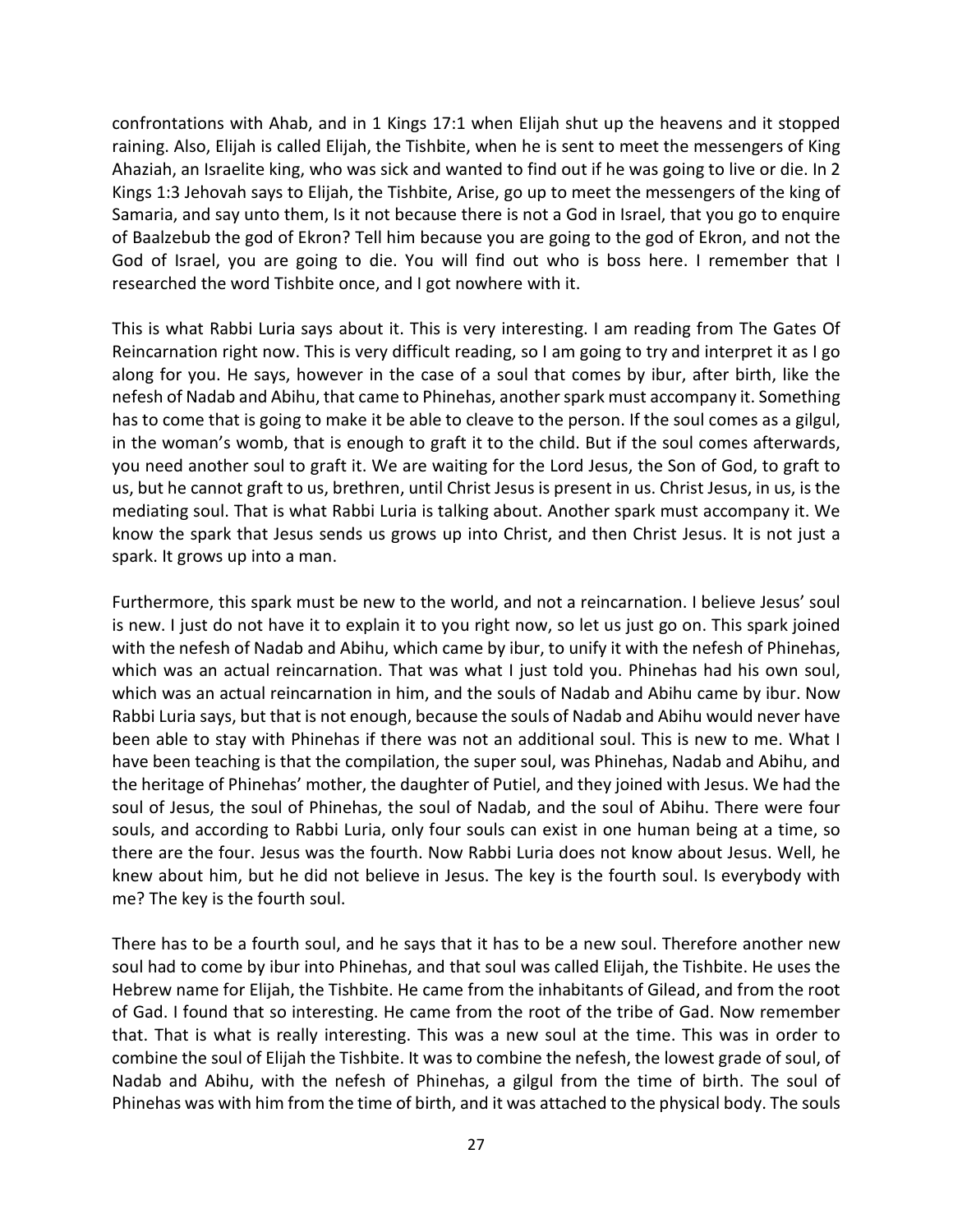of Nadab and Abihu were ibur, and they would not have been able to remain if there was not a mediating soul. We are talking about a 3rd grade of soul.

He also required an additional new soul, which makes it 4. It does not make it five because Rabbi Luria says that Nadab and Abihu were one soul. He also required an additional new soul, making it four, in order to unite the new soul called Elijah, the Tishbite with Joseph/Jethro. In other words, it was not enough to send the soul of Elijah, the Tishbite. We have the soul of Phinehas, the one soul of Nadab and Abihu, making it two, and the soul of Elijah the Tishbite, making it three. Rabbi Luria says that is not enough, and we need a fourth soul. He required an additional new soul in order to unite the new soul called Elijah the Tishbite with the rest of the older souls, because the soul of Phinehas, and the soul of Nadab and Abihu, were older souls. Therefore, he required an additional new soul, to unite the new soul called Elijah the Tishbite with the old souls. So there were two Elijahs. There was Phinehas' soul, and Nadab and Abihu was one soul, so God sent the soul called Elijah, the Tishbite to join Nadab and Abihu to Phinehas to join with the old souls and Elijah.

Then he says this. I hope I am not being arrogant. I pray, please Lord, help me if I am being arrogant. Let me make it clear to you. There were two souls, Phinehas' soul, and the soul of Nadab and Abihu, and then He sent a new soul to join Nadab and Abihu to Phinehas' soul. So that is not enough, and you need another new soul? Because you needed a soul to join Elijah the Tishbite? That does not make any sense to me. What I am thinking, Rabbi Luria knew that there had to be four souls, so he just said that. I just pray that I am not being arrogant. Listen! I am going to say it again. He sent a new soul called Elijah the Tishbite to join Nadab and Abihu to Phinehas' soul. He sent the mediating soul, and then he says he needed another new soul to help the mediating soul joined to Phinehas? I put that together with what I know, that there had to be four souls, but the fourth soul was Jesus. So he had some kind of a revelation that there had to be a fourth soul, but he did not understand the soul of Jesus. That is what I am thinking anyway.

This is what he says. He also required an additional new soul in order to unite the new soul called Elijah the Tishbite with the rest of the older souls. That is the nefesh of Phinehas, and that of Nadab and Abihu. So we have two souls called Elijah that need to be joined to the soul of Phinehas and Nadab and Abihu. Nadab and Abihu are one soul. Phinehas' soul is another soul. We have Elijah the Tishbite, and a second soul called Elijah. Elijah the Tishbite comes from the tribe of Gad, and the other soul, Elijah, comes from the tribe of Benjamin, so he says. Therefore, he received an additional soul called Elijah from the root of Benjamin. He names a book that it is mentioned in here. He says, Elijah, himself, wrote it. He is quoting some other book here. He says we explain this matter at the end of this discussion. I looked for it, but I could not find it. I will have to look again. I know there is a scripture in 2Chronicles, 2:12 that says, there came a writing to King Jehoram from Elijah the prophet after Elijah's ascension.

Basically, what I want to talk to you about is that Rabbi Luria says that there were two different souls called Elijah. One is Elijah the Tishbite, and one just Elijah. Then he goes on to say that it is the soul of Elijah, not Elijah the Tishbite, but the soul of Elijah that does all the miracles, that ascends and descends, and incarnates and reincarnates, and does all the miracles. But the soul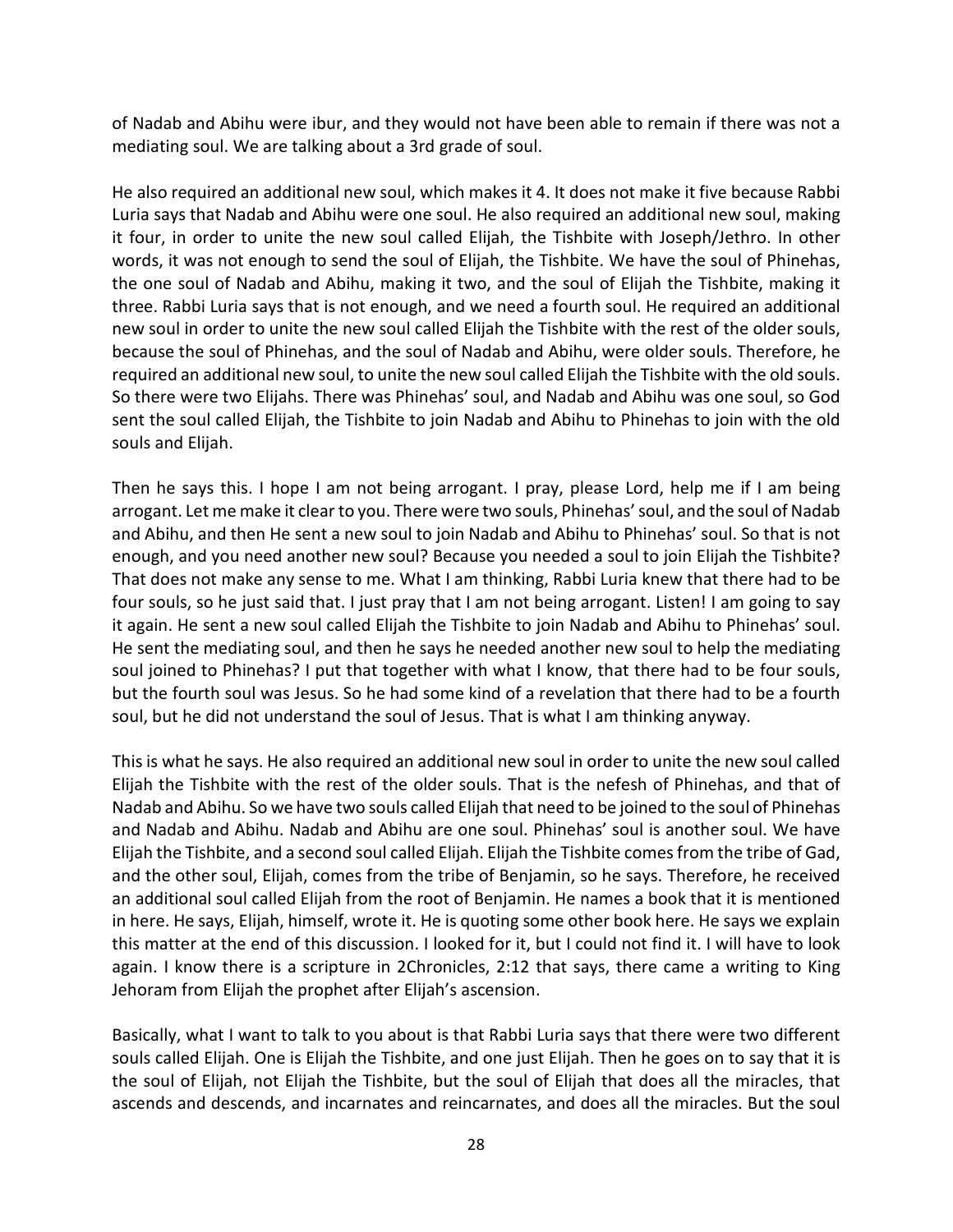of Elijah the Tishbite that comes from Gad, he ascended, and does not come down again. I am going to make my point now. There are two Elijah's. One has all these exciting miracles. He is ascending and descending, incarnating and reincarnating, and doing all these miracles, but Elijah the Tishbite, he just ascends and he stays up there, and there is nothing exciting for him. Well, it was the soul of Elijah the Tishbite, that wrapped around Righteous Adam, that reincarnated by ibur in Jesus, that became a permanent part of the Lord Jesus Christ, who is the Son of God to mankind today. How do I know that? Let me say it again, so you all know what I am talking about.

There are two souls of Elijah. Rabbi Luria is saying, not Elijah the Tishbite, just the plain Elijah is the one that has all the excitement. He is the one that ascends and descends, reincarnates, and does all these miracles, and has all of this fun. I am adding that, of course. Elijah the Tishbite descended once. I think he said he was the one that went up in the chariot. I do not know if he said that or not, or if it was the Lord telling me that. I do not want to take the time to look to read it now because it is too late. He said, Elijah the Tishbite just descended once, and never came down again, and that is the last that we hear of him. I said to myself, because I am an investigator, I bet you that it was Elijah from the tribe of Gad that was the soul that wrapped around Righteous Adam before he incarnated in the man Jesus. That would mean that in the man Jesus, we now have incarnating the soul of Phinehas, the soul of Nadab and Abihu, representing the High Priesthood of Aaron and Moses, although Moses was not a member of the high priesthood, but he was the one that anointed Aaron. To me that says Phinehas, Nadab and Abihu, are representing Aaron at least, and probably Moses, also, because we see Moses on the Mount of Transfiguration.

Then we had this soul of Elijah. We had the three parts, Phinehas, Nadab and Abihu, and then the soul of Elijah that was added, and then Jesus was made a permanent part of the Glorified Son of God. I said, I bet you that it was the Elijah from the tribe of Gad. So I looked up the meaning of Gad, and I found something that I did not know, because most of us probably think that the name Gad means a troop. That is what you are told in all the traditional literature, that the word means a troop. But I have about five different Bible Lexicons, and I just click on any one at will. They do not all say the same things. I clicked on this Bible Lexicon, and it says that the name Gad really means broken. It really means broken, but the writer says, Leah was so happy that the child was born. Now this Gad was the child of Leah's maid, Zilpah. It was not her natural child. Since we cannot believe she gave the child a name that would mean broken, we will take another meaning that means troop. This is what came to me. I have to say the Lord said it to me. Yes, Gad means broken, and Leah rejoiced because Gad would be a part of Messiah, and would be involved in restoring all the broken souls, the souls that were broken away and separated from God. This Elijah, that comes from the tribe of Gad, is going to be a part of the restoration of that which was broken off and restored. Is anybody following me at all?

Then it also means a troop, because this Gad is going to be involved in reincarnating and regenerating Righteous Adam, and all of the members of mankind that are regenerated by the Lord Jesus Christ. So Elijah the Tishbite, who comes from the tribe of Gad, has a higher calling on his life than the Elijah who did all of the miracles, but is not a part of restoring that which was broken off from all of mankind. Did you get it at all? Anybody have a question for me?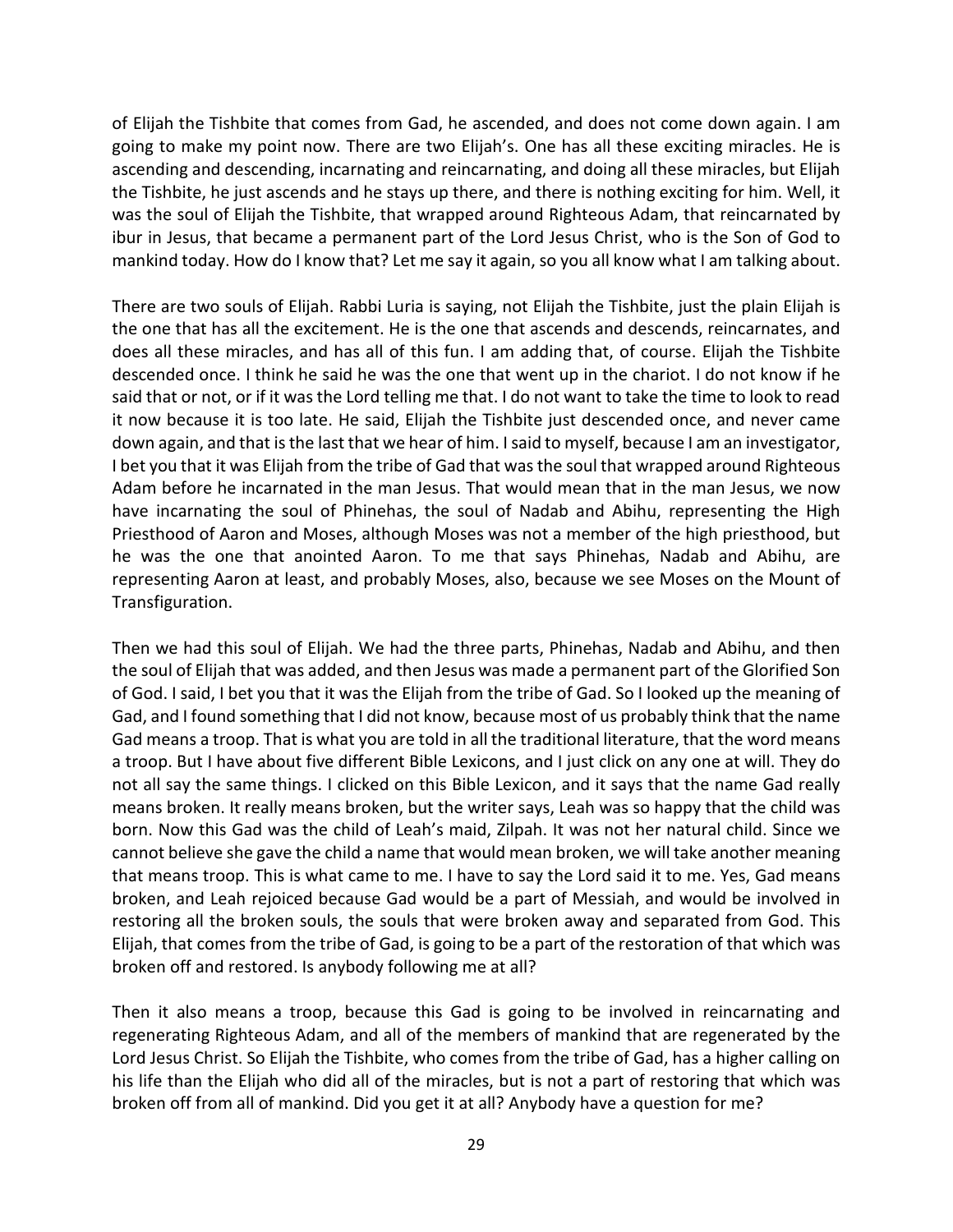**COMMENT:** How many souls would be in Jesus?

**PASTOR VITALE:** Rabbi Luria says that Nadab and Abihu are one soul. That makes sense. Why would there be two high priests at the same time? They must have shared one soul, so we have Phinehas, Nadab and Abihu, Elijah the Tishbite, and Elijah from the tribe of Benjamin. 3 souls came in and joined to Jesus' existing soul. Let me do it again. Nadab and Abihu is 1, Phinehas is 2, Elijah from the tribe of Gad is 4, and Elijah from the tribe of Benjamin. These 4 souls had coalesced into one soul, called Elijah, that had entered into Jesus. Now Rabbi Luria says you cannot have more than four souls in there at once. Let us do what Rabbi Luria said again. He is talking about Phinehas now. He says Phinehas' soul, Nadab and Abihu are 1 soul and the two Elijah's make 4 souls. Only 3 souls can be inhabiting a body with an existing soul.

**COMMENT:** Nadab and Abihu are one.

**PASTOR VITALE:** Then there are the two souls of Elijah.

**COMMENT:** What two souls of Elijah? Wouldn't that be Phinehas?

**PASTOR VITALE:** Are you talking about Jesus or are you talking about Phinehas?

**COMMENT:** Phinehas.

**PASTOR VITALE:** Phinehas had his own soul. He had Nadab and Abihu, which make two. Then there were two different souls of Elijah that were given to him. First he received the soul of Elijah the Tishbite. Then he received the soul of Elijah which was from the tribe of Gad. Then he received the soul of Elijah which was from the tribe of Benjamin. So there were two souls of Elijah, two different Elijahs, although in the body of the man Elijah, they were both, they were one man. It was only one man, Elijah, but there were two souls. What is really interesting about that is because I remember years ago when I was saying to everybody that when Jesus said, if you can receive it, Elias has already come, and they did what they wanted with him. I was saying the whole church world thinks he is talking about John, but he was talking about himself. Then of course there is a scripture that prophesies John's birth, and the angel said, he will come in the spirit of Elijah, and do all these miracles. I had come to the conclusion that it must be possible.

This was back in my LEM days, before I even started Kabbalah, that it must be possible for parts of a soul to incarnate in different people. I guess I had started Kabbalah already, and I was thinking maybe the nefesh of Elijah was in Jesus, and the ruach was in John. I was thinking in those terms. But now that I see that there are two Elijah's, that means that one Elijah could have been incarnated in Jesus, which we now know is Elijah of Gad, Elijah the Tishbite. Maybe it was the other Elijah that incarnated in John the Baptist. Did you follow what I said? Did I leave everybody behind? There was one man, Elijah, with two souls. Now I am jumping into the New Testament. I am sorry if I am leaving you all behind. I am jumping into the New Testament saying that there are scriptures that say to me that the spirit of Elijah reincarnated in Jesus and in John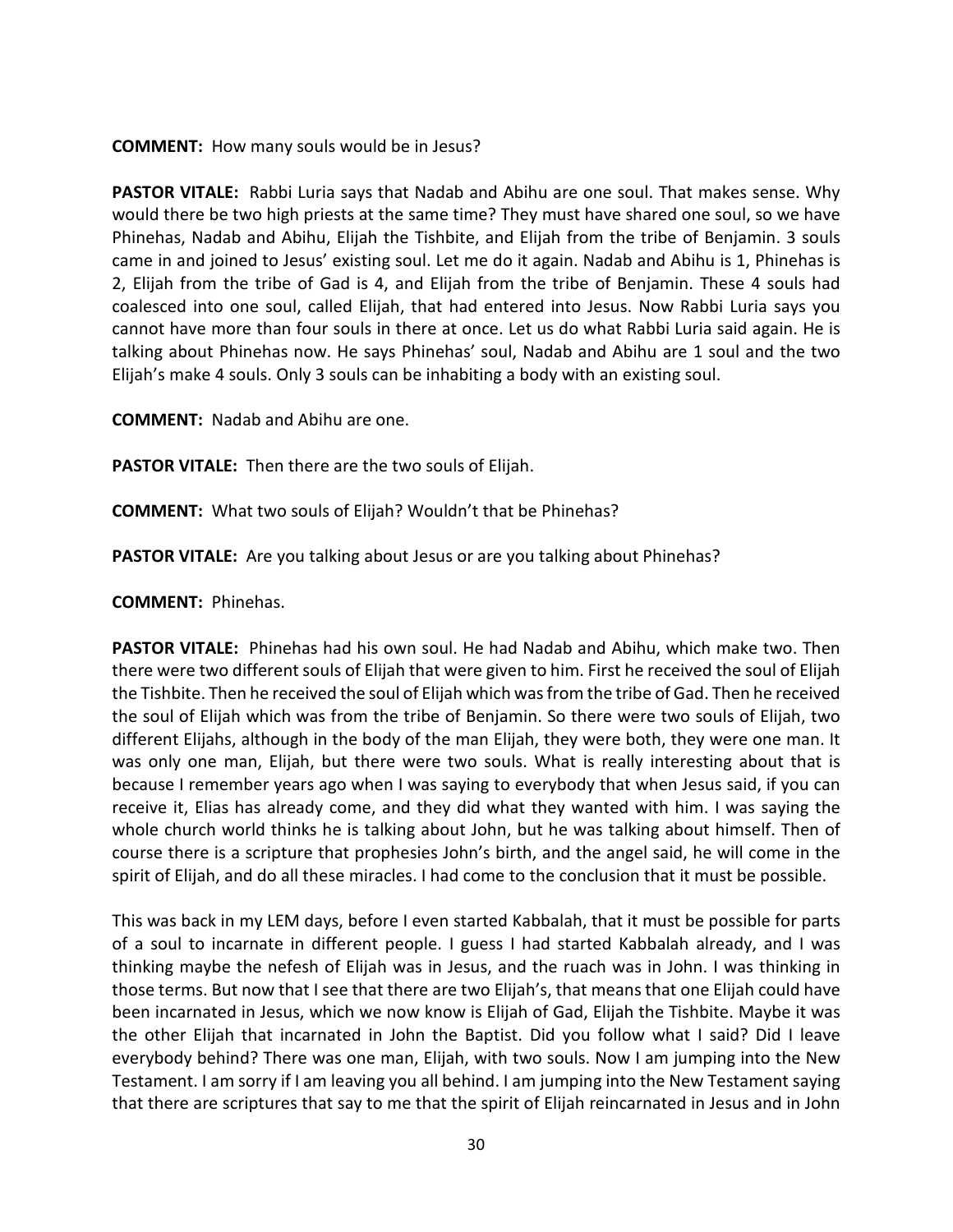the Baptist. The whole church says it was John the Baptist because that is the easiest, most obvious scripture. But I think he incarnated in Jesus also. I was saying, well maybe it was the nefesh in one and the ruach in the other. Now we know that there are two different souls in Elijah, so one incarnated in John the Baptist, and the other incarnated in Jesus. Interesting!

**COMMENT:** How do you convert? Is the two different souls in Elijah equivalent to what Jesus and Christ Jesus do within you? Like does it convert over to what you are teaching about the seed and Christ being formed and then becoming Christ Jesus?

**PASTOR VITALE:** Well, Elijah is in there. That seed is a compilation. It is a super soul. The seed that we get from Jesus is that five part soul. So I guess we make it six. I do not know what Rabbi Luria is saying. Maybe he is wrong that you can only have four souls in there. But at the very least, what we named has been compressed into one seed. Maybe it is just considered one soul. I do not know. We will see what the Lord will teach us from this. But that is what we have. We have the five souls. We have the soul of Phinehas, Nadab and Abihu, which is one, and the two Elijah's. Where did I get five from? Phinehas, Nadab and Abihu, which is one, and the two Elijah's are four, and then Jesus is five. All of that is compressed into one seed soul that comes and joins to our soul, which if you are counting that way makes it six. But maybe you are not counting that way. Maybe it counts as just one. I do not know.

To answer your question, how does Elijah fit in with Christ. It is a compilation of all of the factors that are there. That is why. I look at my ministry sometimes and I see strains of what Paul did, I see what Jesus did, I see what Elijah did. We now have a new spiritual heritage. This is the greatness of what Jesus is doing, no matter what our physical ancestry is. We now have a spiritual ancestry, and we have a great spiritual ancestry. We have the greatness of Jesus, the greatness of Elijah, the greatness of Phinehas the hero, and the greatness of the high priesthood of Aaron, and I believe Moses is in there too. This is all in our heritage. That is why we can do anything in Christ, no matter what. A lot of people, they see that Jesus is the great equalizer, but they see that people in the church are still not equal financially, and are still not equal in intelligence, but that is just the Holy Spirit. The whole point is, that if you have the opportunity to give your life over to Christ Jesus, and you give it over to Christ Jesus, he will give you talents. He will give you skills. He will make you intelligent. He will make you a genius. We now have this brilliance in our ancestry, but you have to get it through Christ Jesus.

The way you get it through Christ Jesus, is that you have to die to your human nature, which is maybe not the best soul in the world. Everybody does not come from great parents. Everyone does not come from parents that have great ethical and moral qualities, and great IQ's. Everybody does not come from that. If we progress to the point with the Lord Jesus, where Christ Jesus is emerging in us, we have the greatest heritage available to mankind today, and we can do anything as we die to our old self. We can do anything. That is really true. We cannot test it, and say, make me a fighter pilot tomorrow. If God agrees that He wants to do that in your life, then He starts training you, and then you are screaming, and yelling, and kicking, and scratching. I do not like what is going on in my life. Well He is training you to be a fighter pilot. That is the way it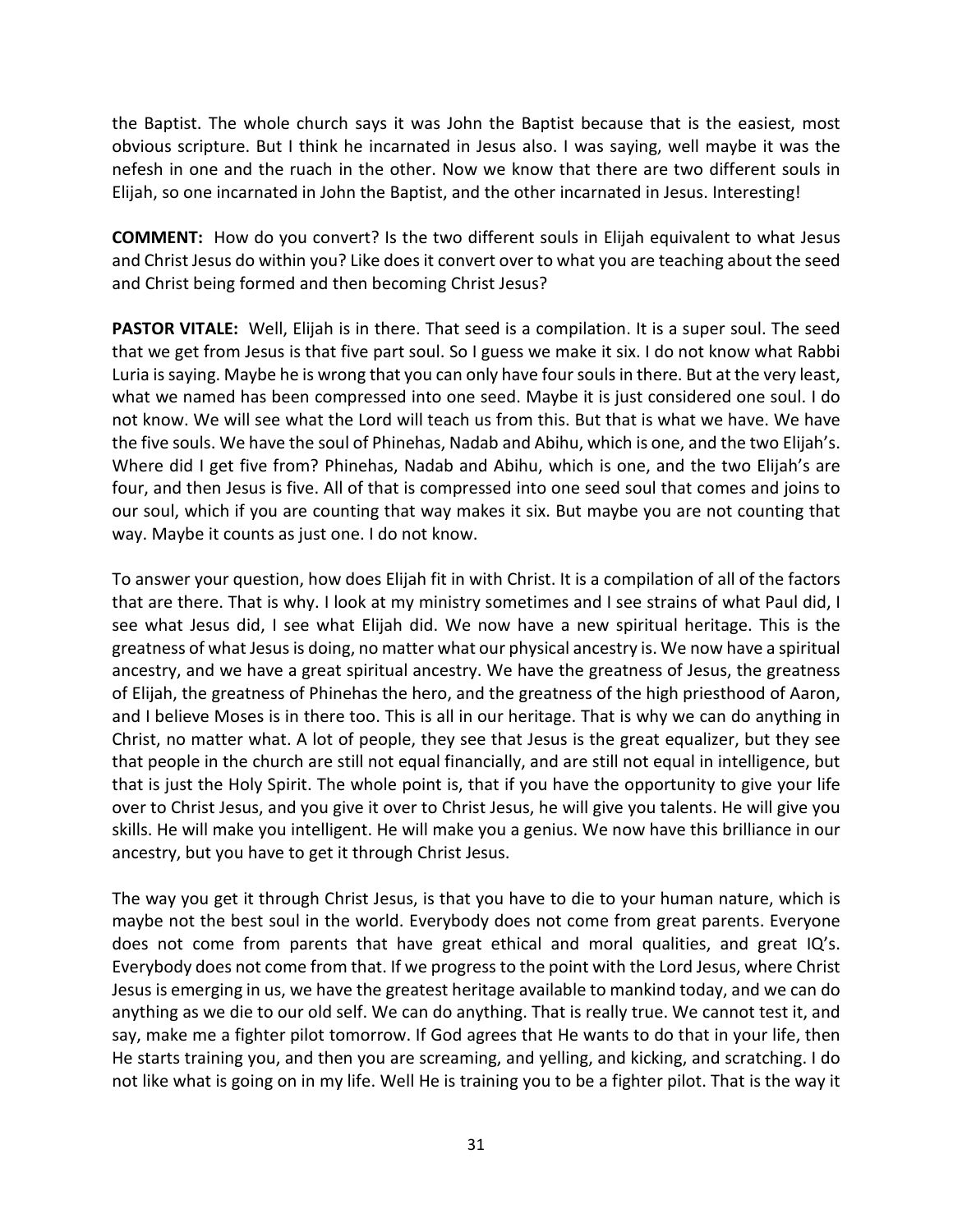works, brethren. Anybody else? Can I answer a question for you? Did you get anything out of this at all. I know it was a very hard teaching. Anybody?

**COMMENT:** Paul was always talking about we could always find a natural example for spiritual things. I was just thinking of all the different layers of skin that we have, like they were different garments on us. They are different garments on us, and they can wind up separate too.

**COMMENT:** I just shortened it to Phinehas' compilation.

**PASTOR:** Phinehas' super soul. (Laughter) We are going to start another file for the comments. It was a good message. I am happy today, despite all the persecution.

## **COMMENTS:**

Good morning everybody. I am just giving God all the glory this morning. I feel like a ten ton truck has been lifted off my back. It cannot be any accident that I had a meeting with the rabbi yesterday that I think ended pretty positively. I really think there has been an incredible oppression here for only God knows how long. This is going to be a diverse meeting. Mary gave you the introduction to the video that we will be watching. There will be two other elements. I would like to give you a brief report on how my meeting with the rabbi went. Margaret, who could not be in the meeting on Sunday asked two questions about Sunday's meeting, so I think I will start by answering her questions, and I will see if I want this added on to Sunday's message. They are good questions. The both questions were about Session 2, with regard to Elijah.

Margaret asked two questions. She said I thought Phinehas was Elijah. Now I guess that does not fly anymore. Then she said, I also thought Elijah was a title. How does that factor into what you taught?

Just to remind you, I gave a little teaching out of The Gates Of Reincarnation on how Rabbi Luria says that there were two Elijah's. There was a whole teaching on the compilation, or the super soul, or complex soul, that was called Elijah. To answer Margaret's  $1<sup>st</sup>$  question. No, I still think that Phinehas is Elijah, because the whole teaching on the two Elijah's and everything else that was there, was talking about souls. The host, the human being that was a host, we said were five souls. By the time Elijah incarnated in Jesus, including Jesus' human soul, there were now five souls inside of the man Jesus. With regard to Elijah, there were four souls, and just like Jesus was the final soul, all of the other four souls were inside of Jesus, and what you saw was Jesus. You saw the man Jesus. So in the days of Elijah, all of those four souls were inside of the man Phinehas, whose name changed to Elijah after these additional souls entered into his spiritual universe.

He was still Phinehas. You might say he had an increase of soul. Additional souls entered into him by ibur, and for all intents and purposes, he became another man, but he was still Phinehas to people who did not understand what was happening to him. He was still Phinehas, except that he changed his name to Elijah. Look at me. You knew me twenty five years ago, Margaret. I am a radically different person, and I believe that at least one other soul entered into me. You have all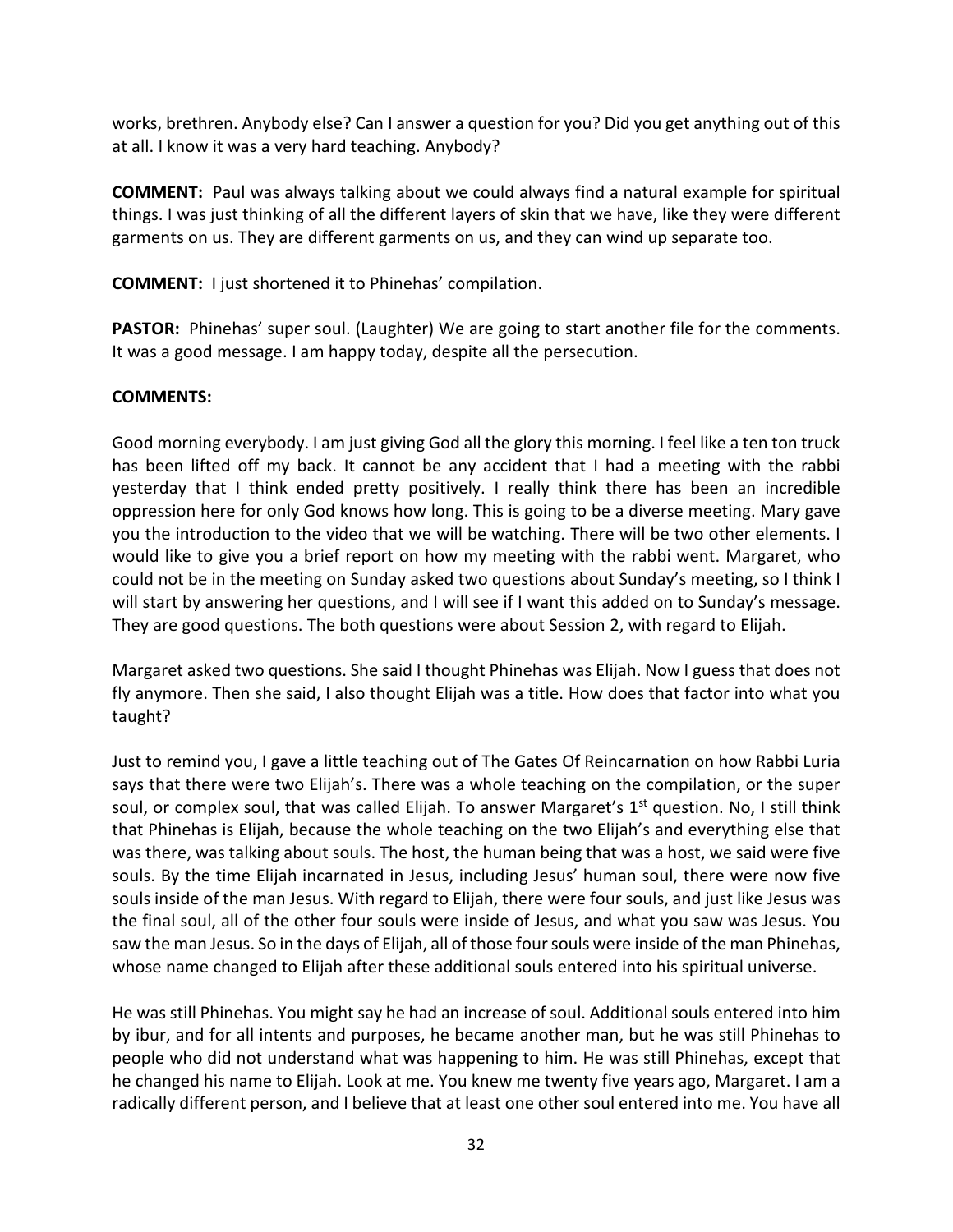heard my testimony. I was aware that it entered in. To this day I do not have a word from the Lord exactly who or what it was, but another soul entered into me. From that day forward, I could understand Kabbalah. I have changed, and that additional soul that incarnated in me by ibur, changed my existing soul. I am a totally new person, and I am still increasing spiritually, exponentially.

I never cease to be amazed at what is coming out of me, or coming into my mind. That is what happened to Phinehas. You might say my name changed. I have become Pastor Vitale. I was not a pastor when I first started this ministry. I do not even know if I was a pastor when I started teaching Kabbalah. A pastor is a spiritual office. It is not a title. Pastor is not a title. All of the fivefold ministry are not titles. They are offices. Either you function in the office or you do not function in the office. If you are not spiritually functioning in the office, and you take the title pastor, then you are a phony. If you are spiritually functioning in the office, what is the function of the office? You have a heart for the people. You minister to the people. You not only preach, but you teach them, when it is called for on a personal level. You are concerned with them. Hopefully, you have a relationship with them.

I do not know how these pastors do it with even a hundred people in their church. I do not know how they do it. Your heart is for the people. That is the scriptural definition of a pastor. Everyone else is a counterfeit. They are just there for the money, to take the fleece off of the flock. That is my understanding of the Scripture. I was not always a pastor. It was not that I was fleecing a flock, but I was a teacher and a prophet, but my heart had not yet been developed to the point where my ministry, my relationship with you all could be called pastor. You could not call me a counterfeit because God had me here, and my relationship was with God, and my faithfulness was to God, as He was training me up. Technically I was not a pastor. Maybe you called me a pastor in those days, but that spiritual office had not yet emerged in me. You might say I am a totally different person. Now I am Pastor Sheila. In Phinehas' case, his name completely changed from Phinehas to Elijah. I hope that answers your first question. I still believe Phinehas is Elijah. We change. We all grow as life goes on. We certainly change from being a teenager, to being a mature adult; mother, father. You understand what I am talking about, I am sure.

The second question is that you thought Elijah was a title. I do not see a conflict there either. It is not unusual for titles to have a genesis. There has to be something that happens that brings this title into existence. In other words, before there were ever any ships, there was no such title as Captain, relating to being sea worthy. Then ships were developed, and somewhere along the line a title was needed to describe the leader, or the authority figure, on ships. That title word, Captain, came into existence. This may not be the best example, but it is what is coming to me at the moment. This spiritual office that Elijah moved in, was something new. It was a new thing. It was the beginning of the implementation of God's plan of salvation for mankind. Elijah, I believe, was the first personality, the first disembodied personality, although Moses might have been there before him.

I am not going to get into that technicality right now. Let us just say Elijah was the first personality. No, there is a difference. Jehovah clearly said that Moses died. The Scripture clearly says that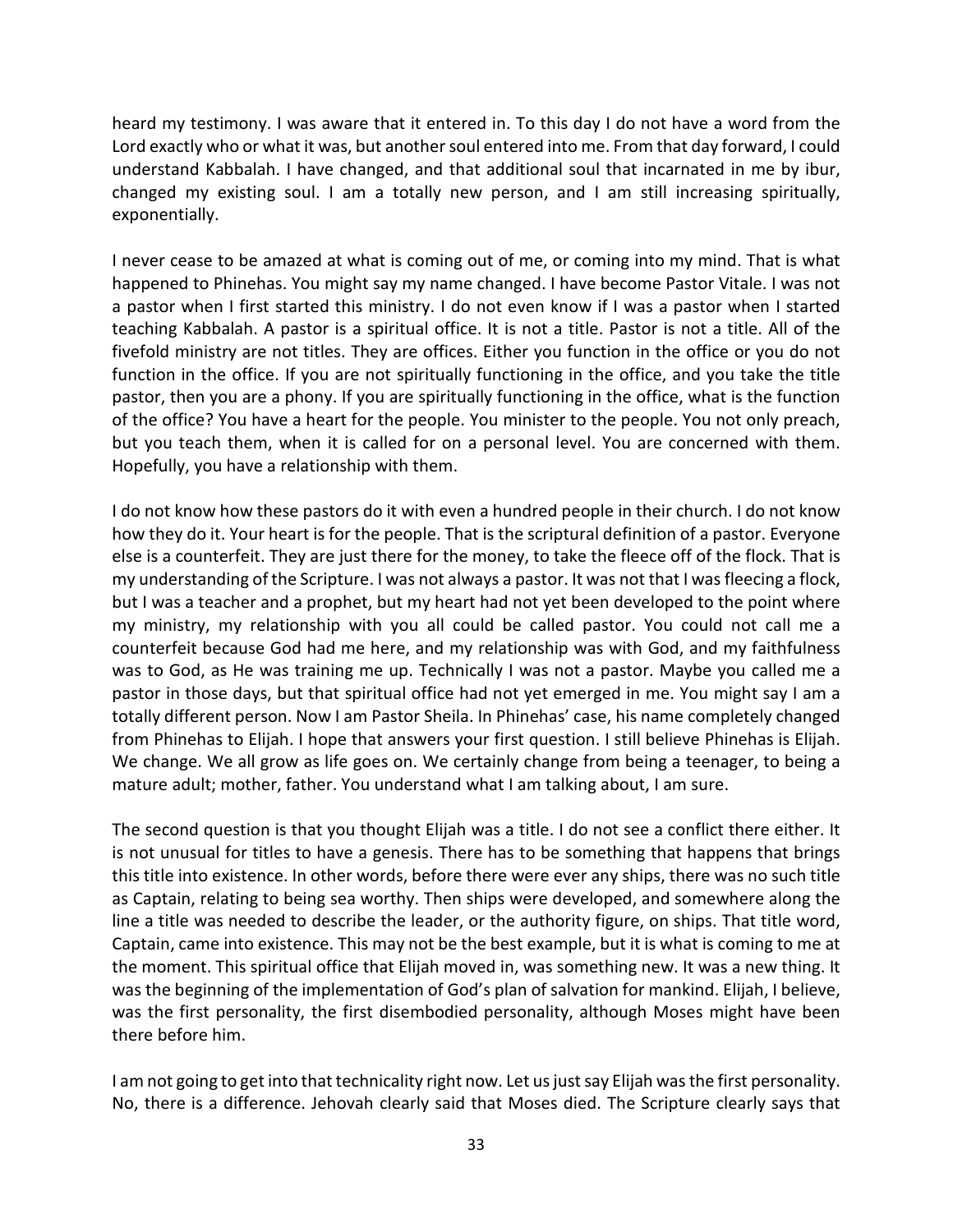Moses died. Yet we know his personality, his soul, appeared on the Mount of Transfiguration, but the difference, at least in this conversation, the difference between Moses and Elijah is that Elijah went up to heaven without his body. We do not hear anything about Elijah dying. They could not find his body, but Jehovah does not say that Elijah died. Then Elijah takes this exalted position of being the face that reveals Adam Kadmon. As far as I know, Elijah was the first human personality to reveal Adam Kadmon. Moses was not given that privilege, although apparently his soul was there. I am not going to get into that now.

We know, of course, Moses was in Elijah, because Elijah is Phinehas, who is related to Moses. Of course it is the whole holy family that God started Israel with. It should not be that hard to understand that Moses was in Phinehas. We are told in the Scripture that Elijah was the first personality, whose disembodied soul went to heaven in a glorified state. He went up with chariots of fire. He went up with honors for lack of a better way to say it. He became the first human personality, as far as I know, to act as a human sefirot who revealed the nature of Adam Kadmon. It was in that capacity that Elijah incarnated in Jesus. He incarnated in Jesus by gilgul from birth, but it was not just Elijah. I am not really sure where you are coming from. I am stuttering these days, brethren. Please say a prayer for me. This is going on for a couple of weeks now. I am starting to stutter again. I think it is since the conflict with the rabbi.

We are talking about the title. I was telling you that Elijah was the first human personality to actually fulfill the role of humanity as being a sefirot, a face, a filter, an image through which the invisible Adam Kadmon could reveal himself to mankind, in a manner that mankind could recognize it. That is the whole purpose of being a human sefirot. If Adam Kadmon were to reveal himself through Binah to the world, what does Binah look like? Now Binah is a sefirot. Binah has attributes. Binah is understanding. Well, it is very hard to say I received understanding right now. It must have been Binah. Who is going to be able to relate to that? By wrapping himself in a human personality, and revealing himself through a human personality, even a child can be taught to recognize God through an agent. That is the whole story of who Jesus is. That is the whole purpose of it.

I think I found my place. Elijah did a new thing. He incarnated in Jesus of Nazareth, who was to be the second layer of human personality for the specific purpose that I just described. It is the most incredible miracle that I could imagine. Almighty God, who is Adam Kadmon, is the highest grade. Usually, when we talk about God, we do not talk about Adam Kadmon, because the world does not know about him. As Adam Kadmon stepped down, getting closer and closer to humanity, he eventually stepped into the sefirot of Binah. The title of God associated with Binah is Jehovah. He revealed himself to Israel, and to the world, as Jehovah. Adam Kadmon, today, is known to the world as either Jehovah or Jesus, or both, to the Jews, Christians, and pagans, and heathen alike. They do not know the name Adam Kadmon. They do not know what it means. The Great God, Adam Kadmon, is revealing himself to humanity.

He is doing it in stages, so it was a new thing. When he took his position behind Elijah, and then Elijah incarnated in Jesus, and now he is revealing himself to the world as Jesus. Everybody does not understand that. They still look to Jehovah sometimes. What I am trying to tell you, and it is